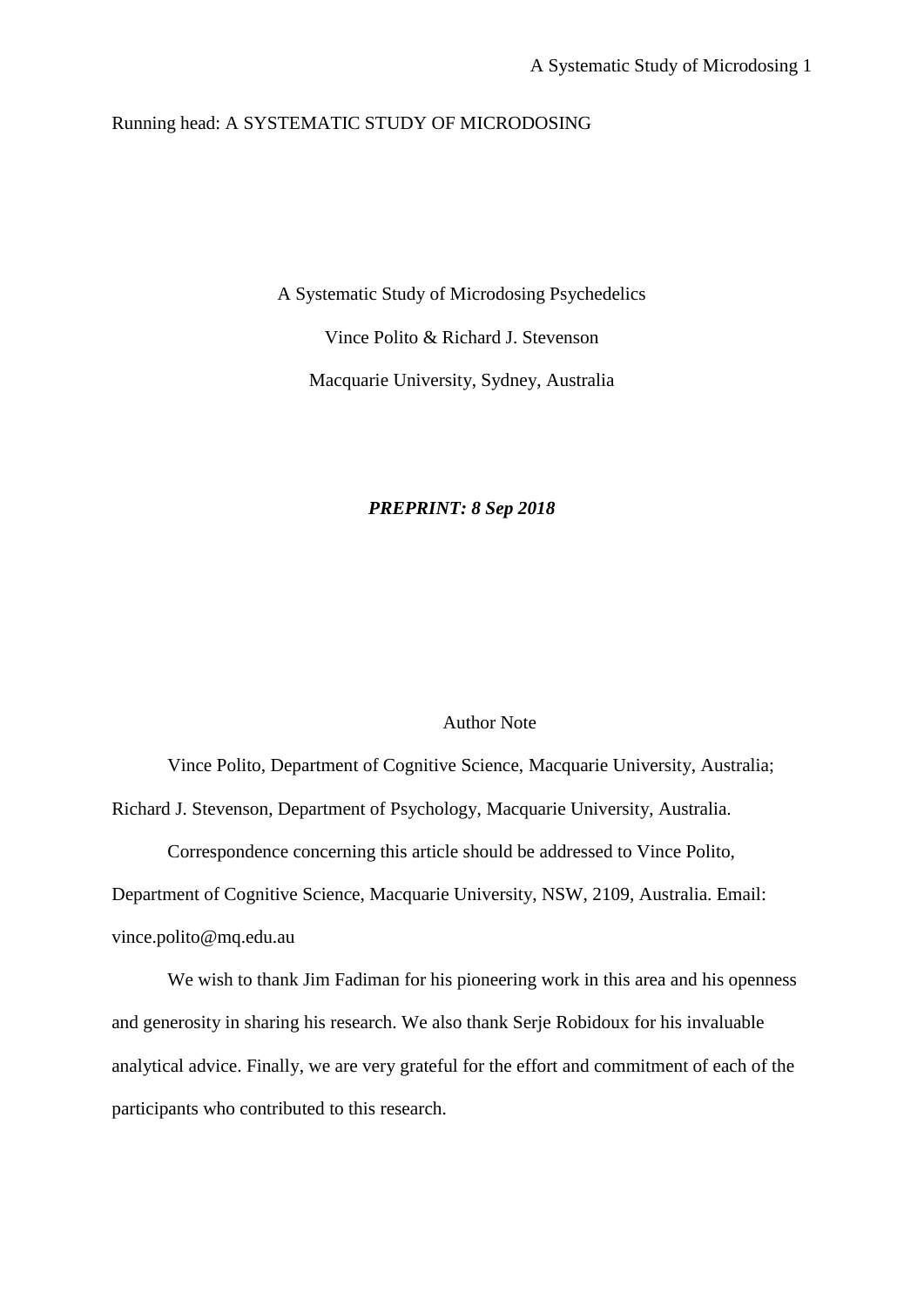#### Abstract

The phenomenon of 'microdosing', that is, regular ingestion of very small quantities of psychedelic substances, has seen a rapid explosion of popularity in recent years. Individuals who microdose report minimal acute effects from these substances yet claim a range of longterm general health and wellbeing benefits. There have been no published empirical studies of microdosing and the current legal and bureaucratic climate makes direct empirical investigation of the effects of psychedelics difficult. In Study One we conducted a systematic, observational investigation of individuals who microdose. We tracked the experiences of 98 microdosing participants, who provided daily ratings of psychological functioning over a six week period. 63 of these additionally completed a battery of psychometric measures tapping mood, attention, wellbeing, mystical experiences, personality, creativity, and sense of agency, at baseline and at completion of the study. Analyses of daily ratings revealed a general increase in reported psychological functioning across all measures on dosing days but limited evidence of residual effects on following days. Analyses of pre and post study measures revealed reductions in reported levels of depression and stress; lower levels of distractibility; increased absorption; and increased neuroticism. To better understand these findings, in Study Two we investigated pre-existing beliefs and expectations about the effects of microdosing in a sample of 263 naïve and experienced microdosers, so as to gauge expectancy bias. All participants believed that microdosing would have large and wideranging benefits in contrast to the limited outcomes reported by actual microdosers. Notably, the effects *believed* most likely to change were unrelated to the *observed* pattern of reported outcomes. The current results suggest that dose controlled empirical research on the impacts of microdosing on mental health and attentional capabilities are needed.

*Keywords:* microdosing, psychedelics, absorption, mind-wandering, depression, stress, neuroticism, LSD, psilocybin.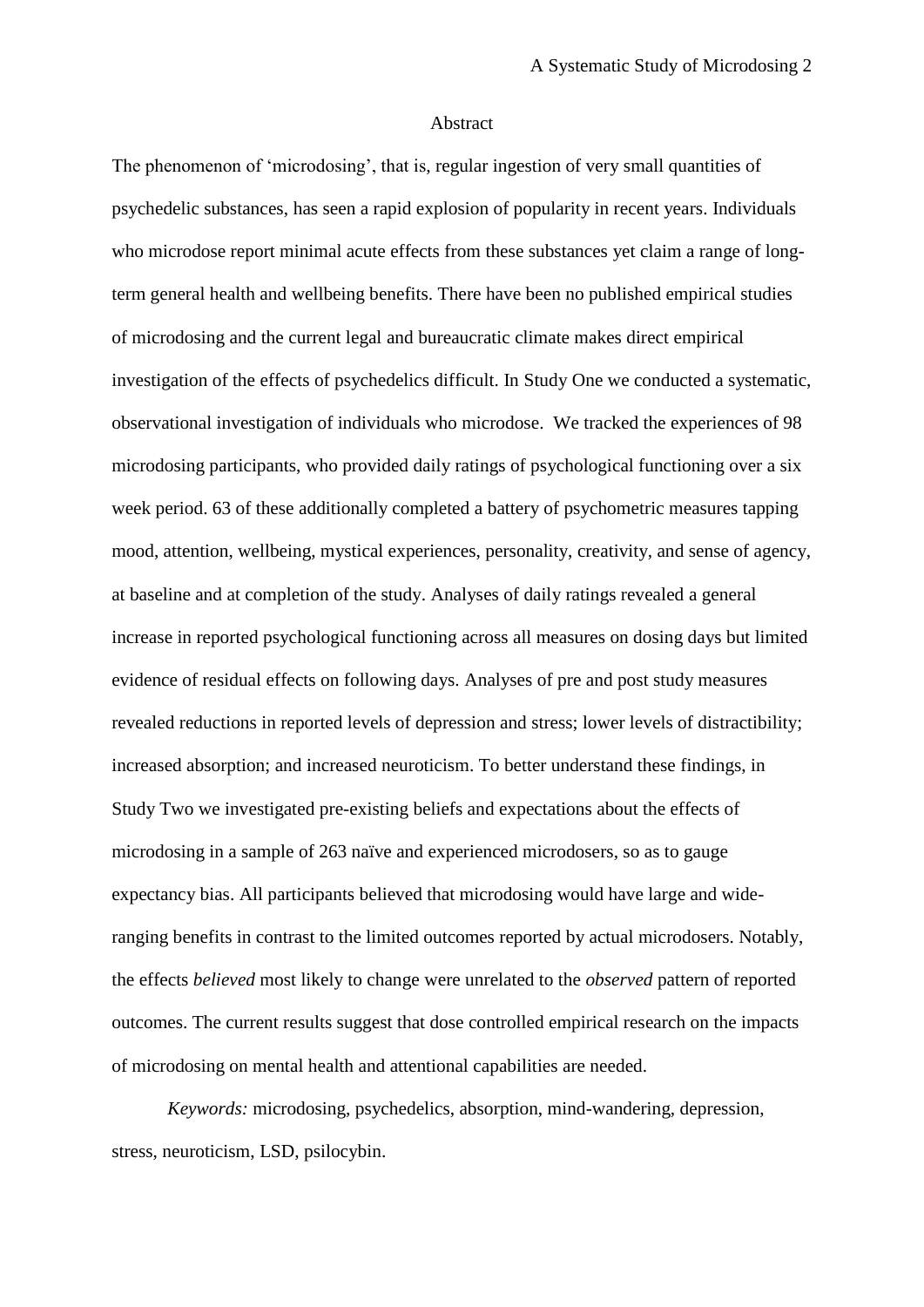## **A Systematic Study of Microdosing Psychedelics**

Microdosing refers to the practice of ingesting a very low dose of a psychedelic substance (Fadiman, 2011). There has been little peer-reviewed research on microdosing but there are numerous blogs and online communities that discuss the practice, with detailed guides to methods and anecdotal reports of outcomes (e.g., www.microdosing.com; www.reddit.com/microdosing/wiki). Typical doses can be as small as one twentieth of a typical recreational dose (sometimes even less; Fadiman, 2015). So, for example, a microdose of lysergic acid diethylamide (LSD) might be 6-25 micrograms, or a microdose of psilocybin might be .1 to .5 grams of dried mushrooms (Schirp, 2015). People microdose using a wide range of different substances, although LSD and psilocybin are the most commonly discussed in online forums ('r/microdosing FAQ', 2018).

Psychedelics have typically been associated with marked alterations in cognition, affect, perception, and neurophysiology (Nichols, 2016a). Individuals who have taken psychedelics typically describe pronounced changes in visual and auditory perception, accompanied by vivid imaginative experiences and intense emotions. This is not the case with microdosing. Microdosing is frequently described as involving a 'sub-threshold' dose (e.g., Gregoire, 2016). That is, individuals aim to identify a dose at which they do not feel 'high'. In other words, when microdosing there are only minimal identifiable acute drug effects.

People follow a variety of different schedules when microdosing, sometimes taking a dose each day but much more frequently interspersing dosing days with rest days. One common schedule is to microdose every three days (Fadiman, 2017). The idea behind this regimen is that there may be a residual effect from each microdose that lasts one to two days afterwards. Most popular press stories on microdosing have mentioned this three day cycle (Hogan, 2017; Kitchens, 2018).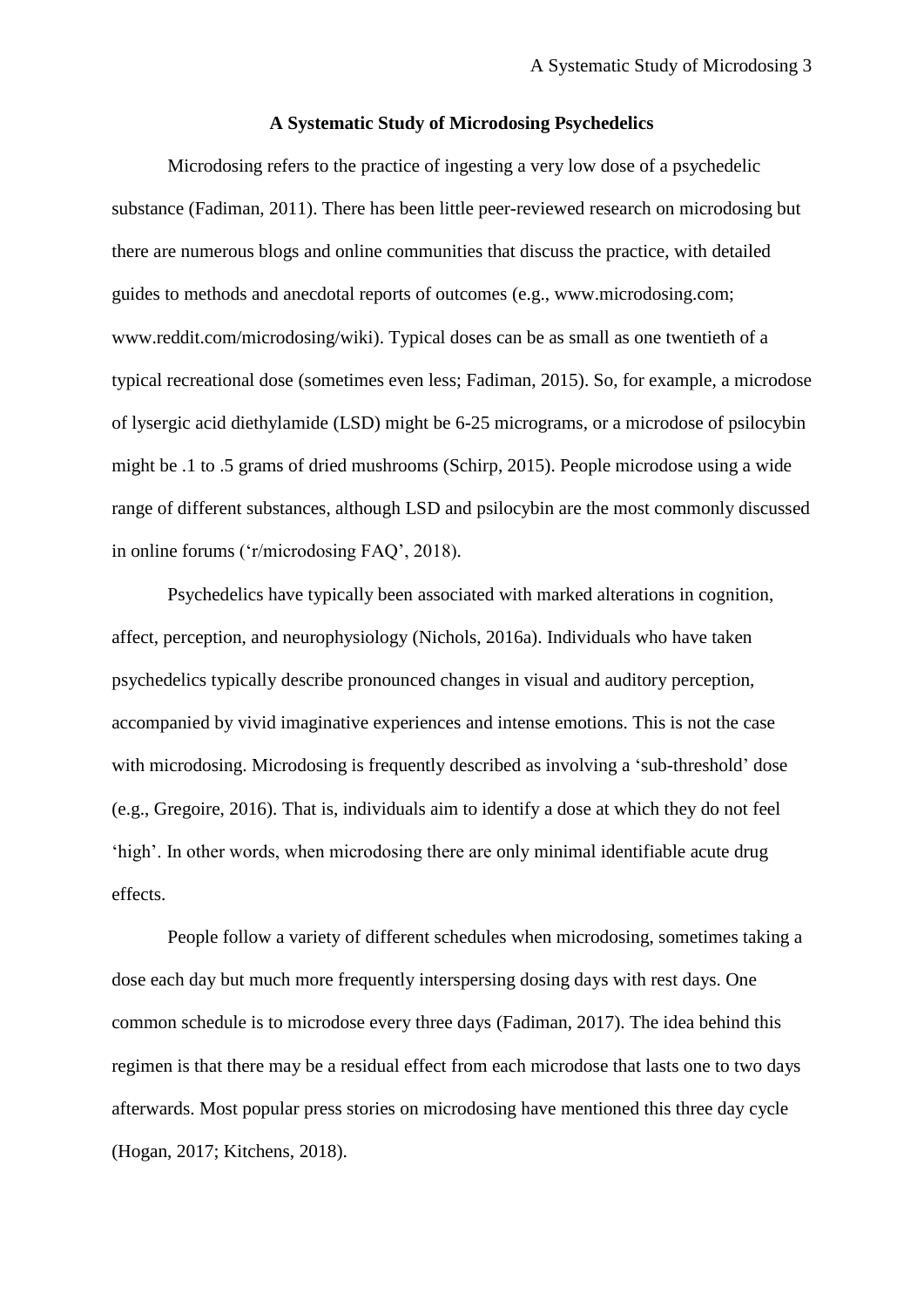Despite the reported lack of acute effects of microdosing, proponents claim a wide variety of psychological and social benefits from regular microdosing, including increases in vitality, creativity, productivity, social ability, focus, analytic thinking, positive mood, memory, mindfulness and general wellbeing (Anderson, 2013). Microdosing is thus a curious phenomenon: on the one hand advocates deny experiencing the alterations in consciousness that characterise typical doses, yet claim significant psychological benefits from regular use.

The earliest occurrence of microdosing is unknown. Anthropological reports indicate that many traditional cultures incorporated use of psychedelic plants such as peyote, morning glory seeds and psilocybin containing mushrooms into many aspects of daily life (Schultes & Hofmann, 1979). These substances were used as a catalyst for ritual religious experience (Nichols, 2004), but also used at lower doses as an aphrodisiac, to reduce hunger, inspire courage, nullify pain, and to treat ailments such as gout and syphilis (Prioreschi, 1996). These uses highlight that although psychedelics are now commonly associated with marked alterations in consciousness, they also have also been used historically at low doses for therapeutic benefits and functional enhancement.

The modern practice of microdosing is quite a recent phenomenon. Albert Hofman, the discover of LSD, mentioned the use of very low doses of LSD (25 micrograms) in passing during in a 1976 interview (Horowitz, 1976) but we have not been able to identify any other records from Dr Hofman or his contemporaries describing microdosing. Stanislav Grof developed psycholytic psychotherapy (Grof, 1972) as a form of psychedelic assisted therapy that involved small amounts of LSD, but the lower range for doses was over 100 micrograms - considerably higher than contemporary microdosing. There was no formal research on microdosing prior to the prohibition of psychedelic research in 1966.

The current popularity of microdosing can be traced back to a book, *The Psychedelic Explorers Guide* by James Fadiman (2011). This was the first publication to describe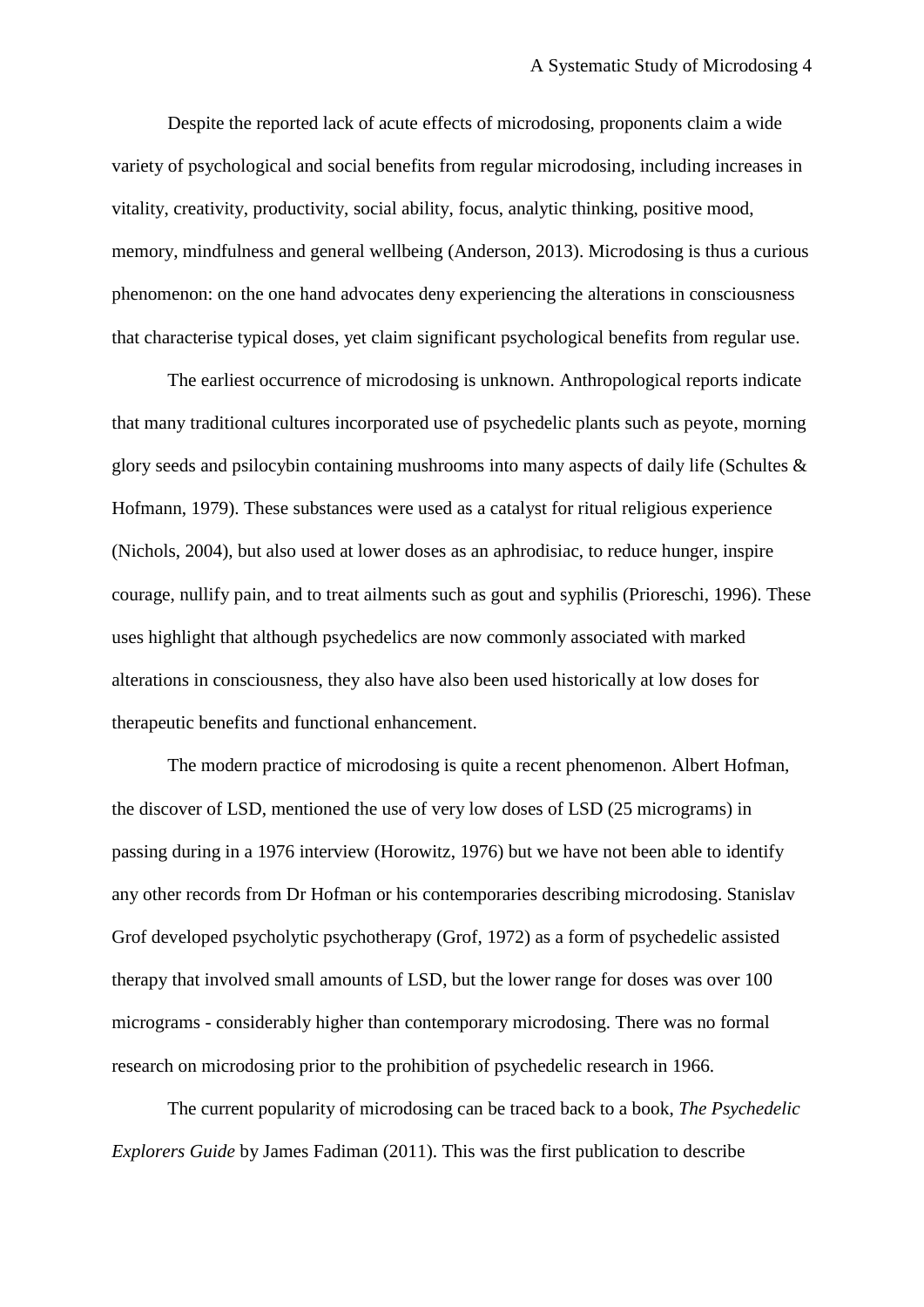microdosing in detail. Fadiman outlined the purported benefits of regular microdosing, with a recommendation to follow a three-day cycle, and guidelines for appropriate doses. This publication also contained a collection of case reports from individuals about their microdosing experiences, emphasising positive improvements in creativity, focus, affect, and relationships. In the years following this publication, a number of news articles appeared reporting on the growing interest in microdosing. The first major publication to report on the phenomenon was *Rolling Stone* (Leonard, 2015). This article triggered considerable popular media interest in microdosing psychedelics that has led to over 1200 news articles on the topic since that time. Many stories in the popular press have focused on microdosing as tool for increased productivity, particularly for people working in the technology sector (e.g., Dean, 2017; Glatter, 2015; Sahakian, d'Angelo, & Savulich, 2017). This sudden high level of almost exclusively positive news coverage has been accompanied by the emergence of multiple communities of microdosers on social media. For example, a forum on microdosing on reddit.com has over 24,000 members who report on their experiences and compare notes on methodologies, outcomes and protocols. The comprehensive news coverage and active online communities of microdosers have led to a situation where large numbers of individuals are experimenting with microdosing, with the expectation that this practice leads to substantial psychological and wellbeing benefits. To date the only published scientific article on microdosing describes a series of interviews with microdosers, who report generally positive outcomes (Johnstad, 2018). There is also a preliminary report indicating that microdosing may increase behavioural measures of creativity (Prochazkova et al., 2018). In the absence of more traditional research, microdosers' expectations are likely based on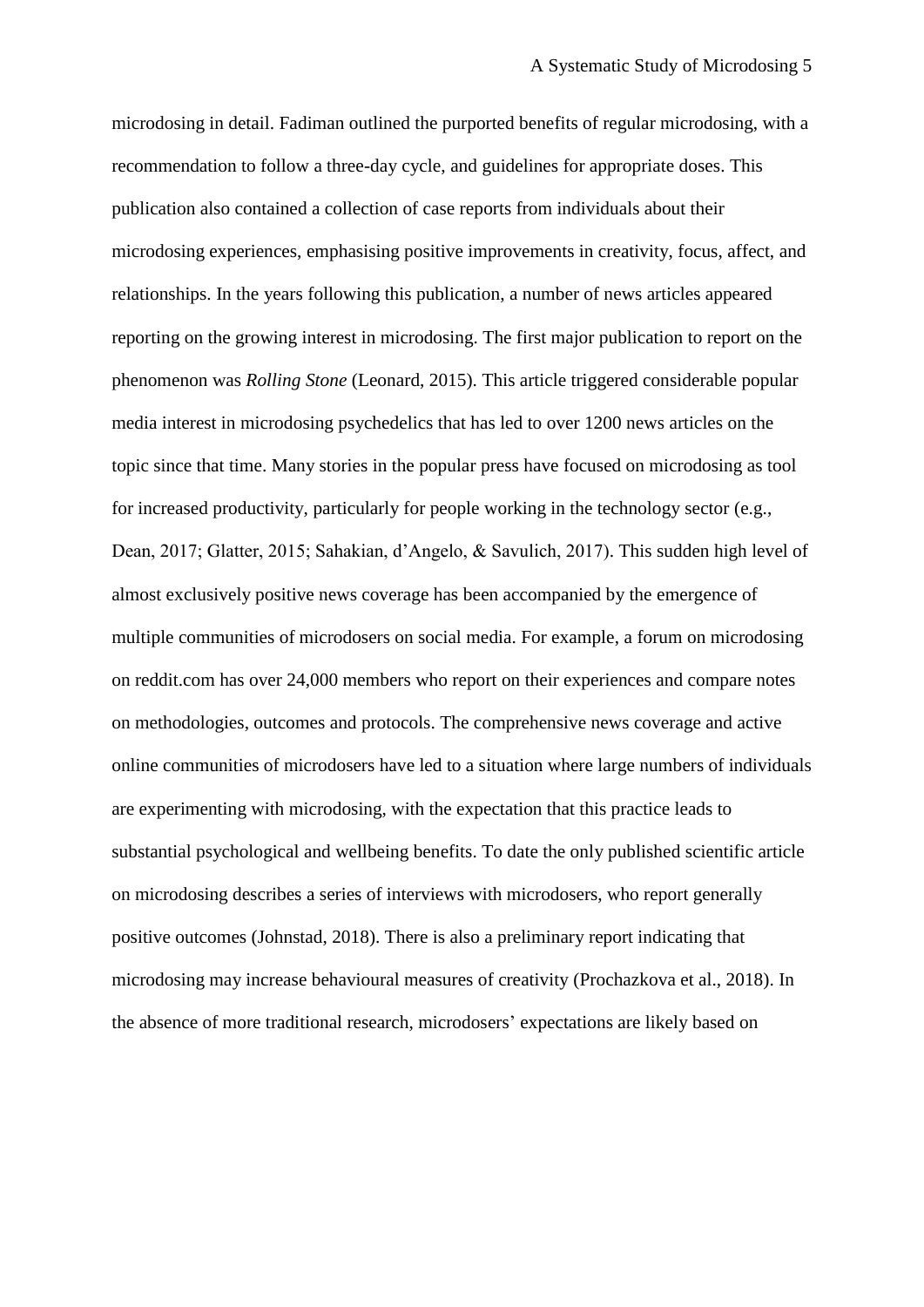informal case reports<sup>1</sup>, anecdotes, unpublished studies, and online publications (e.g., Branwen, 2012; Camps, 2017; Kelly, 2017; Schirp, 2015).

Although microdosing is understudied, this sudden popular interest has occurred within a context of growing scientific attention on the effects of psychedelics taken at higher doses (Nichols, Johnson, & Nichols, 2017). After a long period of minimal research with psychedelic compounds as a result of government prohibitions, an increasing number of research teams have in recent years reported compelling findings suggesting both improved psychological functioning (Elsey, 2017) and potential therapeutic benefits (Sessa, 2012) associated with a range of psychedelic substances.

When administered to healthy individuals in a supportive setting, both psilocybin (Griffiths, Richards, McCann, & Jesse, 2006; Griffiths, Richards, Johnson, McCann, & Jesse, 2008; Griffiths et al., 2011, 2017) and LSD (Liechti, Dolder, & Schmid, 2017), have been shown to elicit mystical-type experiences that are characterised as highly meaningful and transformative by participants. In the case of psilocybin, Griffiths et al. (2008) reported persisting self and observer rated positive effects on attitudes, mood and behaviour 14 months after ingestion, with 58% of participants reporting that their psilocybin experience was among the five most personally meaningful experiences of their lives. Psilocybin (Kometer et al., 2012) and LSD (Mueller et al., 2017) have also both been shown to bias emotional processing toward positive information and to attenuate responses to fearful stimuli. In addition psilocybin has been shown to increase emotional empathy (Pokorny, Preller, Kometer, Dziobek, & Vollenweider, 2017), whereas LSD has been shown to increase feelings of well-being, closeness to others and trust (Schmid et al., 2015); increase emotional

1

<sup>&</sup>lt;sup>1</sup> Some case reports, such as Branwen (2012), are incredibly detailed and impressive works of citizen science.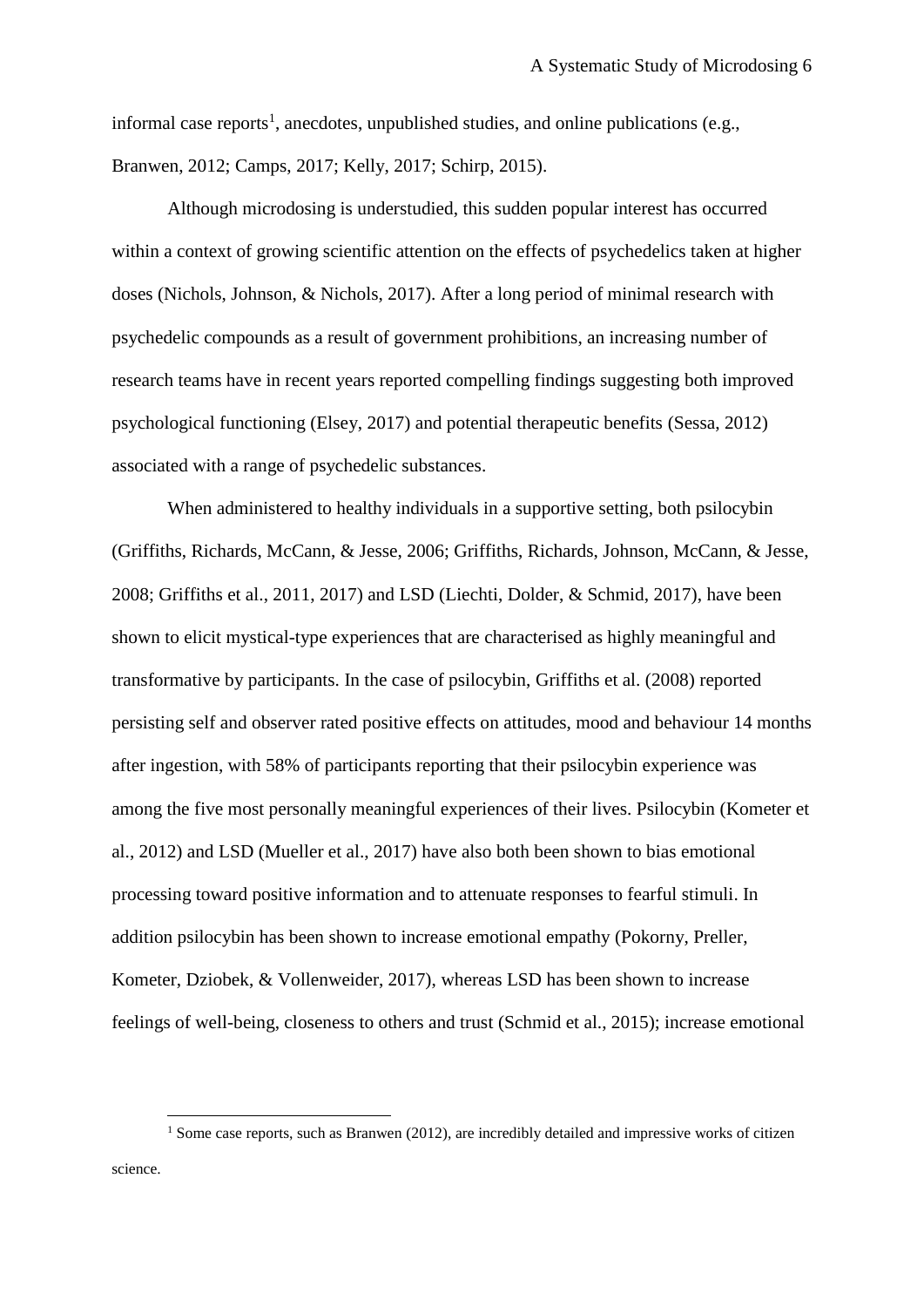response and personal meaningfulness to music (Kaelen et al., 2015; Preller et al., 2017); and increase suggestibility (Carhart-Harris et al., 2015).

In more clinically oriented research, both psilocybin and LSD have shown promise as treatments for end of life anxiety. In a double blind, randomised crossover trial of psilocybin assisted psychotherapy as a treatment of anxiety and depression in terminal cancer patients, Griffiths et al. (2016) found remission in both depressive and anxious symptoms for over 60% of patients at 6 month follow up. A similar trial of LSD assisted psychotherapy by Gasser, Kirchner and Passie (2015) found significant reductions in state and trait anxiety that were maintained at 12-month follow up. Psilocybin has also been shown to reduce the symptoms of treatment resistant depression (Carhart-Harris, Bolstridge, et al., 2016), and to dramatically reduce consumption levels when trialled as a treatment for tobacco addition (Garcia-Romeu, A., Griffiths, R., & Johnson, M., 2014; Johnson, Garcia-Romeu, & Griffiths, 2017), and alcohol dependence (Bogenschutz et al., 2015).

As a result of this increased research activity, researchers are developing a clearer picture of the psychopharmacological mechanisms that underlie psychedelic substances. A comprehensive review of the mechanisms of action of psychedelics is provided by Nichols (2016a). Briefly, it is well established that classic serotonergic psychedelics such as psilocybin, dimenthyltryptamine (DMT), mescaline and LSD act (at least partially) through an agonistic effect on  $5-HT_{2A}$  receptors throughout the brain (Vollenweider & Kometer, 2010), and recent work has suggested that long term use of psychedelics may lead to structural changes in the posterior and anterior cingulate cortices (dos Santos, Osório, Crippa, & Hallak, 2016). Recent research has also indicated that psychedelics lead to reduced activity in the default mode network, a network of brain regions thought to support general background activity associated with the functions of normal waking consciousness, such as metacognition, social attributions and self reflection (Carhart-Harris et al., 2014). This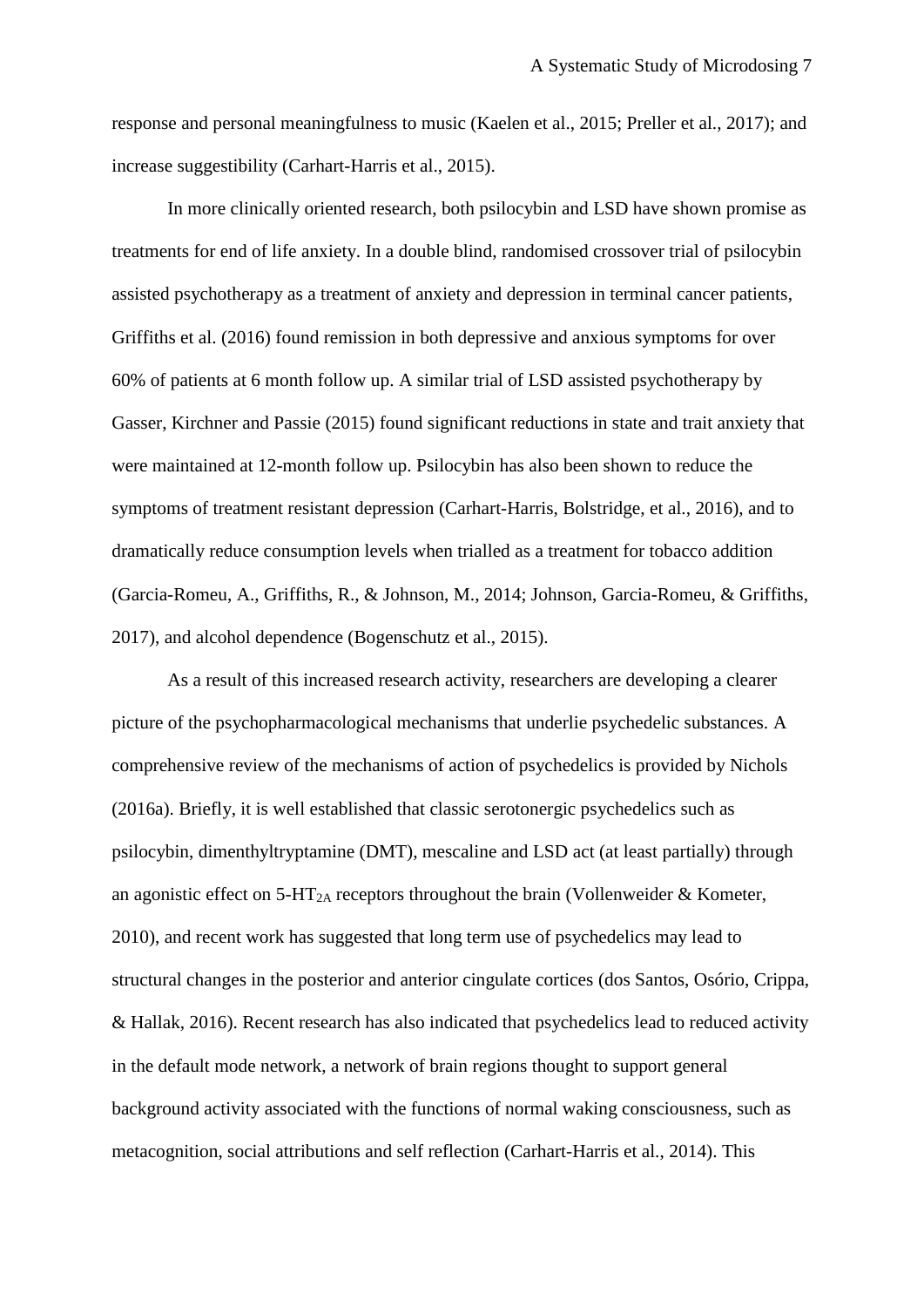reduction in typical neural activity is accompanied with an increase in connectivity between brain regions that usually function relatively independently (Tagliazucchi, Carhart-Harris, Leech, Nutt, & Chialvo, 2014).

New findings on the effects of higher dose psychedelics are being published at a rapid rate, and overall the emerging research suggests that these substances may have beneficial impacts across a range of psychological, cognitive, affective, and psychosocial domains. These findings have informed the cultural narrative around microdosing and the broad scope of constructs that appear to be influenced by psychedelics taken at higher doses is consistent with the diverse range of effects described by proponents of microdosing. Furthermore, research into the role of psychedelics in the brain provides at least a plausible account of the potential neural mechanisms of microdosing.

There has been no specific research into the safety of microdosing, however research with higher doses of psychedelics suggests that these substances are relatively safe (Nichols, 2016b). Individuals do sometimes have disturbing experiences on psychedelics, including negative emotions, perceptual disturbances, and even psychotic symptoms, and these effects can have a persisting negative impact for some people (Carbonaro et al., 2015; Martinotti et al., 2018). In general, however, psychedelics are not addictive (O'Brien, 1996), and large scale population studies have not found any association between use of psychedelics and negative mental health outcomes (Johansen & Krebs, 2015). Longitudinal research even suggests that lifetime use of psychedelics may be associated with lower levels of psychological distress (Hendricks, Thorne, Clark, Coombs, & Johnson, 2015) and reduced suicidality (Argento et al., 2017). A number of studies have ranked the comparative risks of different types of drugs for both the user and broader society; these studies have consistently found that psychedelics are among the least harmful substances, with far less personal and societal risks than legal drugs such as alcohol and tobacco (Nutt, King, & Phillips, 2010; van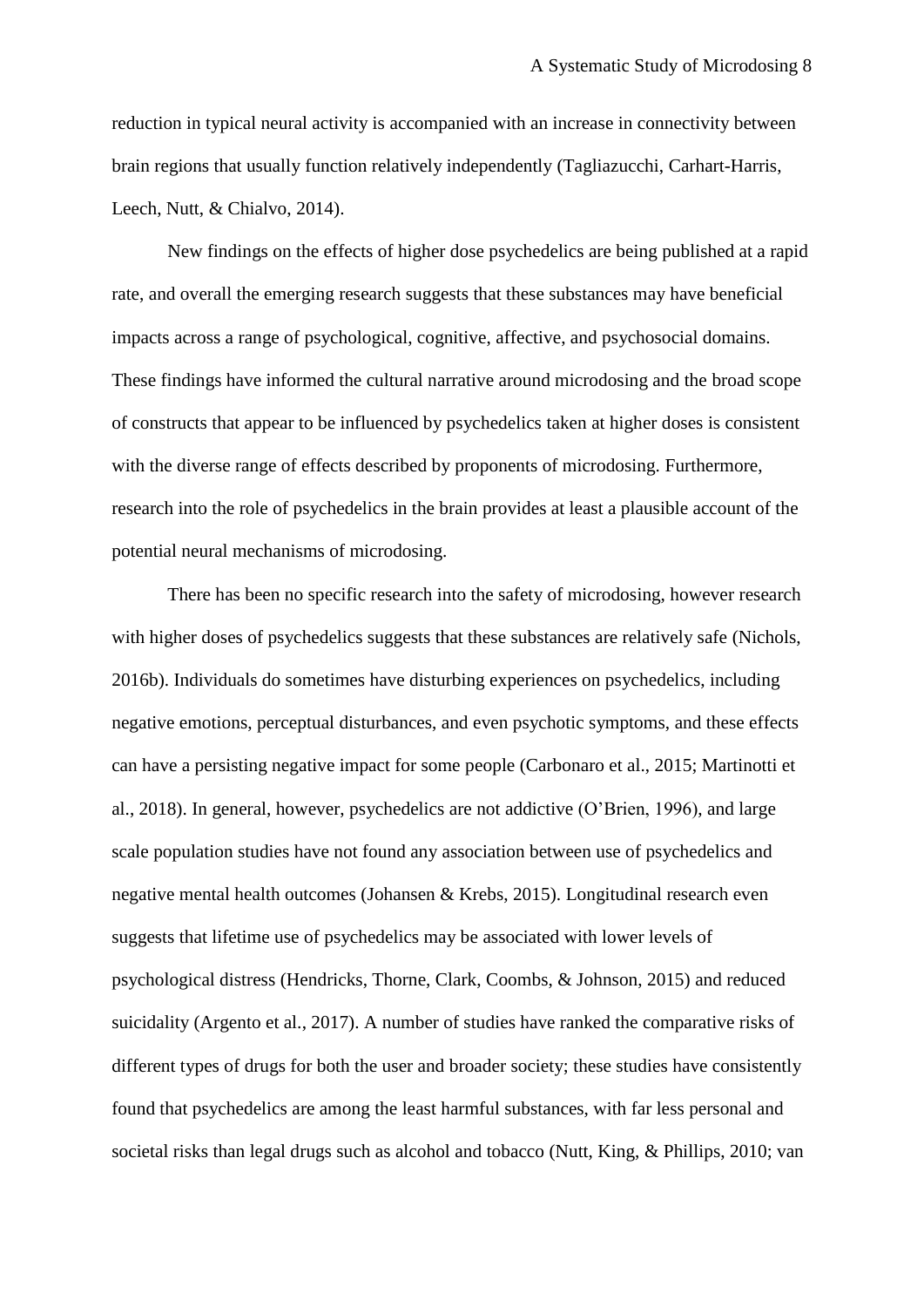Amsterdam, Nutt, Phillips, & van den Brink, 2015). The doses involved in microdosing are considerably smaller than typical doses and so it may seem reasonable to assume that any risks would be diminished, but it is worth noting that psychedelics are usually taken relatively infrequently, even by enthusiasts. It is possible that chronic low-dose exposure to psychedelics, as occurs in microdosing, may involve unknown risks (Kyzar, Nichols, Gainetdinov, Nichols, & Kalueff, 2017).

The motivation for the current study was to attempt to resolve some of the unknown questions around microdosing. There is currently considerable popular interest in this practice with indications that a great many individuals are experimenting with regular low doses of psychedelics (Kitchens, 2018). Online discourse on microdosing presents a wide range of potential positive benefits. The prominence of these positive claims may lead individuals to develop expectations about what their own experience of microdosing will be like, and these expectancies themselves may influence participants' reports. The potential role of expectancy effects may be amplified by two factors. First, most individuals who become curious about microdosing would likely need to go to some effort (and some risk) to source and prepare psychedelic substances in order to begin experimenting. It is reasonable to suppose that this effort would lead to a sense of investment in the expected outcome, and may bias individuals to perceive the effects they are expecting. Second, as described above, the immediate effect of each microdose is only a very minimal ("subthreshold") alteration in consciousness. Microdosers may interpret these subtle and ambiguous effects in line with their expectations. We explore the role of expectancy or placebo effects in Study Two.

On the other hand, there are plausible neurobiological mechanisms that may account for microdosing effects, and a growing body of research suggesting a range of reliable positive benefits from higher doses of psychedelics (Sellers, Romach, & Leiderman, 2017). There have been no published empirical studies of microdosing and it is unclear how accurate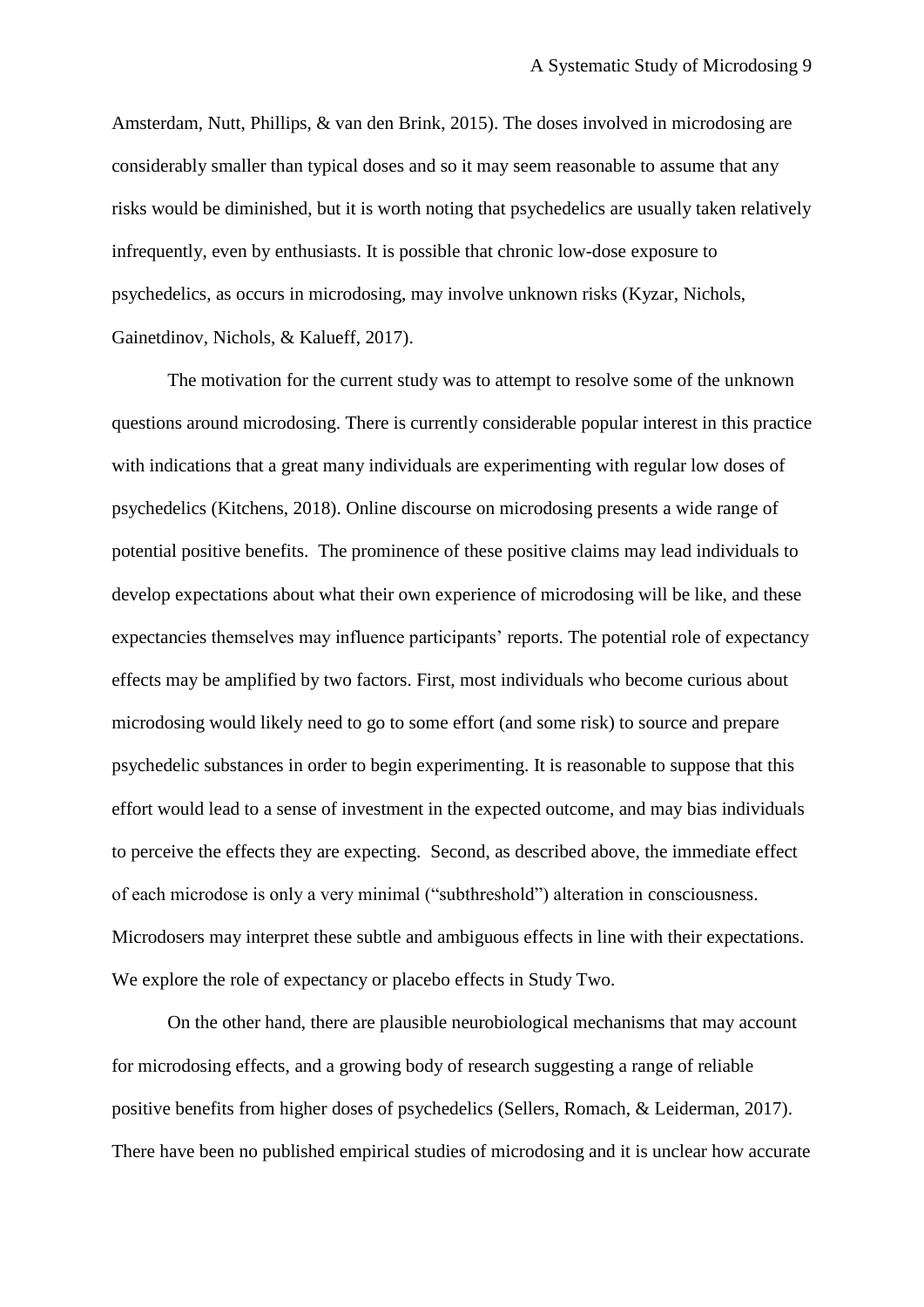anecdotal reports of benefits are. The current legal and bureaucratic climate makes direct empirical investigation of the effects of psychedelics difficult and the approval process for experimental work is prohibitively lengthy. With this background, we designed a study that could be completed relatively rapidly, as an initial exploratory investigation into the effects of microdosing.

We aimed to carefully track a cohort of healthy individuals who microdose in a systematic, observational study to see if measures taken using well validated psychometric assessments would match anecdotal claims regarding the effects of microdosing. Although individuals microdose with a wide range of substances we restricted our analysis to a group of substances with similar psychopharmacology: serotonergic psychedelics (Liechti, 2015; Rickli et al., 2015). This subclass of substances (which includes LSD, psilocybin, mescaline and number of synthetic 'research chemicals') all act upon 5-HT receptor sites.

We identified psychological variables that may be affected by microdosing in three ways: by reviewing descriptions of microdosing effects in online forums and media reports; by reference to scientific reports of the effects of higher doses of psychedelics (Carhart-Harris et al., 2016; Dolder, Schmid, Müller, Borgwardt, & Liechti, 2016; Griffiths et al., 2006; MacLean, Johnson, & Griffiths, 2011; Terhune et al., 2016); and in consultation with James Fadiman (personal communication, February 20, 2016). Nine domains were selected for investigation: mood, attention, wellbeing, mindfulness, mystical experiences, personality, absorption, creativity, and sense of agency.

## **Study One**

In Study One we tracked the experiences of microdosers over a period of six weeks. This time period was selected to provide enough time for microdosers to complete multiple dose-rest cycles, and to allow a reasonable amount of time to elapse between baseline and post-study measures. We tracked participants in two ways: through daily emails asking for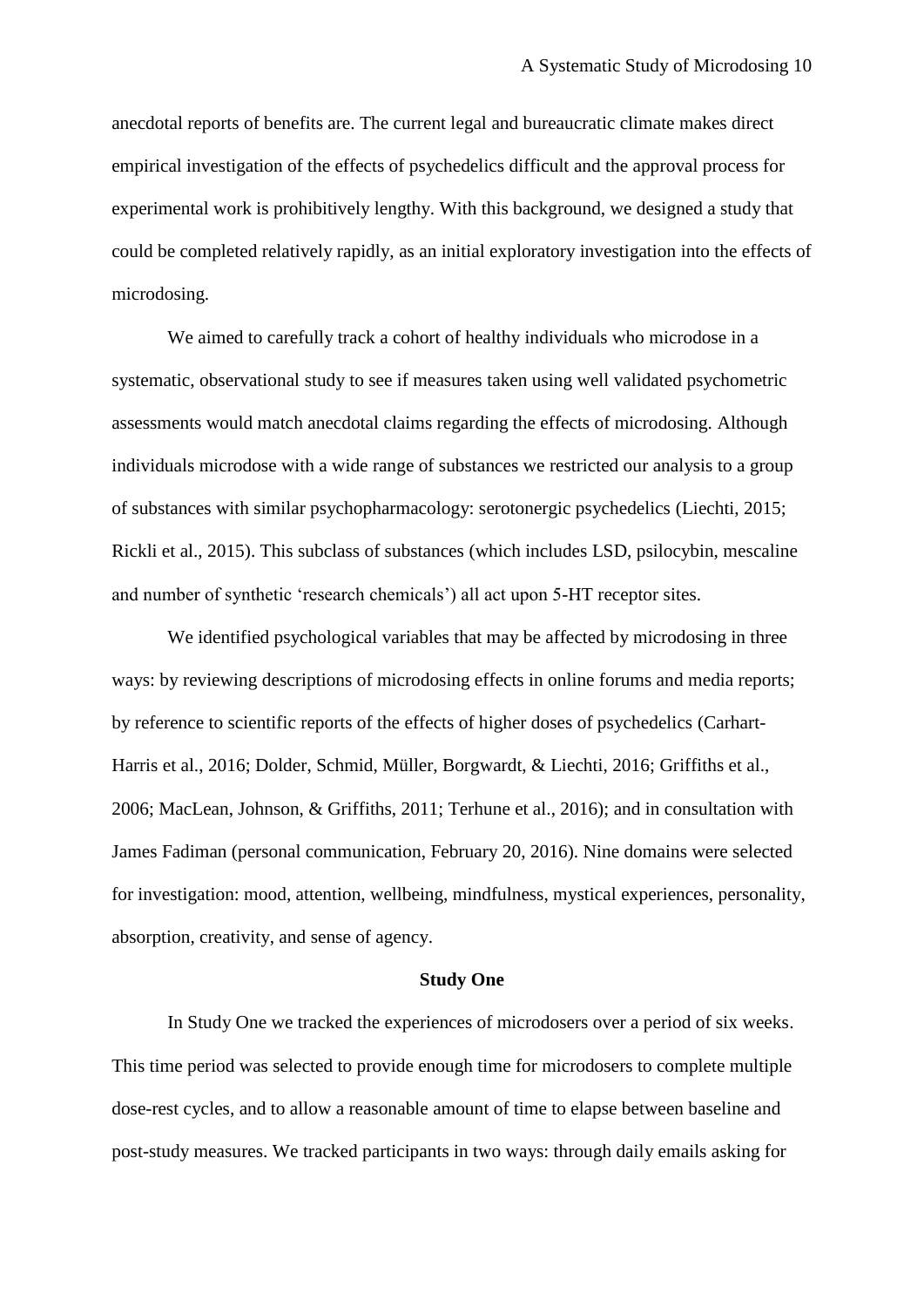brief ratings of psychological functioning, and through comprehensive questionnaire batteries at baseline and at completion of the study.

## **Method**

Supplementary materials and data from this project are available at on the Open Science Framework at osf.io/6xfm8/

**Participants.** Participants were recruited through posts on online communities of microdosers. A recruitment notice was posted on the websites reddit.com/r/microdosing, bluelight.org, and in psychedelic discussion groups on facebook.com. The study was open from April 2016 to April 2017.

1181 participants clicked through to the study webpage. Of these, 251 (21.25%) participants completed the baseline questionnaire. We eliminated duplicate responses  $(n = 4)$ , and also excluded participants who did not report any microdosing during the study period (*n*   $= 149$ ). 98 participants sent at least one daily report of microdosing with a serotonergic psychedelic and were included in the analysis of daily ratings. 63 of these participants completed the post-study questionnaire and were included in the long term analysis of pre and post study measures. Of these 63, 14 (22.2%) participants were female, 49 (77.8%) were male. In order to maximise anonymity participants nominated age ranges rather than divulging exact ages. 13 (20.6%) participants were aged 18-25, 31 (49.2%) were aged 26-35, 11 (17.5%) were aged 36-45, 7 (11.1%) were aged 46-55, and 1 (1.6%) was aged 56+. Participants were mainly from Australia (29.0%), USA (17.6%) and Canada (12.9%). The sample was highly educated with 71.4% participants having completed postgraduate education. 19.0% participants were students and 76.2% were working full time or part time.

Based on responses taken at baseline, this sample was experienced with psychedelics but reported relatively moderate experience with other drugs. Specifically, 6 participants (9.5%) reported using psychedelics more than once a week, 14 (22.2%) used psychedelics a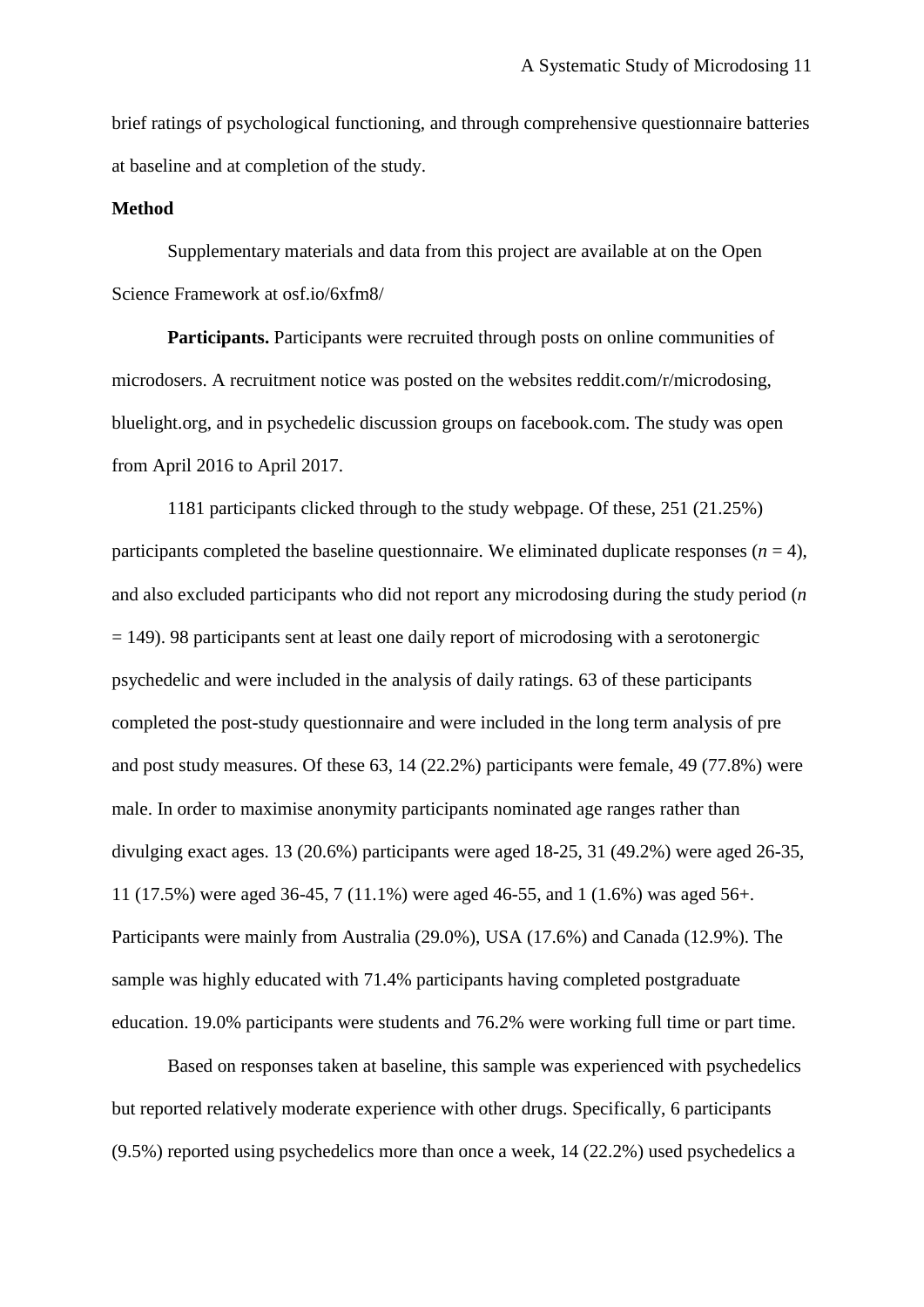few times a month, 33 (52.4%) a few times a year, and 10 (15.9%) had no prior experience of psychedelics. We also asked participants about their use of 3,4-

methylenedioxymethamphetamine (MDMA), methamphetamine, opiates and other similar drugs (excluding cannabis). 2 participants (3.2%) reported using other drugs more than once a week, 5 (7.9%) a few times a month, 30 (47.6%) a few times a year, and 26 (41.3%) reported no previous experience with other drugs.

**Procedure.** Upon accessing the study webpage participants were presented with an overview of the study requirements and safety information (see supplementary material). Participants were informed that in order to take part they must be aware of microdosing, regardless of whether or not they had actually ever microdosed. Participants were asked not to take part if they had any history or current diagnosis of primary psychotic disorder, mood disorder, anxiety disorder, dissociative disorder or substance disorder. All interactions with participants were conducted through automated emails and online Qualtrics surveys. Participants were provided with instructions on how to create an anonymous email account and encouraged to use this to sign up to the study. When first signing up, participants completed a baseline battery of measures investigating mood, attention, wellbeing, mindfulness, mystical experiences, personality, absorption, creativity, and sense of agency. At the completion of the study (i.e., after 6 weeks) participants repeated this battery of measures. At post-study participants also completed the Altered States of Consciousness Rating Scale (Studerus, Gamma, & Vollenweider, 2010) and the Persisting Effects Questionnaire (Griffiths et al., 2006). These measures were not analysed in the current study, but for completeness summary statistics are provided as Table A in S1. The baseline and post-study batteries each took approximately 50 minutes to complete. Additionally, participants received a daily email each day for a period of 42 days with a link to complete a brief series of daily ratings about their experiences. Daily ratings took less than 5 minutes to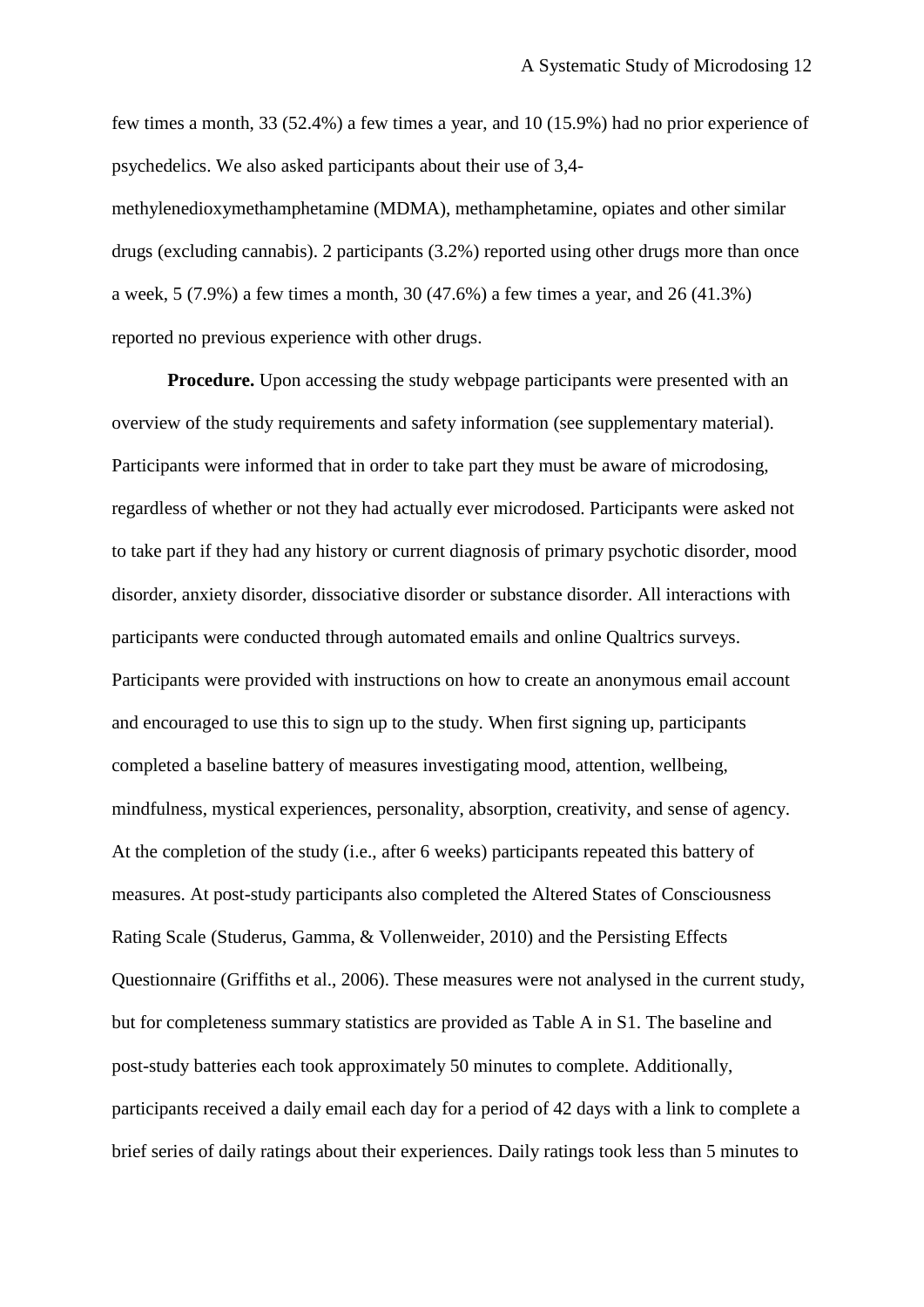complete. Participants were not offered any incentive to take part in the research. Ethics approval for this study was provided by Macquarie University Ethics Committee and electronic consent was provided by each participant.

## **Materials.**

*Daily ratings.* Participants were invited to complete a brief rating scale each day during the study, adapted from Fadiman's (2015) protocol. Participants were first asked if they had microdosed on the previous day. If they had, they were asked to report the substance and dosage. Participants then gave a single rating for feelings of each of the following: *Connectedness, Contemplation, Creativity, Focus, Happiness, Productiveness,* and *Wellbeing* during the previous day (e.g. "How connected did you feel yesterday?"). Ratings were made on a 5-point Likert scale from 'much less than average' to 'much more than average'. This scale was designed for brevity and took less than two minutes to complete.

*Long term measures.* Participants completed a comprehensive battery of questionnaires when first signing up for the study and then again at the conclusion of the study, after 6 weeks of microdosing. This battery investigated nine domains of psychological functioning. These are described below and summarised in Table 1.

*Mental Health: Depression and Anxiety Stress Scale* (DASS; Lovibond & Lovibond, 1995)*.* The DASS questionnaire measures the severity of depression, anxiety and stress symptoms. We used the 21-item version of the scale. Participants rated the frequency or severity of items such as "I tended to over-react to situations" over the previous week on a 4 point Likert-type scale (from "did not apply to me at all" to "applied to me very much"). We used all three subscale scores in our analyses: *Depression*, *Anxiety* and *Stress*.

*Attention: Mind Wandering Questionnaire (MWQ; Mrazek, Phillips, Franklin, Broadway, & Schooler, 2013).* The MWQ is a five item, unidimensional scale that measures deviations in attention away from the task at hand. Participants rate their level of agreement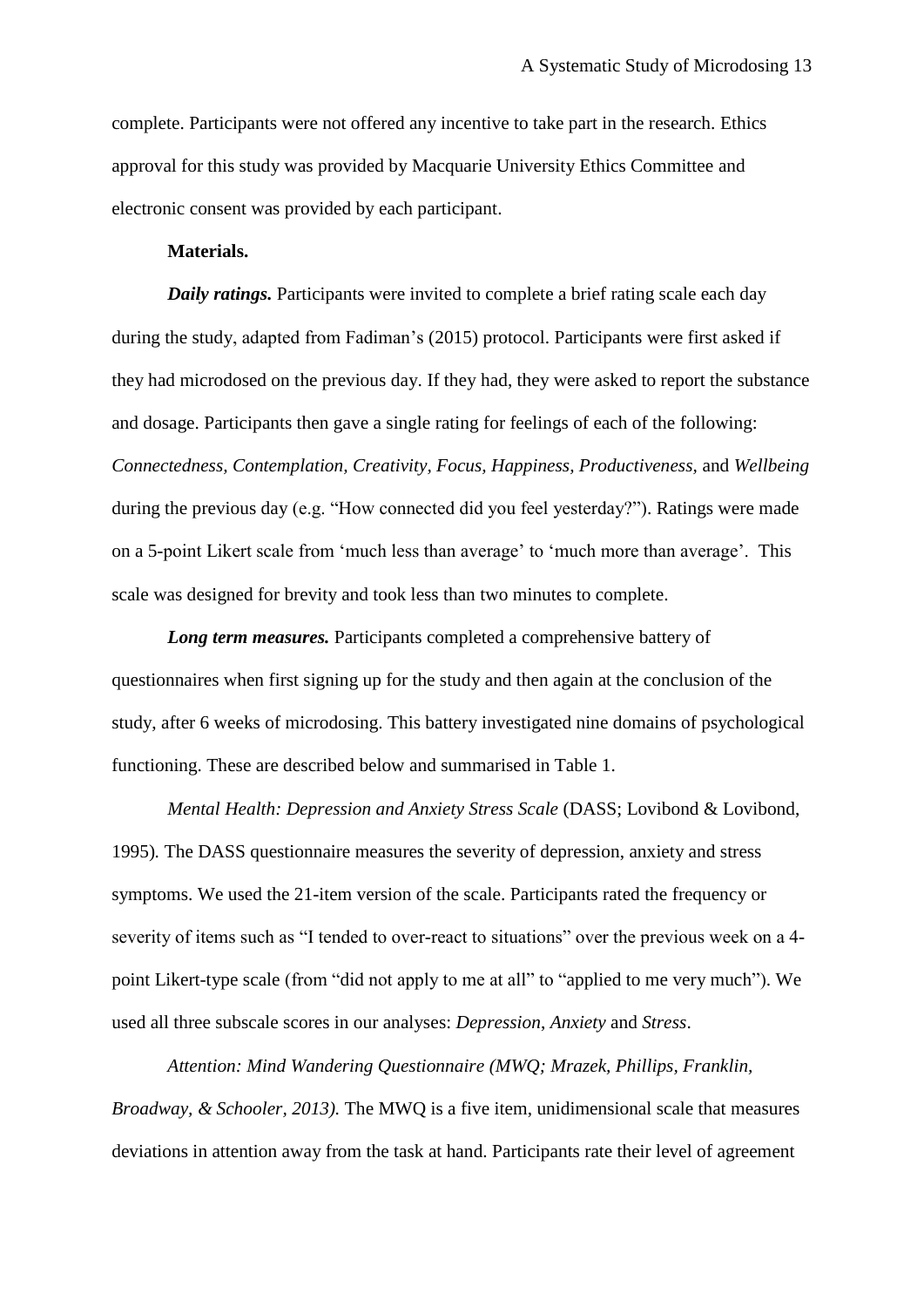on items such as "I have difficulty maintaining focus on simple or repetitive work" on a 6 point Likert-type scale (from "almost never" to "almost always"). We used the mean MWQ score in our analyses.

*Wellbeing: Quality of Life Inventory (QOLI; Frisch, 1994).* The QOLI is a 32 item scale that measures life satisfaction across 16 dimensions. Participants rate the importance of each life dimension on a 3-point Likert-type scale (from "not Important" to "important") and their level of satisfaction with each life dimension on a 6-point Likert-type scale (from "very dissatisfied" to "very satisfied"). Due to a coding error, scores were only recorded for 11 life dimensions: health, self-esteem, goals and values, money, work, play, learning, helping, love and friends. A modified total QOLI score was calculated by multiplying the importance and satisfaction ratings for each dimension and then summing these scores.

*Mindfulness: Mindful Attention Awareness Scale (MAAS: Brown & Ryan, 2003).* The MAAS is a 15 item, unidimensional scale that measures the frequency of mindful, receptive awareness of the present moment. Participants rate their level of agreement with items such as "I do jobs or tasks automatically, without being aware of what I'm doing" on a 6-point Likert-type scale (from "almost always" to "almost never"). We used the mean MAAS score in our analyses.

*Mystical experiences: Hood Mysticism Scale (HMS; Hood Jr. et al., 2001).* The HMS is a 32 item scale that measures the degree to which an individual has had experiences that can be considered mystical during their lifetime. Participants rate their level of agreement with items such as "I have had an experience which I was unable to express adequately through language" on a 5-point Likert scale (from "definitely true" to "definitely not true"). We used the HMS total score in our analyses.

*Personality: M5P Personality Questionnaire (M5P; McCord, 2002).* The M5P is a 50 item, freely accessible measure with subscales for each domain of the 5-factor model of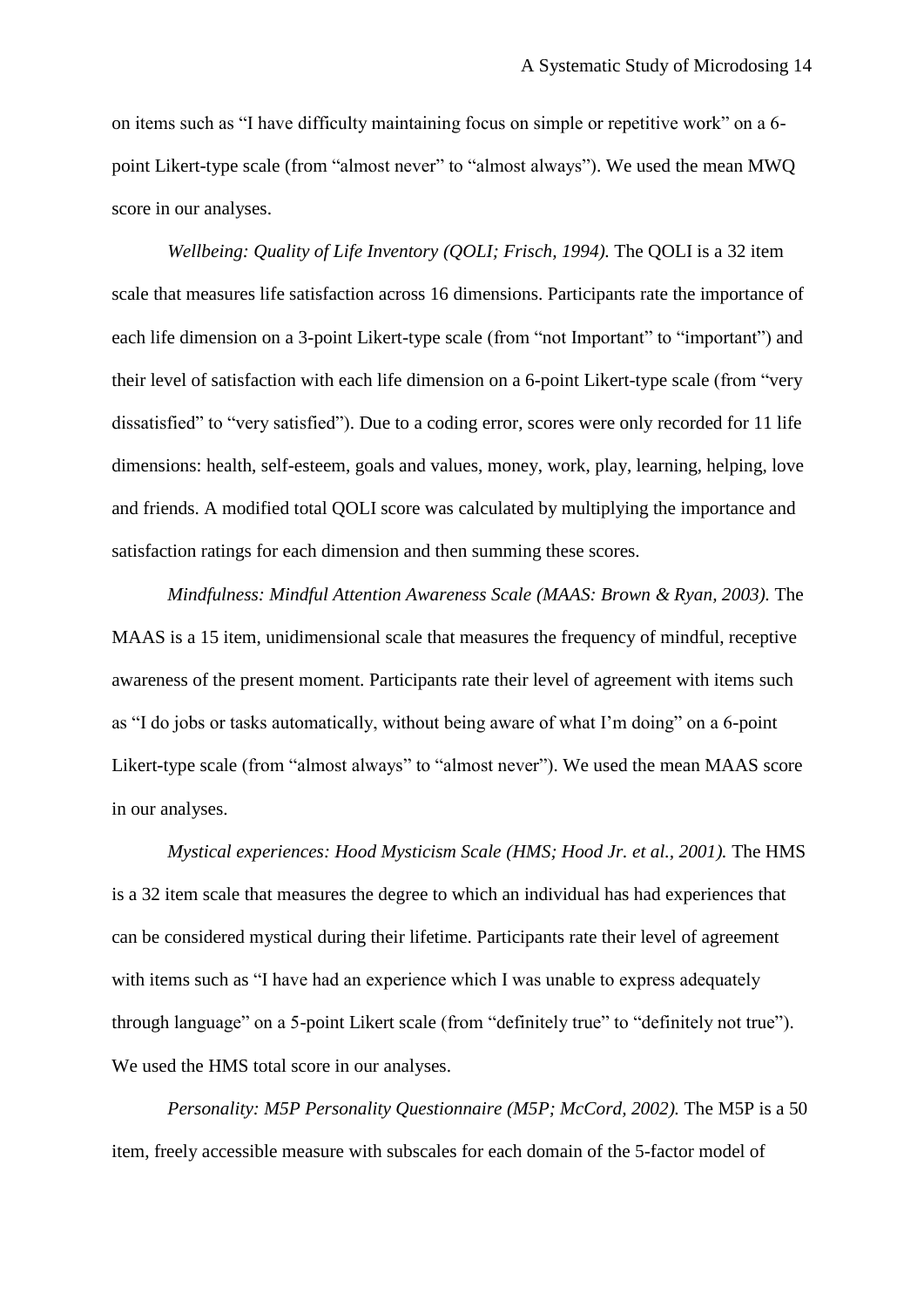personality. Participants rate their level of agreement with items such as "I make friends easily" on a 5-point Likert scale (from "inaccurate" to "accurate"). We used the five personality subscale scores in our analyses: *Extraversion*, *Agreeableness*, *Conscientiousness*, *Neuroticism*, and *Openness.*

*Absorption: Tellegen Absorption Scale (TAS; Tellegen & Atkinson, 1974).* The TAS is a 34 item scale that measures disposition toward intense imaginative experiences, and a capacity to experience peak-like altered states of consciousness. Participants make true/false ratings for items such as "Sometimes I can change noise into music by the way I listen to it". We used the TAS total score in our analyses.

*Creativity: Creative Personality Scale (CPS: Kaufman & Baer, 2004).* The CPS is comprised of two parts. General creativity is assessed through 20 items such as "I do unexpected things", scored on a 5-point Likert scale (from "very inaccurate" to "very accurate"). Specific creativity is assessed through 10 items such as "How creative are you in the area of mathematics", scored on 5-point Likert scale (from "not at all" to "extremely"). A total CPS score was calculated by summing the general and specific components. This total score was used in our analyses.

*Agency: Sense of Agency Rating Scale (SOARS; Polito, Barnier, & Woody, 2013).* The SOARS is a 10 item questionnaire with two subscales that measure distinct aspects of the sense of agency: *Involuntariness*, the sense that events that occur are externally generated; and *Effortlessness*, feelings of actions occurring easily and spontaneously. Participants rate their level of agreement with items such as "my experiences and actions were under my control" on a 7-point Likert scale (from "strongly disagree" to "very strongly agree"). We used the general form of the scale reported in Pritchard, Zopf, Polito, Kaplan and Williams (2016). *Involuntariness* and *Effortlessness* subscale scores were used in our analyses.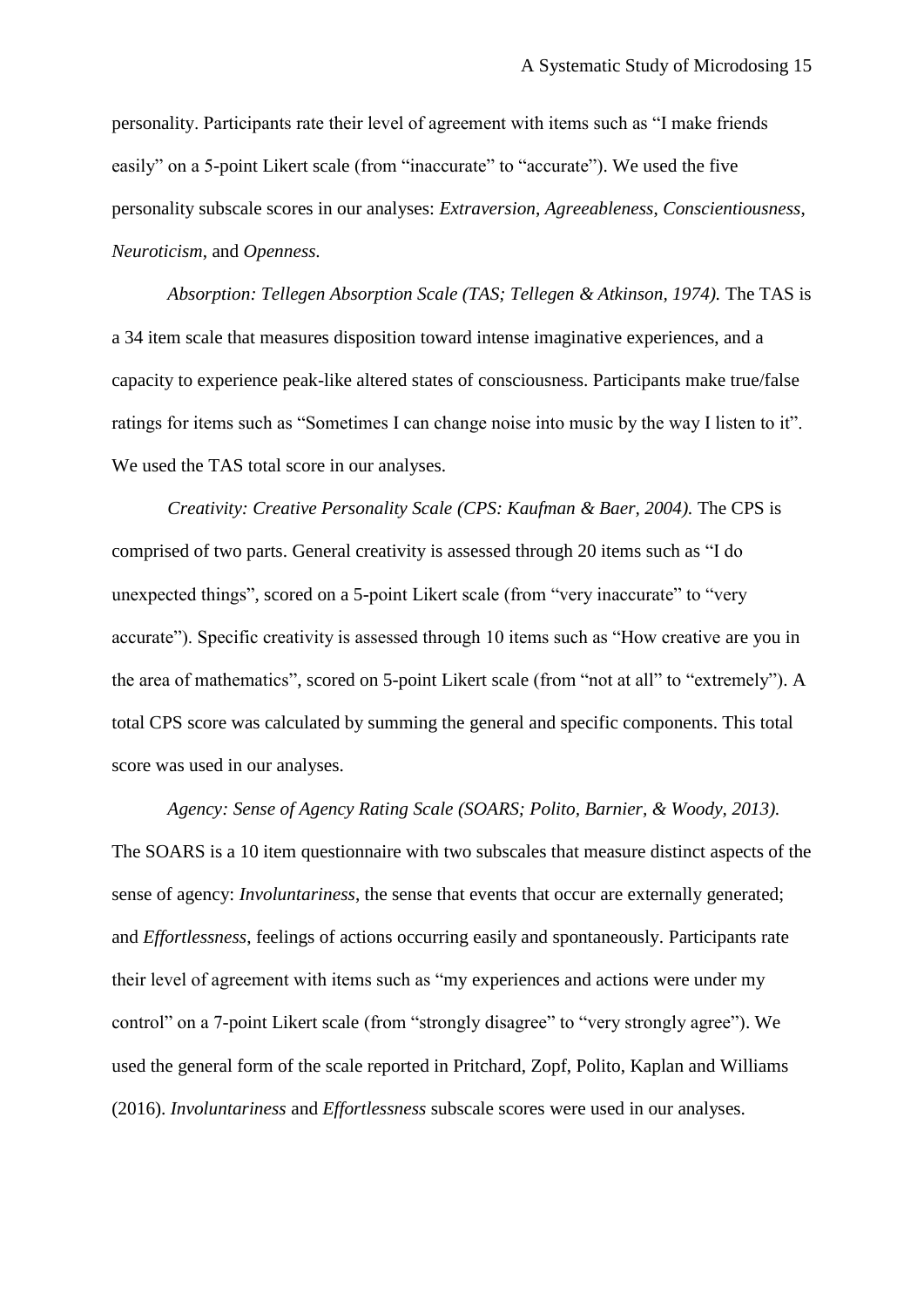| <b>Domain</b>          | raoie 1. I byenologiear domains myestig<br><b>Measure</b>                           | $\frac{1}{2}$ and $\frac{1}{2}$ $\frac{1}{2}$ $\frac{1}{2}$ $\frac{1}{2}$ $\frac{1}{2}$ $\frac{1}{2}$ $\frac{1}{2}$ $\frac{1}{2}$ $\frac{1}{2}$ $\frac{1}{2}$ $\frac{1}{2}$ $\frac{1}{2}$ $\frac{1}{2}$ $\frac{1}{2}$ $\frac{1}{2}$ $\frac{1}{2}$ $\frac{1}{2}$ $\frac{1}{2}$ $\frac{1}{2}$ $\frac{1}{2}$ $\frac{1}{2$<br><b>Subscale</b> | <b>Target</b>                                          |
|------------------------|-------------------------------------------------------------------------------------|-------------------------------------------------------------------------------------------------------------------------------------------------------------------------------------------------------------------------------------------------------------------------------------------------------------------------------------------|--------------------------------------------------------|
| Mental<br>Health       | Depression, Anxiety,<br>Stress Scale (DASS;<br>Lovibond &<br>Lovibond, 1995)        | Depression                                                                                                                                                                                                                                                                                                                                | Severity of depression<br>symptoms.                    |
|                        |                                                                                     | Anxiety                                                                                                                                                                                                                                                                                                                                   | Severity of anxious<br>symptoms.                       |
|                        |                                                                                     | <b>Stress</b>                                                                                                                                                                                                                                                                                                                             | Severity of stress symptoms.                           |
| Attention              | Mind Wandering<br>Questionnaire (MWQ;<br>Mrazek et al., 2013)                       | Mean MWQ score                                                                                                                                                                                                                                                                                                                            | Deviations in attention away<br>from the task at hand. |
| Wellbeing              | Quality of Life<br>Inventory (QOLI;<br>Frisch, 1994)                                | <b>QOLI</b> total score                                                                                                                                                                                                                                                                                                                   | Overall satisfaction with life.                        |
| Mindfulness            | <b>Mindful Attention</b><br><b>Awareness Scale</b><br>(MAAS: Brown &<br>Ryan, 2003) | Mean MAAS<br>score                                                                                                                                                                                                                                                                                                                        | Frequency of mindful,<br>receptive awareness.          |
| Mystical<br>Experience | Hood Mysticism Scale<br>(HMS; Hood Jr. et al.,<br>2001)                             | HMS total score                                                                                                                                                                                                                                                                                                                           | Degree of mystical<br>experience.                      |
| Personality            | <b>M5P Personality</b><br>Questionnaire<br>(McCord, 2002)                           | Extraversion                                                                                                                                                                                                                                                                                                                              | Tendency to seek social<br>company.                    |
|                        |                                                                                     | Agreeableness                                                                                                                                                                                                                                                                                                                             | Tendency toward<br>cooperation.                        |
|                        |                                                                                     | Conscientiousness                                                                                                                                                                                                                                                                                                                         | Tendency to organized,<br>dependable behavior.         |
|                        |                                                                                     | Neuroticism                                                                                                                                                                                                                                                                                                                               | Tendency to experience<br>unpleasant emotions.         |
|                        |                                                                                     | Openness                                                                                                                                                                                                                                                                                                                                  | Tendency to seek new<br>experiences.                   |
| Absorption             | <b>Tellegen Absorption</b><br>Scale (TAS; Tellegen<br>& Atkinson, 1974)             | TAS total score                                                                                                                                                                                                                                                                                                                           | Disposition toward intense<br>imaginative experiences. |
| Creativity             | <b>Creative Personality</b><br>Scale (CPS: Kaufman<br>& Baer, 2004)                 | CPS total score                                                                                                                                                                                                                                                                                                                           | Overall creativity.                                    |
| Sense of<br>Agency     | Sense of Agency<br>Rating Scale (SOARS;<br>Polito et al., 2013)                     | Involuntariness                                                                                                                                                                                                                                                                                                                           | Feeling that events are<br>externally generated.       |
|                        |                                                                                     | Effortlessness                                                                                                                                                                                                                                                                                                                            | Feeling of actions occurring<br>spontaneously.         |

Table 1: Psychological domains investigated in long term analyses.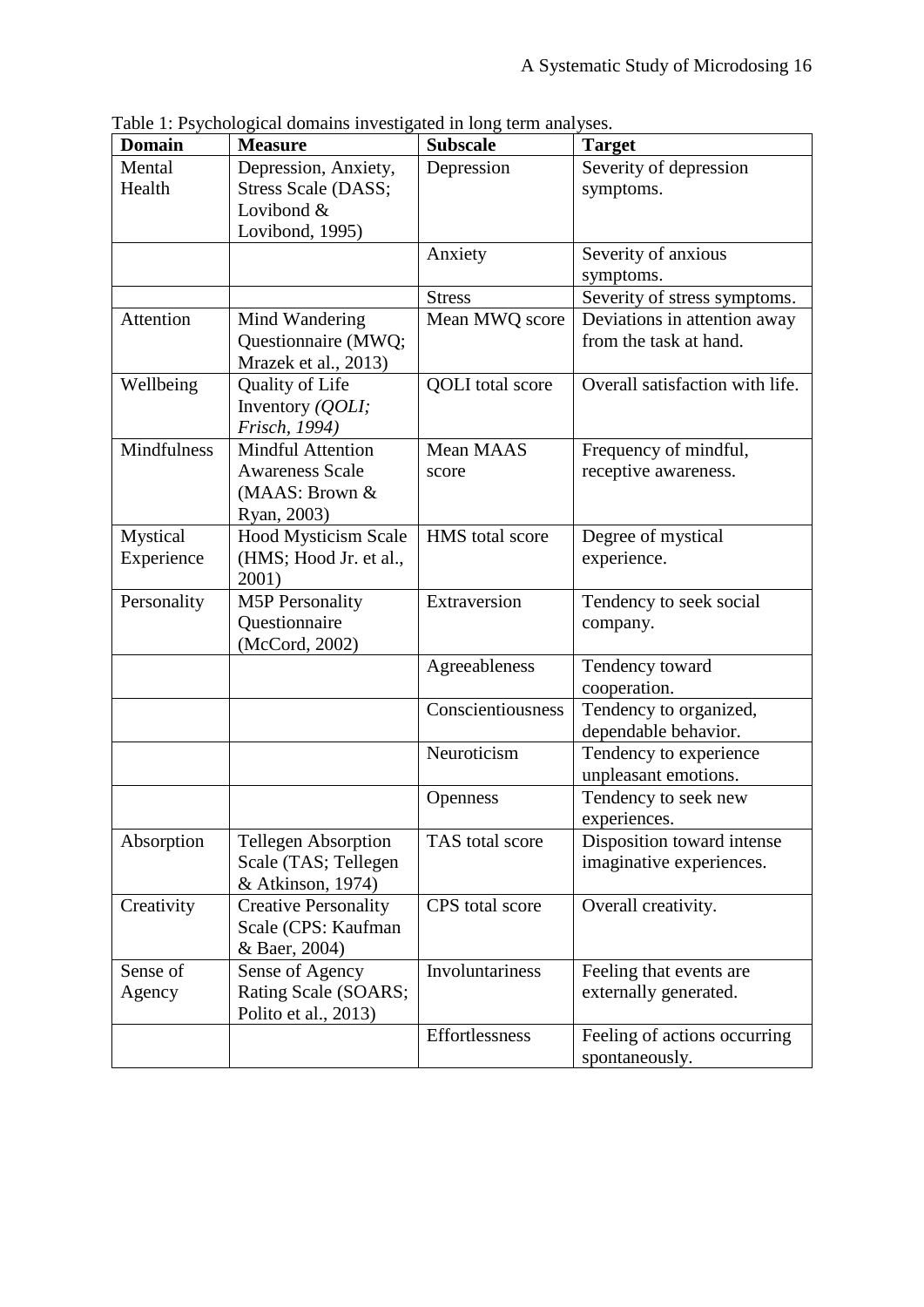**Debrief Questions.** Finally, at the conclusion of the study we asked participants a number of exploratory debrief questions, based on the psilocybin research protocol of Griffiths et al. (2006). Specifically, participants gave Likert ratings for the following questions: *Q1. How personally meaningful were your experiences microdosing during this study?* (from  $1 = 'No$  more than routine, every day experiences' to  $8 = 'The single most$ meaningful experience of my life'); *Q2. Indicate the degree to which your experiences microdosing during this study were spiritually significant to you* (from  $1 = 'Not at all'$  to  $6 =$ 'The single most spiritually significant experience of my life'); and *Q3. Do you believe that your experiences microdosing during this study have led to change in your current sense of personal well-being or life satisfaction?* (from -3 = 'Decreased very much' to +3 = 'Increased very much'). At the conclusion of all measures participants also left brief unstructured comments about their experience in this study.

# **Results**

## **Microdosing characteristics.**

Ninety-eight participants sent 1792 daily reports throughout the study, including 489 reports of microdosing days. Of these reports 3 were excluded due to doses much higher than all other reported microdoses (one participant reported a dose of 5 grams of psilocybin, and two participants reported doses of 150 micrograms of LSD); in addition, a further 8 records were excluded as participants reported concurrent use of other substances at higher doses in addition to microdosing on that day (substances included psilocybin, cocaine, DMT, LSD, amphetamines, MDMA and GHB). 478 reports of microdosing days were retained.

Participants reported microdosing with a wide range of substances. Reported substances included common psychedelics such as LSD (48.1% reports), psilocybin (47.1% daily reports), and mescaline (including synthetic mescaline and San Pedro cactus: 2.1% reports), but also a range of novel serotonergic psychedelics such as 4-hydroxy-N-methyl-N-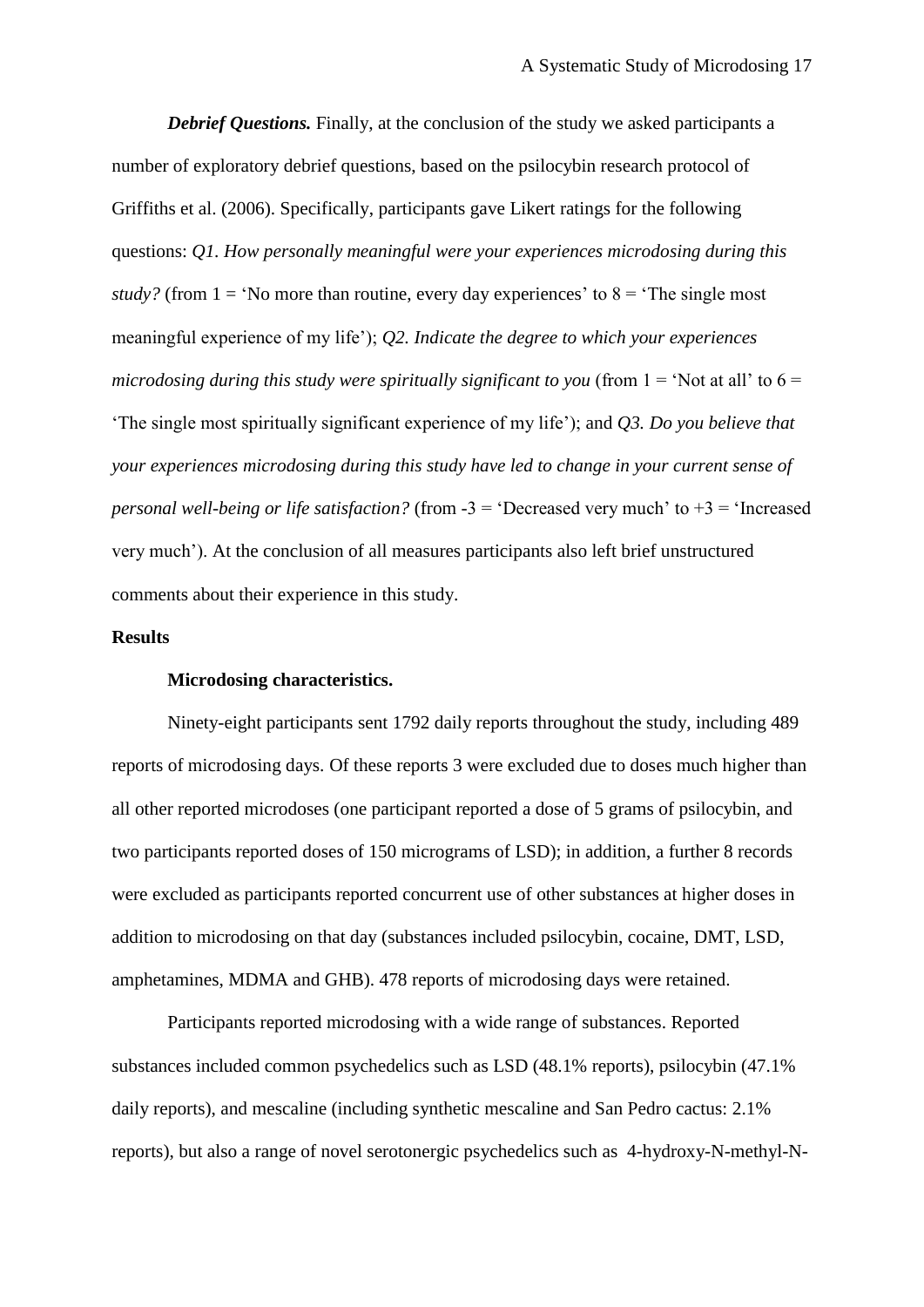ethyltryptamine (4-HO-MET; 1.0% reports), dimethoxybromoamphetamine (DOB; 0.8%

reports), 4-chloro-2,5-dimethoxyphenethylamine (2C-C; 0.2% reports), 2,5-dimethoxy-4-

methylphenethylamine (2C-D; 0.2% reports), 2,5-dimethoxy-4-ethylphenethylamine (2C-E;

0.2% reports) and morning glory seeds (i.e., lysergic acid amide, LSA; 0.2% reports).

Reported doses for each substance are shown in Table  $2<sup>1</sup>$ .

Table 2: Reported dosage by substance. Note that units of measurement vary across substances

| <b>Substance</b> | N              | <b>Mean</b> | Unit       | <b>SD</b> | Min  | <b>Max</b> |
|------------------|----------------|-------------|------------|-----------|------|------------|
|                  |                | <b>Dose</b> |            |           |      |            |
| <b>LSD</b>       | 230            | 13.5        | micrograms | 8.5       | 1.4  | 50.0       |
| Psilocybin       | 225            | 0.3         | grams      | 0.3       | 0.1  | 1.5        |
| Mescaline        | 8              | 2.6         | grams      | 2.7       | 0.1  | 6.0        |
| (Organic)        |                |             |            |           |      |            |
| 4-HO-MET         | 5              | 4.0         | milligrams | 2.0       | 1.0  | 6.0        |
| <b>DOB</b>       | 4              | 50.0        | micrograms | 25.8      | 20.0 | 80.0       |
| Mescaline        | $\overline{2}$ | 10.0        | milligrams | 0         | 10.0 | 10.0       |
| (Synthetic)      |                |             |            |           |      |            |
| $2C-C$           | 1              | 50.0        | milligrams |           |      |            |
| $2C-D$           | 1              | 5.0         | milligrams |           |      |            |
| $2C-E$           | 1              | 3.0         | milligrams |           |      |            |
| <b>LSA</b>       | 1              | 1.5         | grams      |           |      |            |

Participants reported a high level of certainty that their dosage estimates were accurate. On a scale from 1 (not confident at all) to 7 (completely confident), the mean confidence rating was  $5.9$  (SD = 1.4). Only 3 participants (5.1%) reported confidence in their dose estimates as less than 4.

Sixty-three participants completed baseline and post-study measures. 20 of these participants (31.7%) had never microdosed prior to taking part in the study, 12 (19.1%) 1-5 times prior, 10 (15.9%) 6-10 times prior, 3 (4.8%) 11-20 times prior, 9 (14.3%) 21-50 times

1

<sup>&</sup>lt;sup>1</sup> Doses are reported based on numerical recoding of participants textual reports. Some reports of LSD doses were in a format such as " $1/10<sup>th</sup>$  dose", in such cases we estimated typical doses as 100ug. For psilocybin, some participants reported "1 small shroom", we estimated this to be .1g.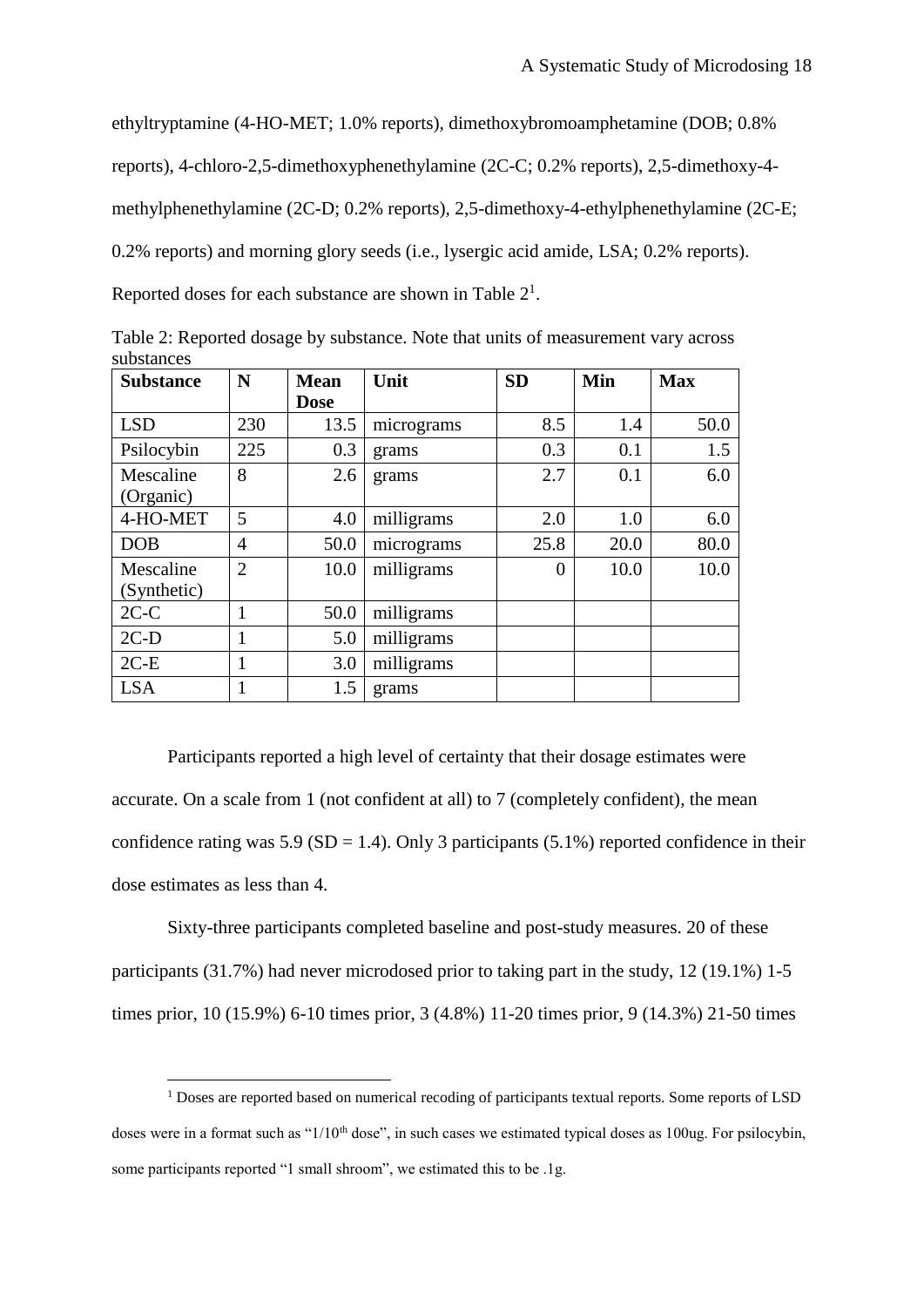prior, and 9 (14.3%) more than 50 times prior. 16 participants (25.8%) reported using psychedelics at higher doses, and 6 participants (9.7%) reported using MDMA at least once during the study period. Participants microdosed 5.0 times on average during the study  $(SD =$ 3.6, range 1-19 occasions). The mean time between doses was  $6.7$  days  $(SD = 4.8$ , range 1-34 days).

## **Daily ratings.**

We analysed daily ratings from 98 participants using a linear mixed-effects model. Our aim in this analysis was to determine the effect of microdosing on the day that participants ingested a dose and the two days following dosing. We calculated the mean of each daily measure (*Connectedness, Contemplation, Creativity, Focus, Happiness, Productiveness,* and *Wellness*) on dosing days (Day0), as well as the day immediately following dosing (Day1), and the second day after dosing (Day2). A Baseline score was calculated as the mean rating for all other days within the study period (i.e., the mean of scores from all days apart from dosing days and the two days following dosing). We used R and nlme (Pinheiro, Bates, DebRoy, Sarkar, & R Core Team, 2018) to perform a mixed effects analysis of the effects of microdosing over time. Day type (Baseline, Day0, Day1, Day2) was entered as a categorical fixed effect. Intercepts for subjects were the only random effects. We were interested in changes in daily ratings on dosing days (Day0) and the days following dosing (Day1, Day2) compared to baseline ratings. Visual inspection of residual plots did not reveal any obvious deviations from homoscedasticity or normality. To ensure a balance of statistical power and also to minimise type II error, we treated each daily measure as a separate family and corrected for multiple comparisons within each measure using the Holm-Bonferroni adjustment (Rubin, 2017).

For each of our measures, Table 3 reports the mean and standard deviation of each rating, as well as t-tests and significance for contrasts comparing each day category (Day0,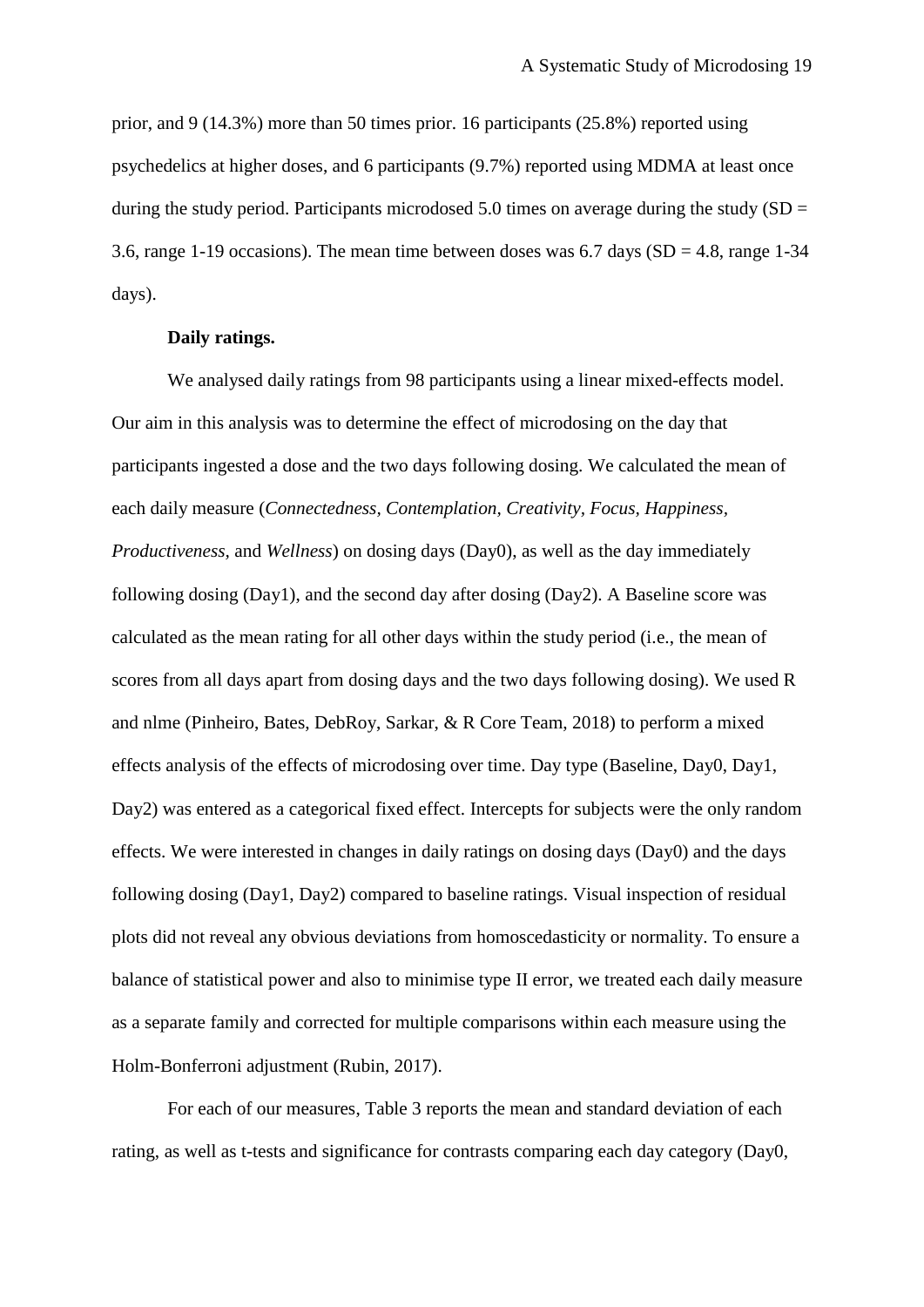Day1, Day2) to Baseline. There was a significant increase from Baseline on dosing days for all measures (all  $p < .001$ ). This effect was not maintained on the day following dosing for any measures. Scores for *Focused* ( $t = 2.31$ ,  $p = .044$ ) and *Productive* ( $t = 2.61$ ,  $p = .019$ ) increased slightly two days following dosing and were significantly higher than baseline scores. As an indicator of effect size, we report the conditional coefficient of determination  $(R<sup>2</sup>c)$ ; Nakagawa & Schielzeth, 2013) for each rating, as implemented in the R package MuMIn (Barton, 2018)<sup>2</sup>. Table B in S1 shows the full model summary for daily ratings.

|               | Baseline | Dosing Day<br>[Day0]                  | Dosing Day $+1$<br>[Day1]        | Dosing Day $+2$<br>[Day2]            | $R^2C$ |
|---------------|----------|---------------------------------------|----------------------------------|--------------------------------------|--------|
| Connected     | 3.2(0.5) | $3.7(0.7)$ *<br>$t = 6.66, p < 0.01$  | 3.2(0.7)<br>$t = 0.60, p = .552$ | 3.3(0.7)<br>$t = 1.68, p = .188$     | 0.427  |
| Contemplative | 3.2(0.5) | $3.8(0.6)$ *<br>$t = 8.33, p < 0.001$ | 3.3(0.6)<br>$t = 1.53, p = .254$ | 3.3(0.6)<br>$t = 1.32, p = .254$     | 0.447  |
| Creative      | 3.0(0.4) | $3.6(0.6)$ *<br>$t = 8.11, p < 0.001$ | 3.1(0.6)<br>$t = 1.42, p = .312$ | 3.1(0.5)<br>$t = 1.26, p = .312$     | 0.397  |
| Focused       | 3.1(0.5) | $3.5(0.7)$ *<br>$t = 5.36, p < 0.001$ | 3.1(0.6)<br>$t = 0.38, p = .703$ | $3.3(0.7)$ *<br>$t = 2.31, p = .044$ | 0.355  |
| Happy         | 3.2(0.5) | $3.8(0.6)$ *<br>$t = 7.89, p < 0.001$ | 3.3(0.6)<br>$t = 1.23, p = .220$ | 3.3(0.7)<br>$t = 1.64, p = .204$     | 0.406  |
| Productive    | 3.1(0.5) | $3.5(0.6)$ *<br>$t = 5.32, p < 0.001$ | 3.2(0.7)<br>$t = 0.44, p = .664$ | $3.3(0.8)$ *<br>$t = 2.61, p = .019$ | 0.387  |
| Well          | 3.0(0.5) | $3.7(0.8)$ *<br>$t = 7.12, p < 0.001$ | 3.2(0.7)<br>$t = 1.64, p = .205$ | 3.1(0.8)<br>$t = 0.19, p = .850$     | 0.372  |

Table 3: Mean (SD) and contrast tests for Daily Ratings. p-values are adjusted using the Holm-Bonferroni adjustment for three comparisons within each family.

<sup>2</sup> Estimating effect sizes in mixed models is problematic as multiple R-squared measures have been proposed and there is little agreement among researchers as to the best procedure to follow (Rights & Sterba, 2018). The  $R^2$ <sup>*C*</sup> estimates provided here give a relative indication of the variance explained by each model, but should be interpreted with caution.

1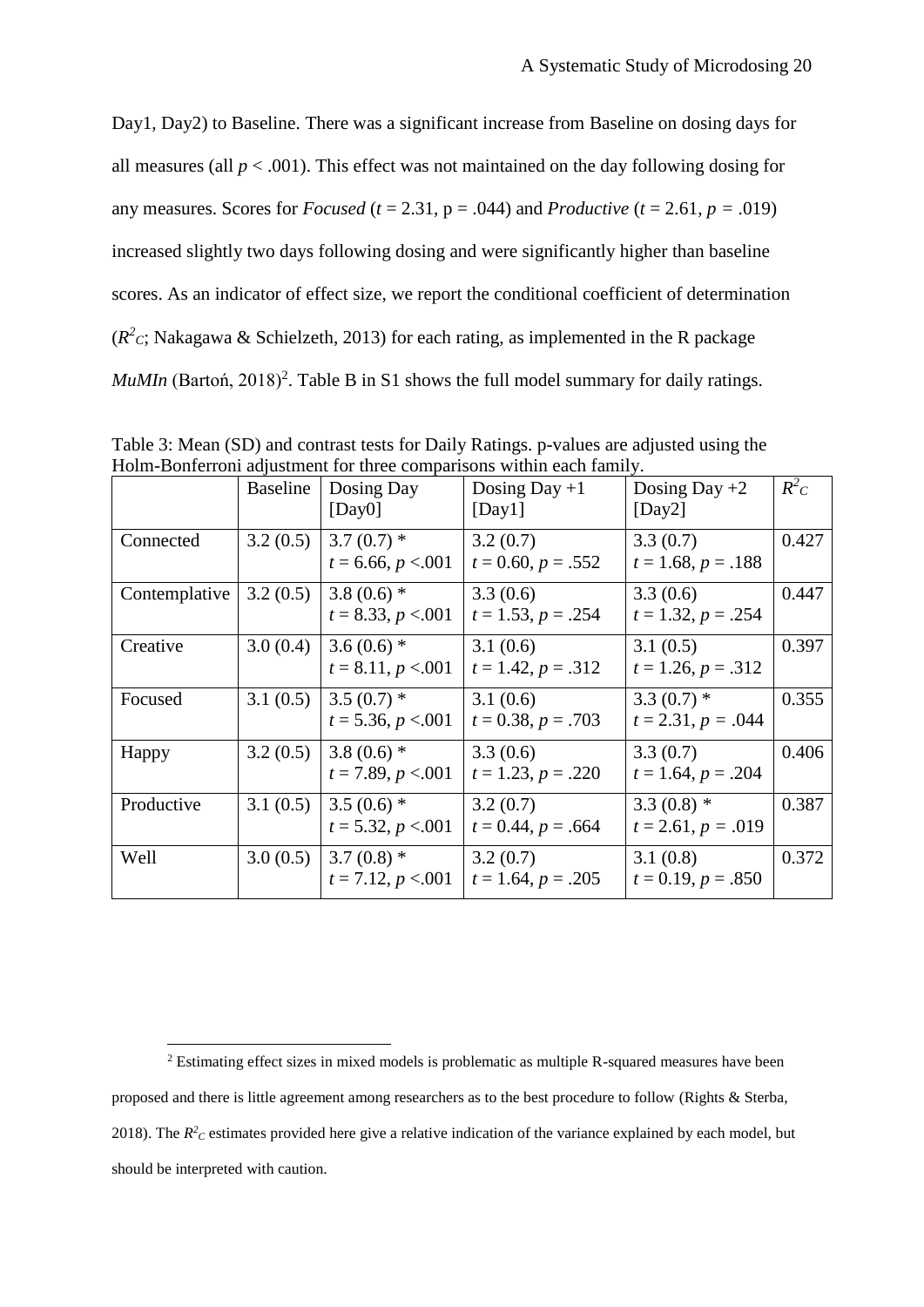

**Figure 1**: Daily Ratings for each variable at Baseline, Dose Day (dosing day), Dose+1 (the day after dosing), and Dose+2 (2 days after dosing). Error bars show 95% confidence intervals.  $*$  indicates a significant difference from baseline (adjusted  $p < .05$ ).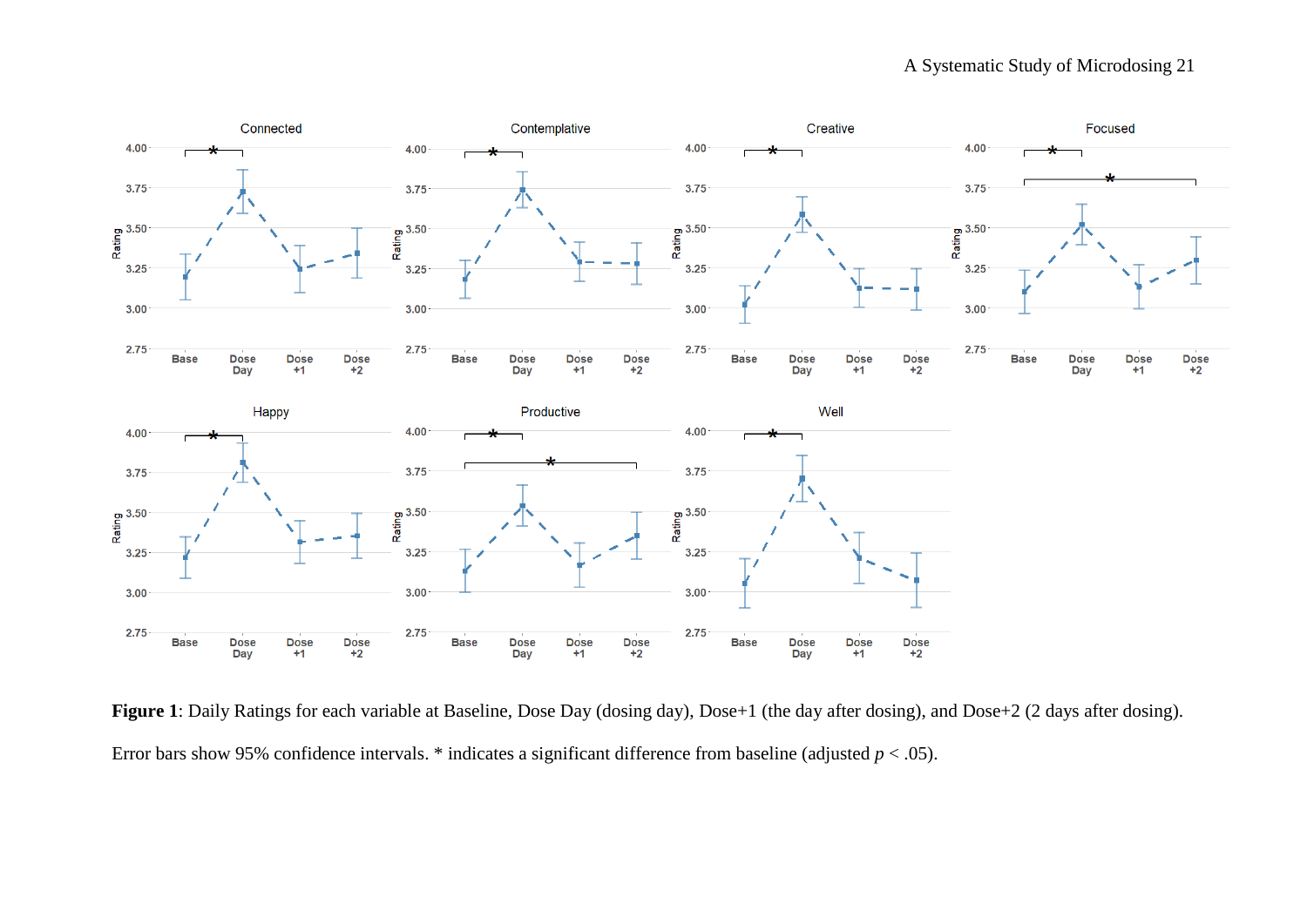**Long term measures.** Our second set of analyses investigated changes across nine domains of psychological functioning (mood, attention, wellbeing, mindfulness, mystical experience, personality, absorption, creativity, agency) from baseline (when first signing up for the study) to post study (after 6 weeks of microdosing) for 63 participants. We calculated omega total scores as a measure of internal consistency for all scales (Peters, 2014). Internal consistencies were good at both baseline and post study for all measures (all  $\omega_t$  > .75, see Table C in S1). Participants in this study differed in their prior experience microdosing, and also in their frequency of microdosing during the study period. We generated linear effects models to map these influences on each measure over the study period. Our model included *Time* (baseline vs post study) as a categorical fixed effect. We also coded prior microdosing experience (*Experience)* as a categorical fixed effect with two levels: no prior experience (n=19) and some prior experience (n=43). Number of doses during the study (*Doses*) was entered as a continuous fixed effect. Intercepts for subjects were the only random effects. Our model also included an interaction of *Time x Experience* and an interaction of *Time x Doses*. There were three critical analyses in our model: the main effect of *Time,* and the two interactions (*Time x Experience* and *Time x Doses*). We were not interested in the main effects of either *Experience* or *Doses* (i.e., we primarily wanted to see how *Experience* and *Dose* influenced changes in scores from baseline to post-study, rather than the overall influence of these main effects averaged across timepoints. Nevertheless, a full model summary including these main effects is shown as Table D in S1).

Visual inspection of residual plots did not reveal any obvious deviations from homoscedasticity or normality. Each subscale in these analyses was treated as a separate family and our three critical analyses were corrected using the Holm-Bonferroni adjustment. Table 4 reports the mean and standard deviation for each measure at baseline and at conclusion of the study. We also report t tests, corrected p-values for our three critical tests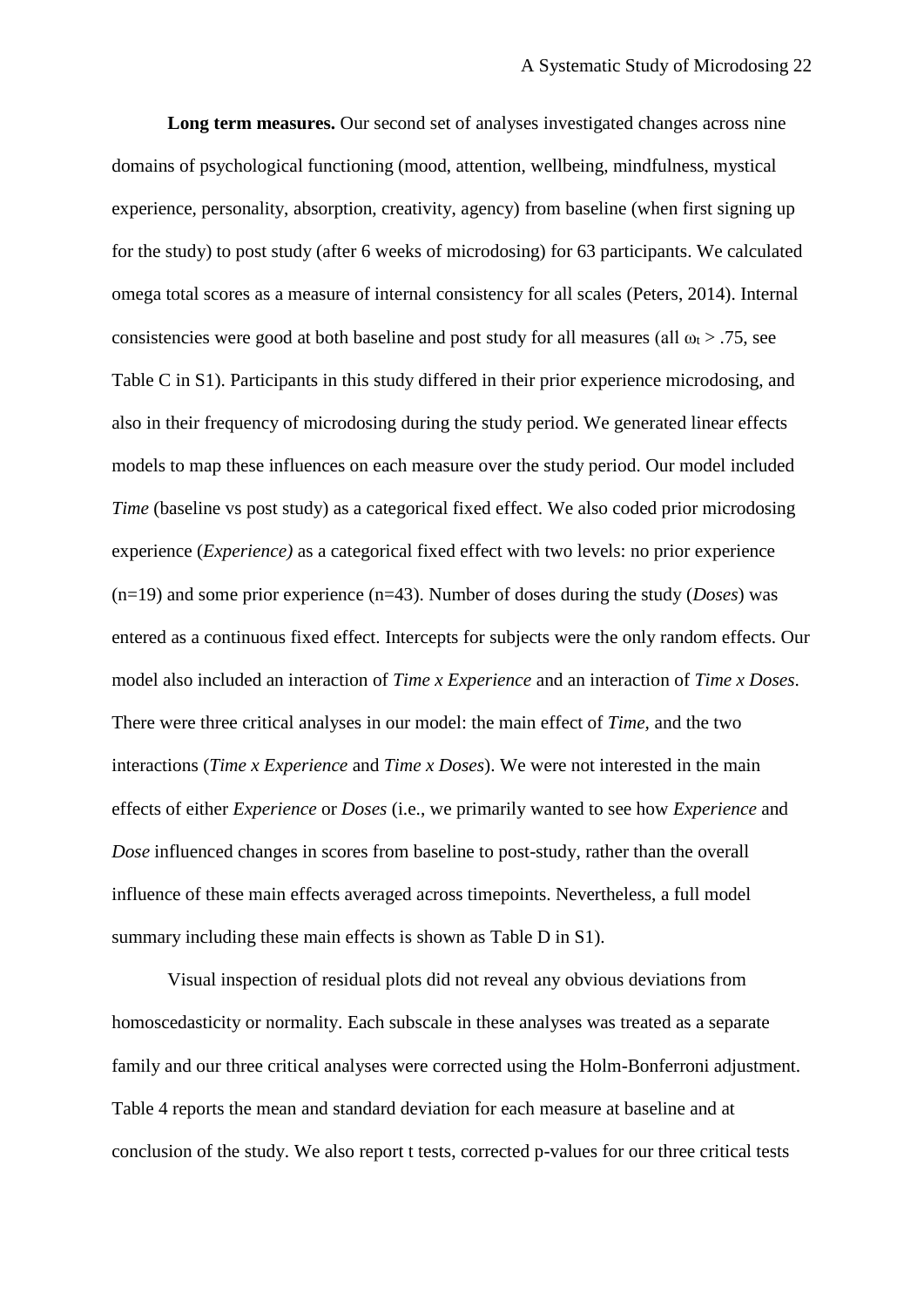(main effect of *Time, Time x Experience* interaction, *Time x Doses* interaction), and  $R^2c$  as an estimate of the variance explained by each model.

We found a main effect of *Time* (i.e., change from baseline to post-study scores) for a number of measures. Participants reported significant improvements in mood: specifically, *Depression* ( $t = -3.97$ ,  $p = .001$ ) and *Stress* ( $t = -3.36$ ,  $p = .004$ ) decreased during the study period, indicating participants experienced improvements in their mental health after microdosing. *Mind Wandering* decreased significantly during the study period ( $t = -2.49$ ,  $p =$ .047) indicating that participants were better able maintain focus after microdosing. *Absorption* increased significantly over the study period ( $t = 4.46$ ,  $p < .001$ ), indicating that participants became more involved in imaginative experiences after microdosing. The only personality change indicated by these data was a slight increase in *Neuroticism* ( $t = 2.70$ ,  $p =$ .027), indicating that participants tended to experience more negative emotions after microdosing*.* There were no significant interactions of *Time* x *Experience* or *Time* x *Doses,*  suggesting that changes in psychological functioning were not influenced by prior microdosing experience or by the frequency of doses taken during the study period.

There was a trend toward an increase in *Effortlessness* scores, and to a lesser a degree, a trend toward an increase in *Involuntariness*. This indicates that microdosing may have influenced participants' sense of agency such that actions felt more internally generated (reduction in *Involuntariness*) and also more spontaneous (increase in *Effortlessness*). There was also a trend toward an interaction of *Time* x *Doses* for *Conscientiousness*, such that those participants who more regularly took microdoses during the study period scored higher. This finding may reflect that individuals with conscientious temperaments are those most likely to commit to a regular schedule when experimenting with microdosing. Each of these trends may indicate worthwhile directions for future research.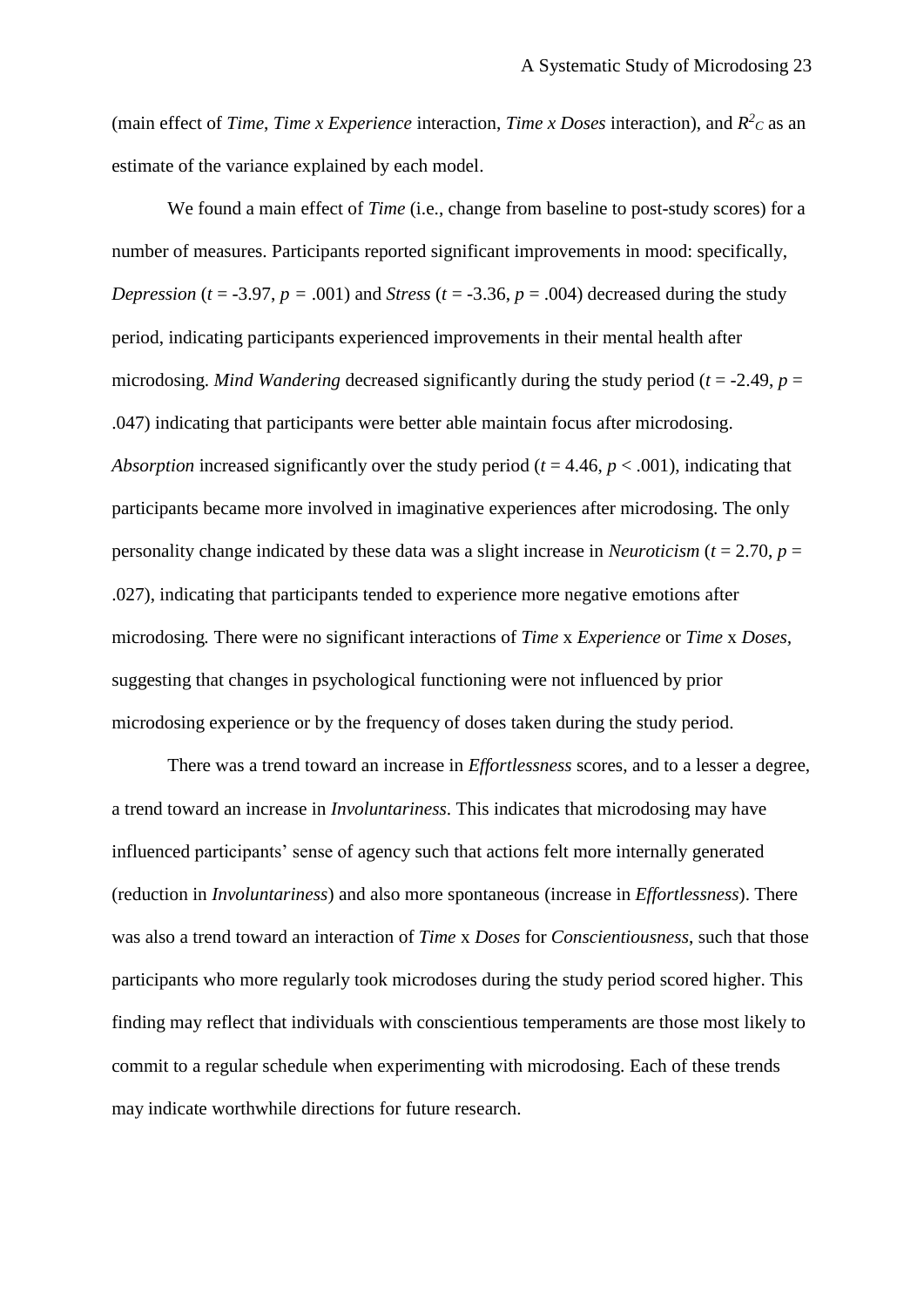Table 4: Long term battery scores. This table shows baseline and post study means and standard deviations for each measure. Also shown are test statistics for the three critical analyses: the main effect of *Time*, and interactions of *Time x Experience* and *Time x Dose*. p-values are adjusted using Holm-Bonferroni correction for three comparisons.  $R^2$ c estimates the variance explained by each model. A complete model summary table is included as Table D in S1.

|                             |                   |                  |            | <b>Time</b> |                  | Time x Exp |                  | <b>Time x Doses</b> |       | $R^2C$ |
|-----------------------------|-------------------|------------------|------------|-------------|------------------|------------|------------------|---------------------|-------|--------|
|                             |                   | <b>Base (SD)</b> | Post (SD)  | t           | $\boldsymbol{p}$ | t          | $\boldsymbol{p}$ | t                   | p     |        |
| <b>DASS</b>                 |                   |                  |            |             |                  |            |                  |                     |       |        |
|                             | Depression        | 5.7(5.0)         | 3.3(3.4)   | $-3.97$     | 0.001            | $-0.53$    | 1.000            | 0.44                | 1.000 | 0.469  |
|                             | Anxiety           | 3.3(3.5)         | 2.3(2.8)   | $-1.95$     | 0.169            | 0.36       | 1.000            | 0.20                | 1.000 | 0.440  |
|                             | <b>Stress</b>     | 6.9(4.5)         | 4.9(3.2)   | $-3.36$     | 0.004            | 0.11       | 1.000            | 0.67                | 1.000 | 0.438  |
| <b>Mind Wandering</b>       |                   |                  |            |             |                  |            |                  |                     |       |        |
|                             | <b>MWQ</b>        | 3.8(0.9)         | 3.5(1.0)   | $-2.49$     | 0.047            | $-0.06$    | 1.000            | 0.19                | 1.000 | 0.595  |
| <b>Quality of Life</b>      |                   |                  |            |             |                  |            |                  |                     |       |        |
|                             | <b>QOLI</b> Total | 1.7(1.8)         | 2.1(1.4)   | 1.41        | 0.496            | $-0.73$    | 1.000            | $-0.28$             | 1.000 | 0.650  |
| <b>Mindfulness</b>          |                   |                  |            |             |                  |            |                  |                     |       |        |
|                             | <b>MAAS</b>       | 3.8(0.8)         | 3.9(0.7)   | 1.32        | 0.573            | 0.13       | 1.000            | 2.00                | 0.152 | 0.510  |
| <b>Mystical Experiences</b> |                   |                  |            |             |                  |            |                  |                     |       |        |
|                             | <b>HMS</b> Total  | 121.3(6.4)       | 120.2(6.7) | $-1.08$     | 0.850            | 0.46       | 1.000            | 0.01                | 1.000 | 0.515  |
| <b>Personality</b>          |                   |                  |            |             |                  |            |                  |                     |       |        |
|                             | Extraversion      | 3.1(0.3)         | 3(0.3)     | $-1.03$     | 0.926            | $-0.09$    | 1.000            | $-1.22$             | 0.687 | 0.591  |
|                             | Agreeableness     | 3.3(0.4)         | 3.3(0.4)   | 1.97        | 0.161            | 1.02       | 0.929            | 1.26                | 0.634 | 0.642  |
|                             | Conscientiousness | 2.6(0.3)         | 2.6(0.3)   | 1.25        | 0.645            | 2.38       | 0.062            | 1.41                | 0.488 | 0.510  |
|                             | Neuroticism       | 3.2(0.5)         | 3.3(0.5)   | 2.70        | 0.027            | 1.86       | 0.203            | 0.46                | 1.000 | 0.844  |
|                             | <b>Openness</b>   | 2.7(0.3)         | 2.7(0.3)   | 0.31        | 1.000            | 0.49       | 1.000            | 1.16                | 0.746 | 0.557  |
| <b>Absorption</b>           |                   |                  |            |             |                  |            |                  |                     |       |        |
|                             | <b>TAS Total</b>  | 21.3(6.8)        | 23.3(6.5)  | 4.46        | < 0.001          | 1.26       | 0.643            | $-0.84$             | 1.000 | 0.855  |
| <b>Creativity</b>           |                   |                  |            |             |                  |            |                  |                     |       |        |
|                             | <b>CPS</b> Total  | 61.7(3.6)        | 61.7(3.2)  | $-0.55$     | 1.000            | $-1.4$     | 0.498            | 0.70                | 1.000 | 0.427  |
| <b>Sense of Agency</b>      |                   |                  |            |             |                  |            |                  |                     |       |        |
|                             | Involuntariness   | 19.8(3.0)        | 18.9(2.7)  | $-2.18$     | 0.099            | $-0.52$    | 1.000            | $-0.56$             | 1.000 | 0.354  |
|                             | Effortlessness    | 19.8(3.5)        | 21(2.9)    | 2.31        | 0.072            | $-0.32$    | 1.000            | $-0.91$             | 1.000 | 0.321  |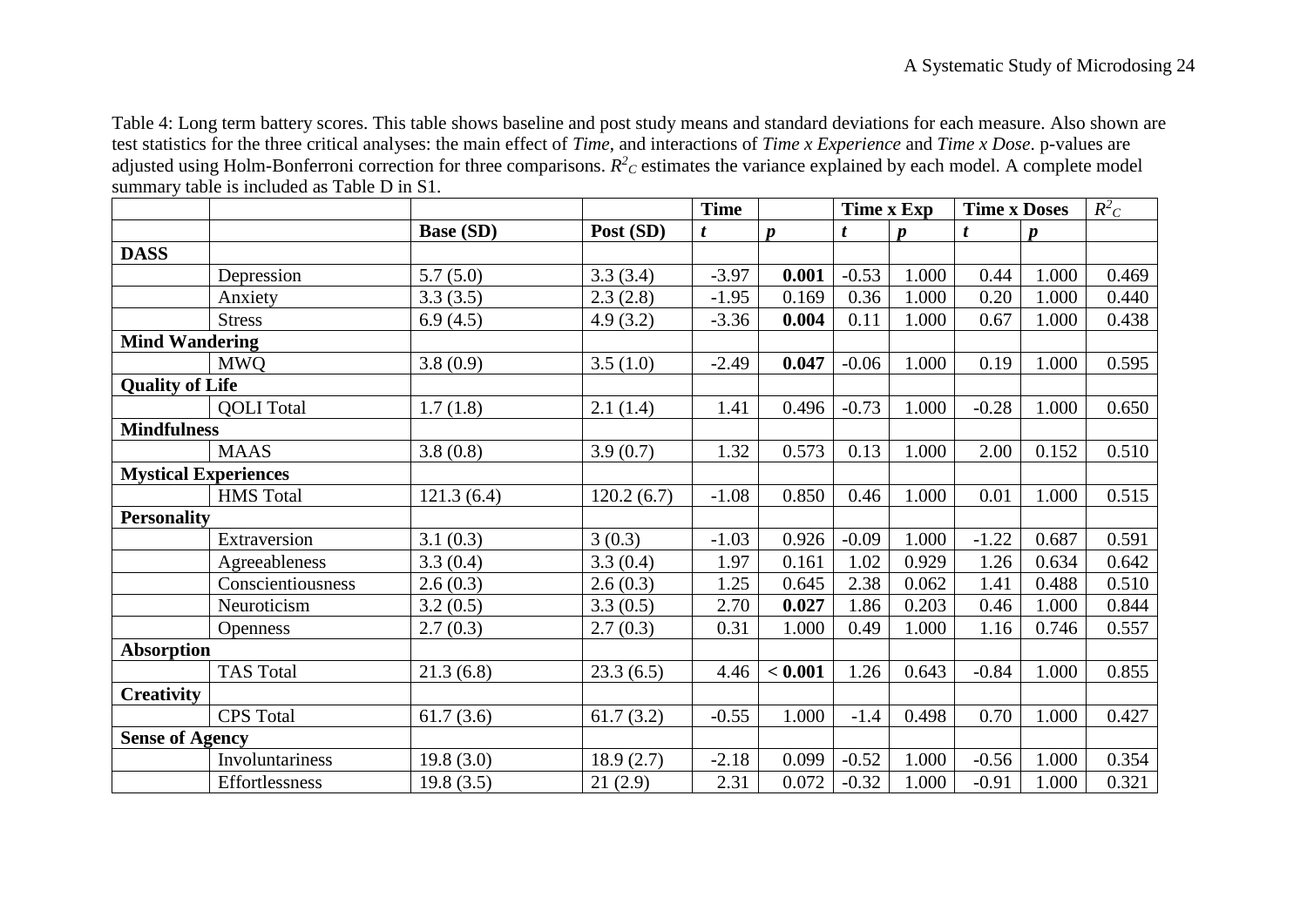

**Figure 2**: **Baseline and Post study scores.** These panels show distributions and summary statistics for each long term measure at baseline and post study. Boxplots show median and inter quartile ranges for each variable. Violin plots show the distribution of responses. The green line plots the difference between means from baseline to post study. \* indicates a significant difference from baseline to post study (adjusted *p* < .05).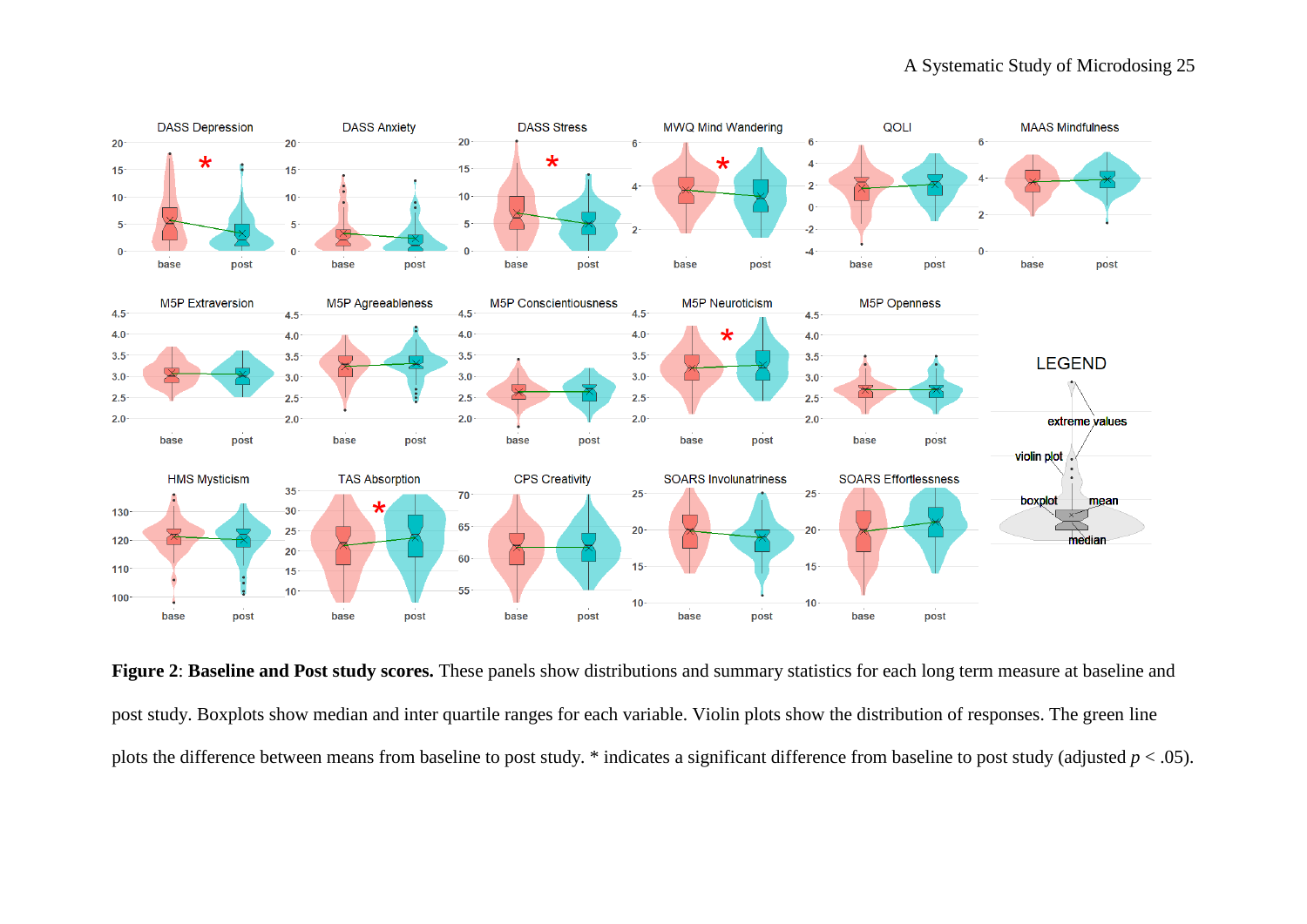*Exploratory Debrief Questions.* For ease of comparison, answers to Debrief Questions were rescaled on scale from 1-100. The majority of participants did not categorise their experience of microdosing during the study as particularly meaningful. The mean rating for *Q1. How personally meaningful were your experiences microdosing during this study?* was  $38.95$  (SD = 25.71). There were however a minority of participants who reported that microdosing during the study was extremely meaningful. Five participants (8.06%) reported that this period of microdosing was 'among the 5 most meaningful experiences of my life', and one participant (1.61%) claimed this period of microdosing was 'the single most meaningful experience of my life'.

Similarly, the vast majority of participants did not report that microdosing during this study was spiritually significant. The mean rating for *Q2. Indicate the degree to which your experiences microdosing during this study were spiritually significant to you* was 31.69 (SD  $= 27.86$ ). Again, there were a small number of participants who reported that the experience had considerable spiritual significance. Five participants (8.06%) reported that this period of microdosing was 'among the 5 most spiritually significant experiences of my life', and two participants (3.23%) claimed this period of microdosing was 'the single most spiritually significant experience of my life'.

Finally, participants overall reported that microdosing increased feelings of personal well-being. The mean rating for *Q3. Do you believe that your experiences microdosing during this study have led to change in your current sense of personal well-being or life satisfaction?* was 78.55 (SD = 18.05). 54 participants (87.09%) reported that microdosing in this study slightly, moderately, or very much increased subjective well-being. However, this single item rating was not correlated with the post study QOLI Total score (which also measured wellbeing),  $t(57) = 1.62$ ,  $p = 0.110$ .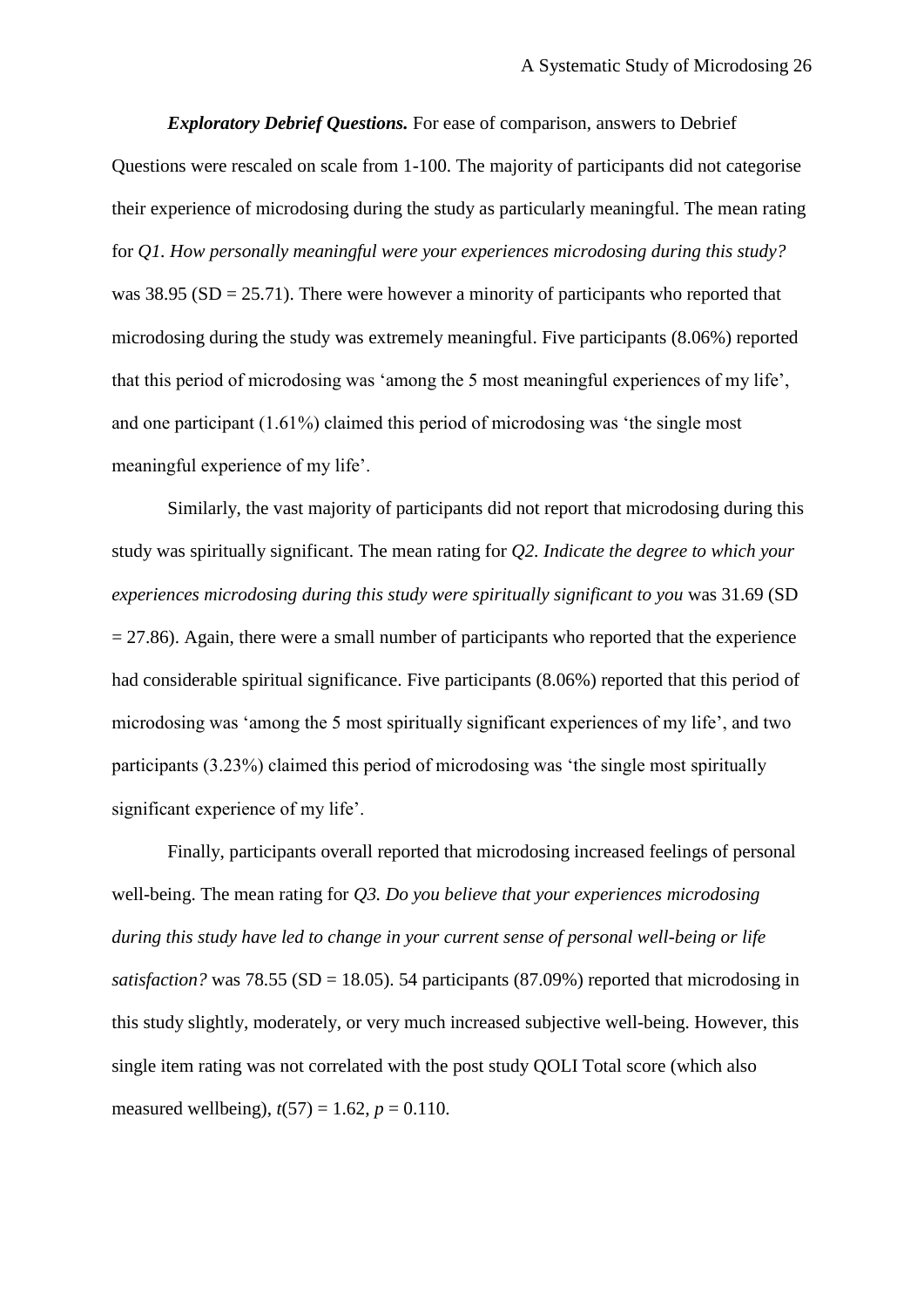## **Study One Discussion**

Daily ratings provided a snapshot of participants' subjective experiences on each day of the study. These ratings revealed that microdosing led to an increase across all psychological functions measured on dosing days, compared to baseline scores. For the most part, these increases were not maintained in the days following dosing, although subjective reports of *Focus* and *Productivity* were slightly increased two days after microdosing. These findings indicate that microdosing led to general increases in psychological functioning rather than specific effects. The pattern of results here is somewhat inconsistent with narrative accounts that claim that the effects of microdosing linger for multiple days (Hogan, 2017). However, in the context of media stories which promote microdosing as a tool for ambitious professionals (Glatter, 2015; Leonard, 2015), it is notable that two scores that could be related to increased capacities at work (i.e., *Focus* and *Productivity)* did show an effect two days following dosing.

Detailed long term questionnaires revealed several variables that changed during the microdosing period. Broadly these effects could be characterised as improvements in mental health, and alterations in processes related to attention.

This study focused on non-clinical effects of microdosing and participants with any self reported mental illness were asked not to take part. As such, ratings on the DASS scale were relatively low at baseline. Nevertheless, depression and stress ratings both decreased significantly over the course of the study, consistent with reports that microdosing benefits general mental wellbeing (Fadiman, 2017).

Participants also reported significant reductions in mind wandering. Reduced mind wandering may lead to a number of benefits that meet the aims of microdosers, including reduced distractibility and increased capacity to focus on the task at hand (Smallwood & Schooler, 2015). Reduced mind wandering has also been linked with improved educational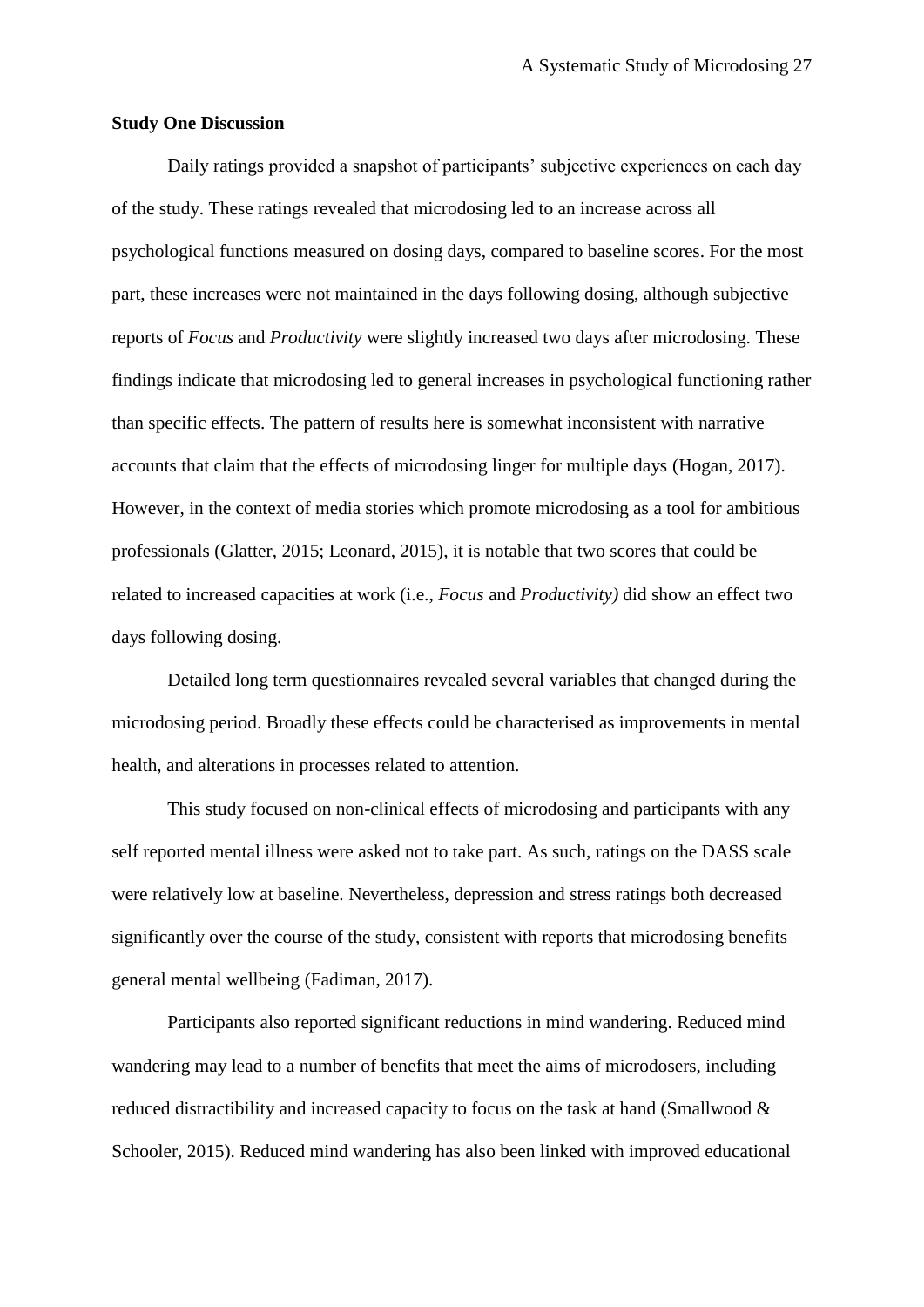outcomes (Smallwood, Fishman, & Schooler, 2007), and greater levels of happiness (Killingsworth & Gilbert, 2010). At the neural level, reduced mind wandering has been associated with a reduction in activity in the default mode network (Mason et al.,  $2007$ ) – a phenomenon that has also been reported following ingestion of psychedelics at higher doses (Carhart-Harris et al., 2014).

Participants additionally reported increases in absorption. Absorption has been described as a type of focused attention characterised by deep involvement with particular aspects of subjective experience (Dal Cin, Hall, & Lane, 2016). Individuals with high levels of trait absorption are likely to report intense engagement with nature and aesthetic involvement with art (Wild, Kuiken, & Schopflocher, 1995). These characteristics are consistent with descriptive reports from participants in the current study (see Table 5).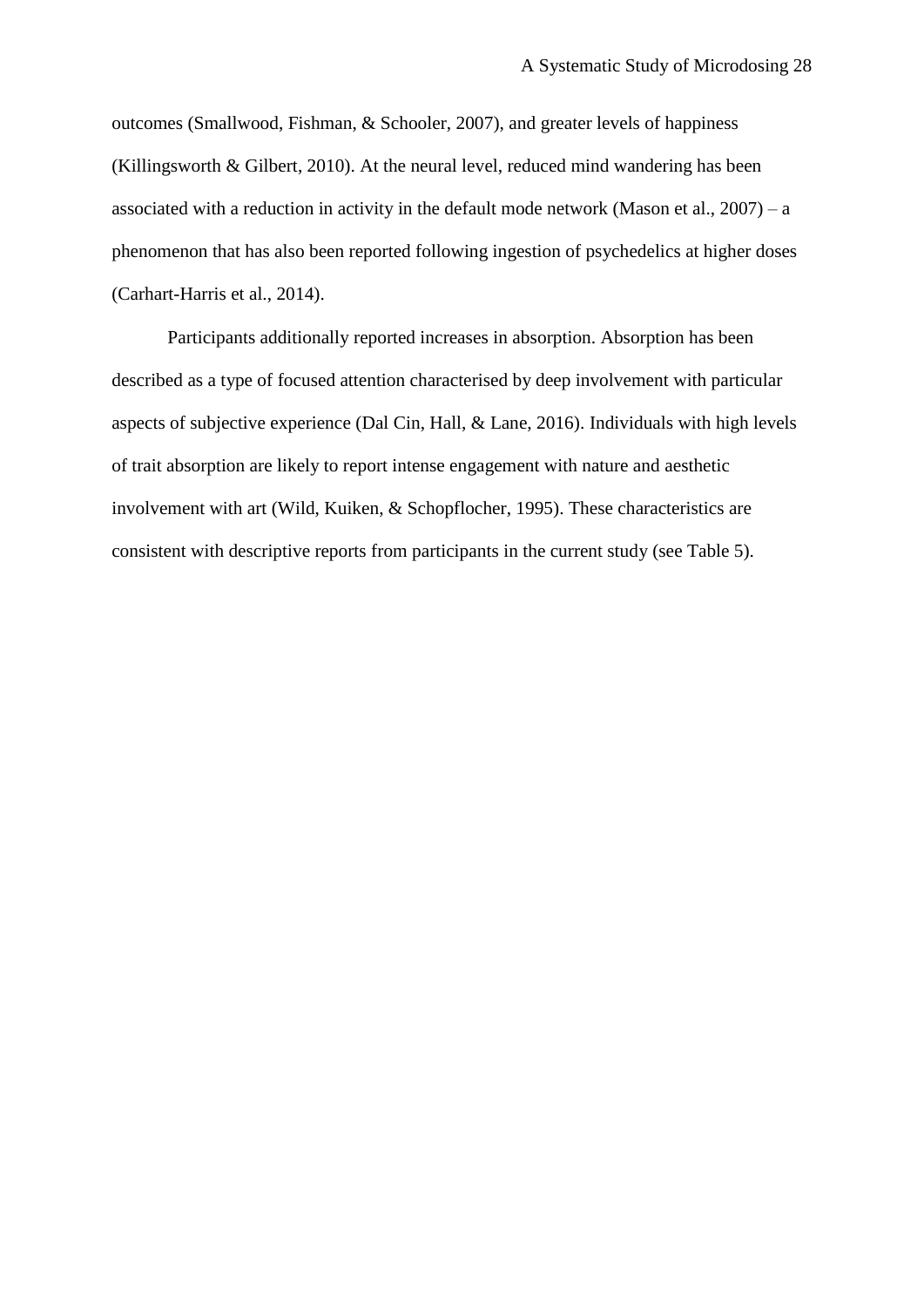Table 5: Participant comments demonstrating experiences of absorption, intense emotions and unease.

Comments demonstrating experiences of absorption *"[COMMENT D346] I had a very reflective day. I felt blissfully connected with nature and came up with optimistic ideas for the future." "[COMMENT D178] I was finding that all music inspired unique mental imagery. Much like each frequency was creating a unique figure in my mind's eye, very fascinating." "[COMMENT D175] I had an interesting experience sitting on my porch at my house in the forest. All the sounds in the forest became an orchestra, it was beautiful, layered and rhythmic." "[COMMENT D439] I felt a lot more connected to nature, there are dogs where I am working. I'm not totally comfortable around dogs, but I sat with 3 of them a while, we were still together while they lay in the sun, I felt connected and deeply grateful for their trust and support." "[COMMENT D183] We went to see a band play, and I found I was able to connect to the music in a deeper way"* Comments demonstrating experiences of intense emotions *"[COMMENT L2] Microdosing has a significant impact on my ability to get in touch with what is going on deep inside. Although this is not always a pleasant experience, I have a strong feeling that psilocybin helps to reveal what I need to see in myself and the world." "[COMMENT L3] I was surprised to find myself crying a lot throughout the study despite the fact that I wasn't going through anything typically difficult".* Comments demonstrating unease about microdosing *[Comment D210] On a microdose I sometimes feel weird or alien to myself and others. And another negative is that all emotions get amplified. So whenever I feel down or not loved the microdose makes it even harder. [Comment D308] The first hour was productive but then doubt, confusion, and uncertainty crept in. Found it difficult to make decisions, felt very unassertive.*

Notably, absorption is closely linked to an individual's capacity to experience altered

states of consciousness and has been identified as the most important trait predictor of

boundary dissolution and visual alterations in studies using higher doses of psilocybin

(Studerus, Gamma, Kometer, & Vollenweider, 2012). Furthermore, Ott, Reutger, Hennig and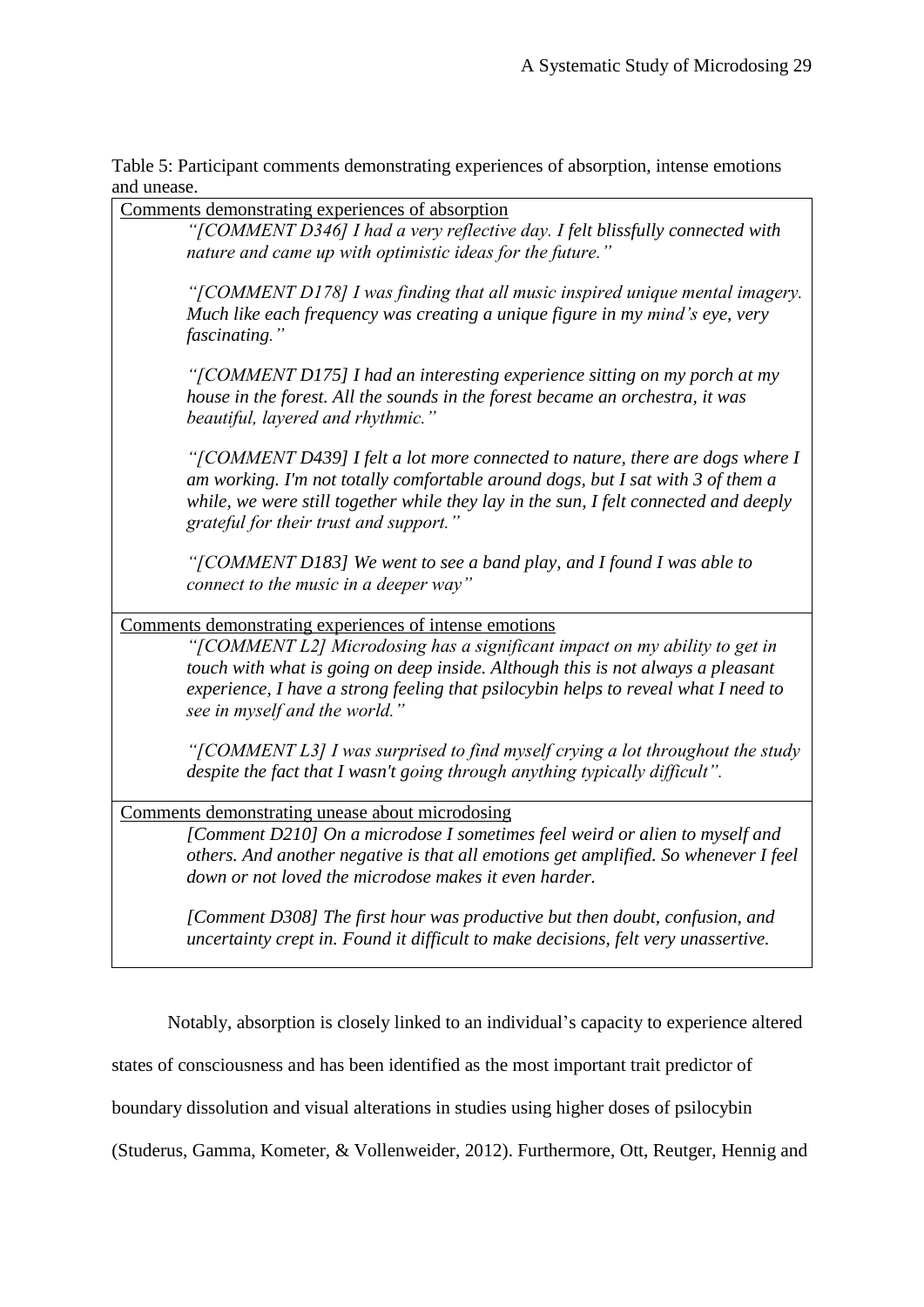Vait (2005) showed that individuals with a particular genetic polymorphism linked to stronger binding potential for the 5-HT2A receptor (a key target of serotonergic psychedelics) scored higher on measures of absorption. These previous studies indicate that individuals with higher pre-existing levels of trait absorption are more likely to experience stronger effects from psychedelic substances. The novel implication from our findings is that regular microdosing may also increase individual's capacity for absorption.

The idea of systematically increasing absorption is not new. Luhrmann, Nusbaum and Thisted (2010) have argued that the rituals and practices of some religious groups are designed to enhance trait levels of absorption and that this increased capacity leads practitioners to have more intense religious experiences. It may be that microdosing has a comparable effect, whereby regular experience of the subtle alterations in consciousness associated with microdosing slowly increase the sensitivity and responsiveness of microdosers to future consciousness alterations.

Participants in this study also reported a small increase in trait neuroticism. Primary personality traits are typically considered very stable constructs, so any alteration over such a short period is surprising. An increase in neuroticism is somewhat inconsistent with the results showing reductions in standardised measures of mental health reported above. This increase in neuroticism may reflect an overall increase in the intensity of emotions (both positive and negative) experienced during periods of microdosing. Reports of intense emotions were common in participants' comments, see Table 5 for examples. It may be that as participants become less distracted (i.e., experience reduced mind wandering) and more absorbed in their immediate experience, they are more able to identify and process negative emotions.

Many of the domains of psychological functioning investigated did not change during six weeks of microdosing. Specifically, we did not identify any changes on measures of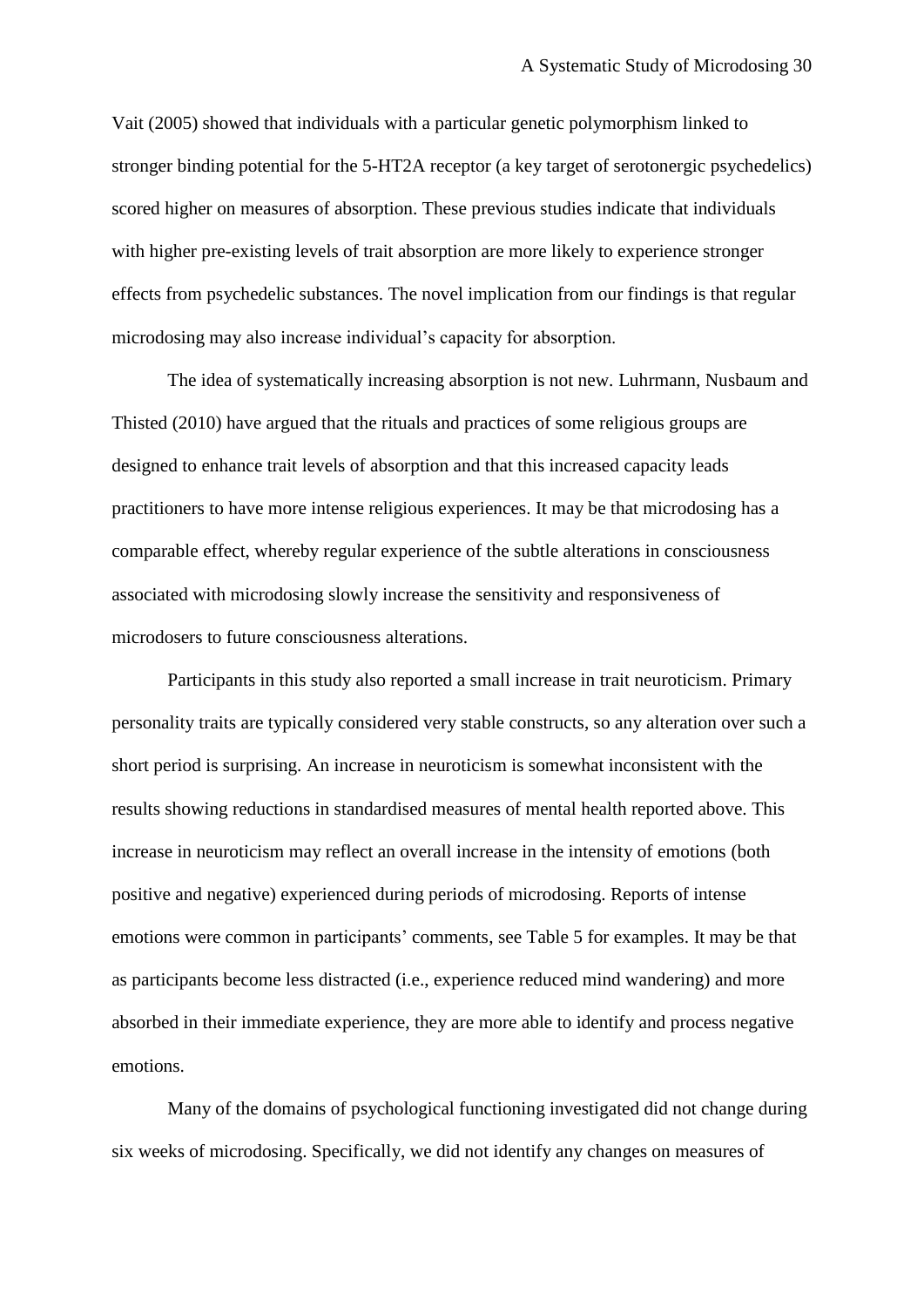mindfulness, mystical experience, positive personality traits, creativity, sense of agency or overall quality of life. These results do not support recent findings showing an increase in creative thinking following microdosing (Prochazkova et al., 2018). However, constructs such as creativity (Hennessey & Amabile, 2010) and mindfulness (Van Dam et al., 2018), are particularly difficult to assess using rating scales. As such, these null findings may reflect insufficient sensitivity of these measures.

## **Study Two**

Some of the domains which did not change in Study One (e.g., creativity and quality of life) are very commonly described in media stories on the effects of microdosing (Koebler, 2015; Smith, 2015). Conversely, some domains that did change in study one (e.g., absorption, neuroticism) are not typically mentioned in media stories on microdosing. This indicates that common media narratives may not match up with people's experiences when measured in a systematic way. In Study Two we were interested in how the prominence of microdosing in popular media has led to specific expectations about the effects of microdosing, and how these expectations matched or differed from our findings in Study One.

In Study Two we recruited a large sample from the same population as Study One, and asked participants to rate their expected changes across each of our domains of interest. Participants were asked not to take part if they had participated in Study One. This study consisted of a single online questionnaire about microdosing expectations.

## **Method**

**Participants.** Participants were recruited through the same online networks, and with the same inclusion and exclusion criteria as Study One. Study Two commenced on 3<sup>rd</sup> April 2017. We did not post any new recruitment notices for this study. We simply updated our study webpage so that after this commencement date, any individuals clicking on links we had previously posted online were shown information for Study Two. The study was open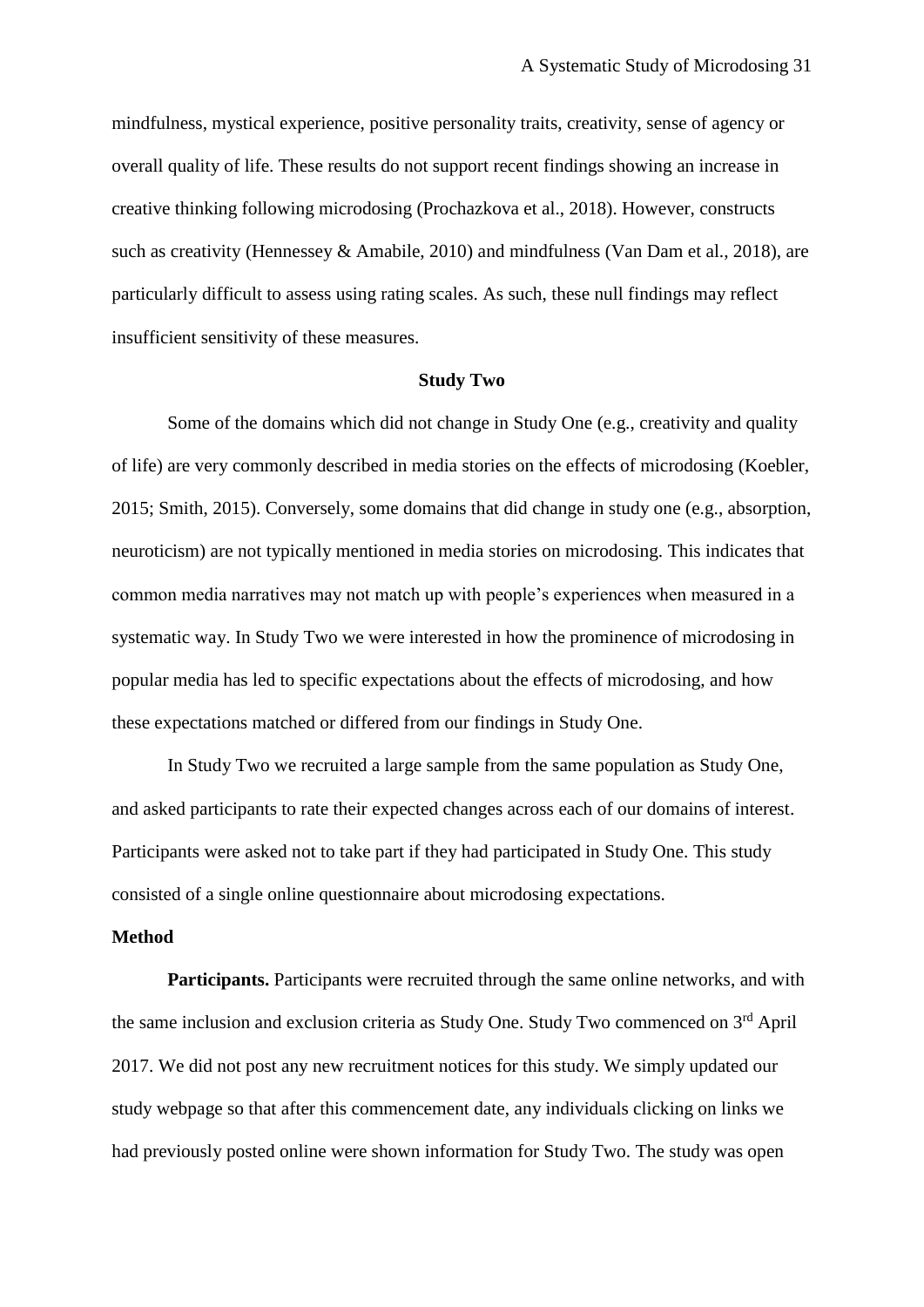from April 2017 to July 2017. 501 individuals started the study. 238 records were incomplete and therefore excluded, leaving 263 participants who completed the microdosing expectations questionnaire. Of these, 152 participants (57.8%) reported never having microdosed previously and 111 (42.8%) had had experience microdosing. 162 participants (61.6%) were male, 99 (37.6) were female, and 2 (0.8%) did not specify gender. Again, participants nominated age ranges rather than reporting exact ages. 82 (31.2%) participants were aged 18-25, 78 (29.7%) were aged 26-35, 50 (19.0%) were aged 36-45, 33 (12.5%) were aged 46-55, and 20 (7.6%) were aged 56+. Participants were mainly from the USA (64.4%), Australia (15.3%), and Canada (6.5%). The sample was highly educated with 62.3% participants having completed tertiary education. 22.1% participants were students and 66.9% were working full time or part time.

Although participants for both Study One and Study Two were drawn from the same population, there were some demographic differences between these samples. Specifically, Fisher's exact test revealed that the samples differed in age ( $p = 0.035$ ). This appears to driven by a greater proportion of participants in the 26-65 age bracket in Study One, whereas participants were more evenly spread through across age brackets in Study Two. The samples also differed on country of residence  $(p < .001)$ , with a greater proportion of participants residing in the United States in Study Two (64.4%) compared to Study One (17.7%). The samples did not differ on gender ( $p = 0.064$ ), education ( $p = 0.586$ ), or employment status ( $p = 0.586$ )  $= 0.550$ ).

**Procedure.** As a way of indexing participants' expectations about the effects of microdosing we generated a new scale, consisting of items that related to each of the subscales analysed in Study One. We constructed a statement that described the type of experience tapped by each subscale. For example, for the DASS Depression subscale, our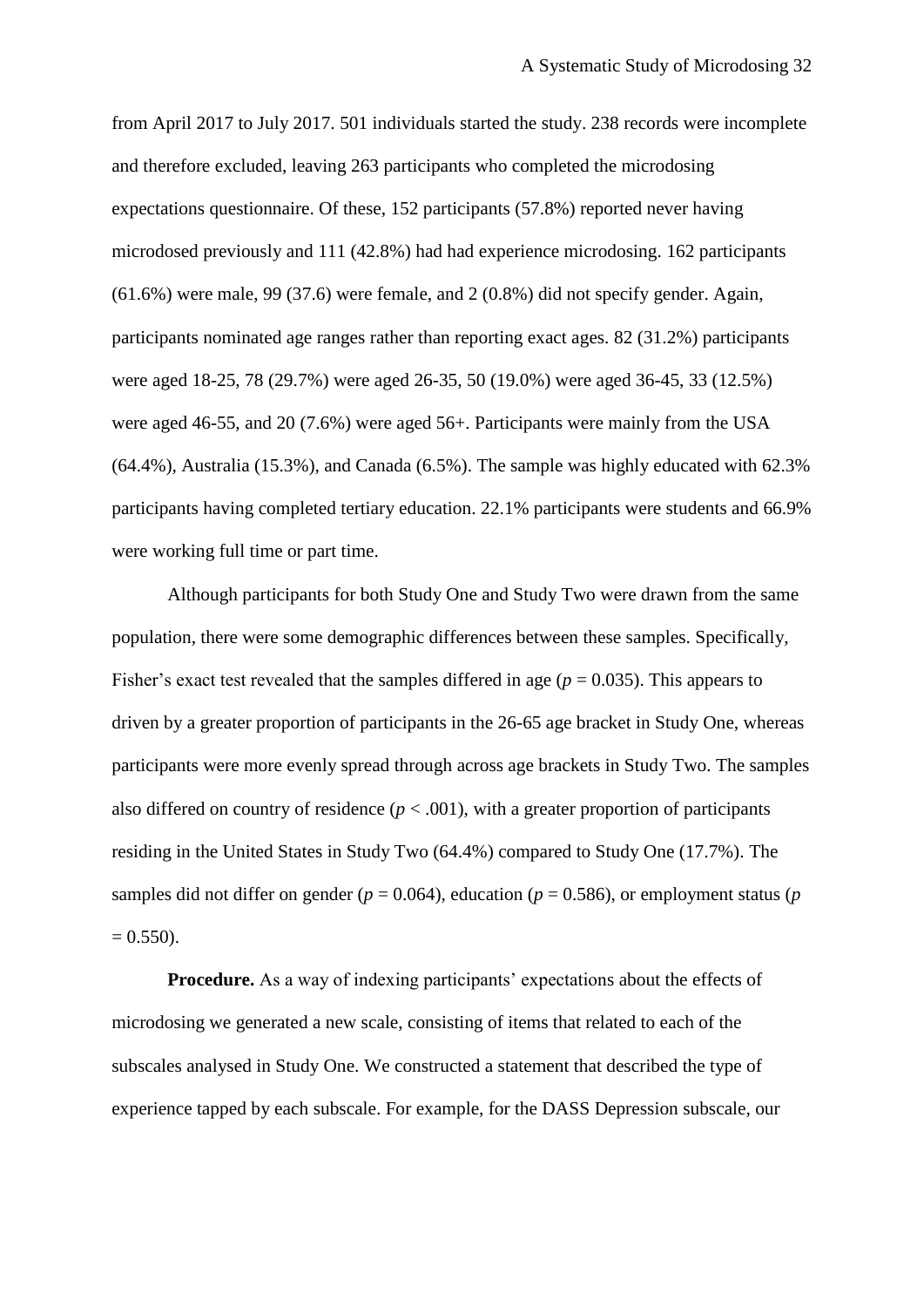item was "feelings of depression". Items for all subscales are shown in Table 6. Participants were given the following instructions:

*What happens when people microdose? Imagine that you personally were to regularly microdose for a period of 6 weeks. If you were to do that, do you think the frequency of each of the following experiences would be likely to decrease, stay the same, or increase over that time period?*

Participants' frequency expectations were scored on a 3-point scale (decrease = -1, stay the same  $= 0$ , increase  $= +1$ ). In addition, participants were asked to rate their confidence in each of these directional predictions (from  $1 = not$  at all sure, to  $5 =$  extremely sure).

The study took approximately 15 minutes to complete and there were no incentives for taking part.

# **Results**

We calculated a weighted expectation score for each item using the R package *Hmisc*  (Harrell Jr, 2018). Weights were calibrated such that the maximum confidence rating carried twice the weight of the minimum confidence rating (i.e., a confidence rating of 1 was weighted as 1.00, 2 was weighted as 1.25, 3 was weighted as 1.5, 4, was weighted as 1.75, and 5 was weighted as 2.00). The derived weighted expectation scores ranged from  $-1$  to  $+1$ . The rank orders of weighted expectation scores for naïve and experienced microdosers were highly correlated (*Kendall's τb* = .934, *p* < .001), so we report results based on the combined dataset (Table E in S1 shows weighted expectation scores for naïve and experienced participants separately).

We performed a one-sample weighted t-test to determine whether expectation scores differed from 0 for each subscale (i.e., whether participants had a significant expectation that the frequency of target experiences would increase or decrease). Participants'  $(n = 263)$ expected that all variables would change following microdosing (all  $p \le 0.01$ ; see Table 6).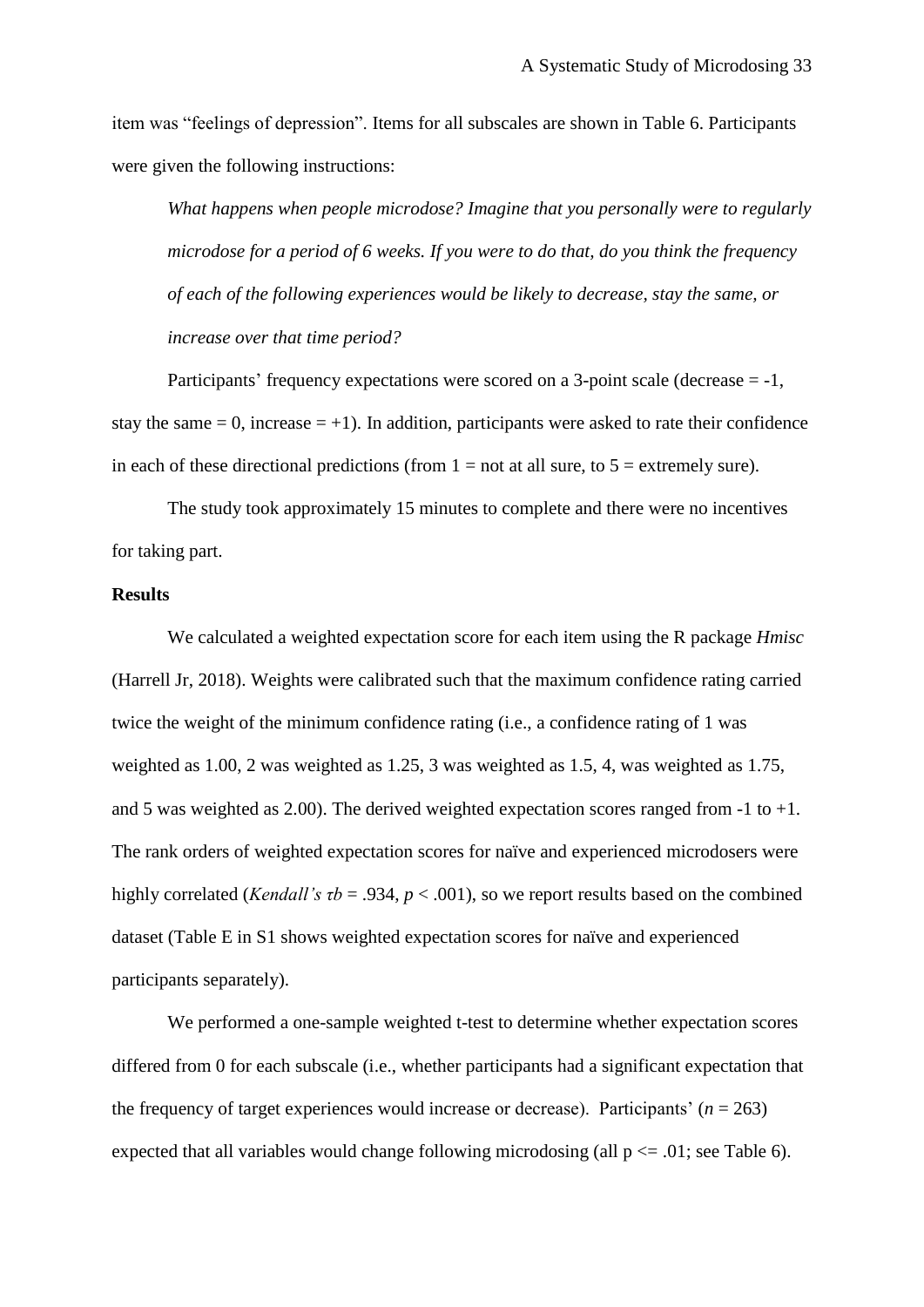Specifically, depression, anxiety, stress, mind wandering, neuroticism, and involuntariness were expected to decrease. Quality of life, mindfulness, mysticism, extraversion, agreeableness, conscientiousness, openness, absorption, creativity, and effortlessness were expected to increase. Expectations in Study Two matched the direction of each of the significant findings in Study One, with the exception of neuroticism.

We ranked participants' expectations for each variable, based on the mean weighted expectation scores. These ranks take into account the expected direction of change such that the first rank indicates the variable most expected to increase, and the last rank indicates the variable most expected to decrease. Table 6 also shows the rank order of effects found in Study One (based on t values for the main effect of *Time*, and also ordered from the variable that increased the most through to the variable that decreased the most). A Kendall's tau-b correlation of these two rank orderings did not find evidence of an association between expectations in Study Two and effects in Study One,  $\tau b = .283$ ,  $p = .139$ . In other words, participants' ranked expectations about which variables would change were unrelated to the actual rankings of variables that did change in Study One. Many of the variables most expected to change in Study Two actually showed relatively small changes in Study One. Conversely most of the variables that showed the largest changes in Study One were not those that participants expected would change. This outcome is not consistent with an expectancy bias explanation for the Study One findings.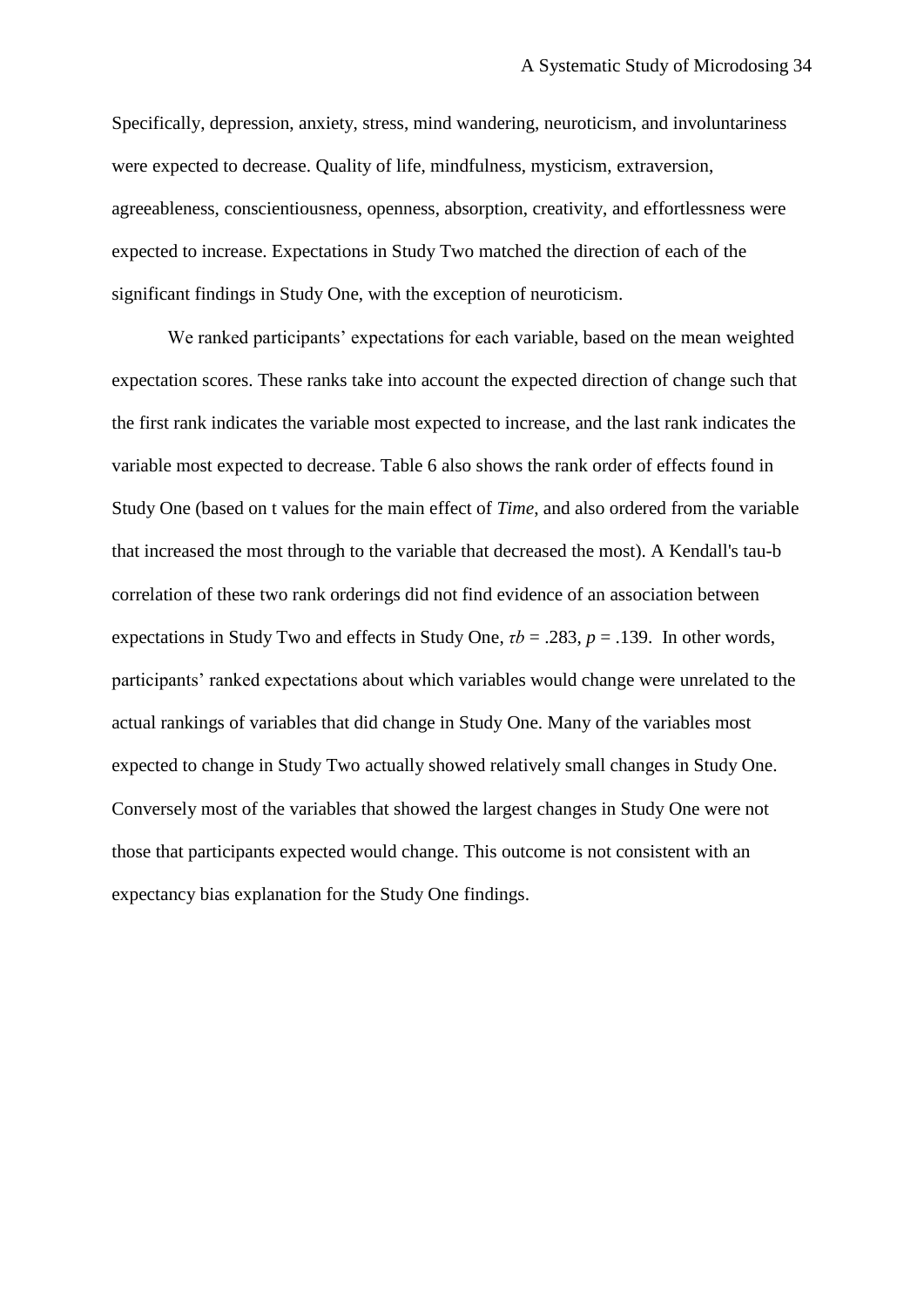Table 6: Expectation items that were rated for each subscale; weighted expectation scores (positive scores indicate an expectation that this subscale would increase, negative scores indicate an expectation that this subscale would decrease); one-sample t-test results comparing weighted expectations score to 0; rank order of expectation effects (based on weighted expectation scores); rank order of effects found in Study One (based on t value for main effect of *Time* in Study One).

| <b>Variable</b>             | <b>Expectation Scale Item (Target)</b>                                                                                        | Weighted           | t(262)                    | $\boldsymbol{p}$ | $\boldsymbol{d}$ | <b>Expectation</b> | <b>Study</b>     |
|-----------------------------|-------------------------------------------------------------------------------------------------------------------------------|--------------------|---------------------------|------------------|------------------|--------------------|------------------|
|                             | <b>Experience</b> )                                                                                                           | <b>Expectation</b> | [difference<br>from $0$ ] |                  |                  | <b>Rank</b>        | 1<br><b>Rank</b> |
| <b>CPS: Creativity</b>      | Feeling that you have a creative personality                                                                                  | $+.94$             | 59.44                     | < .001           | 3.67             | 1                  | 9                |
| MAAS:<br><b>Mindfulness</b> | Becoming absorbed and involved in<br>imaginative and sensory experiences                                                      | $+.92$             | 49.07                     | < 0.001          | 3.03             | $\overline{2}$     | 6                |
| QOLI: Quality of<br>Life    | Overall satisfaction with life                                                                                                | $+.92$             | 48.71                     | $<.001$          | 3.00             | 3                  | 5                |
| M5P: Openness               | Feeling curious about new experiences                                                                                         | $+.87$             | 40.91                     | < 0.001          | 2.52             | $\overline{4}$     | 8                |
| HMS: Mystical<br>Experience | Experiences of connection and unity with all<br>things                                                                        | $+.86$             | 40.62                     | < .001           | 2.50             | 5                  | 11               |
| M5P:<br>Agreeableness       | Feeling agreeable and cooperative                                                                                             | $+.76$             | 26.89                     | < .001           | 1.66             | 6                  | $\overline{4}$   |
| <b>M5P: Extraversion</b>    | Feeling extroverted (i.e., feeling energetic,<br>assertive and social)                                                        | $+.75$             | 24.58                     | < .001           | 1.52             | $\overline{7}$     | 10               |
| M5P:<br>Conscientiousness   | Feeling disciplined and achievement focused                                                                                   | $+.73$             | 22.58                     | < .001           | 1.39             | 8                  | $\overline{7}$   |
| TAS: Absorption             | Becoming absorbed and involved in<br>imaginative and sensory experiences                                                      | $+.66$             | 19.52                     | < .001           | 1.20             | 9                  | $\mathbf{1}$     |
| SOARS:<br>Effortlessness    | Feeling that actions occur without effort                                                                                     | $+.46$             | 12.48                     | < .001           | 0.77             | 10                 | 3                |
| SOARS:<br>Involuntariness   | Feeling that actions occur involuntarily                                                                                      | $-.10$             | $-2.60$                   | .010             | 0.16             | 11                 | 13               |
| MWQ: Mind<br>Wandering      | Tendency for your mind to wander (i.e., the<br>tendency for your focus on a task to be<br>interrupted by unrelated thoughts). | $-.22$             | $-.4.48$                  | < .001           | 0.28             | 12                 | 14               |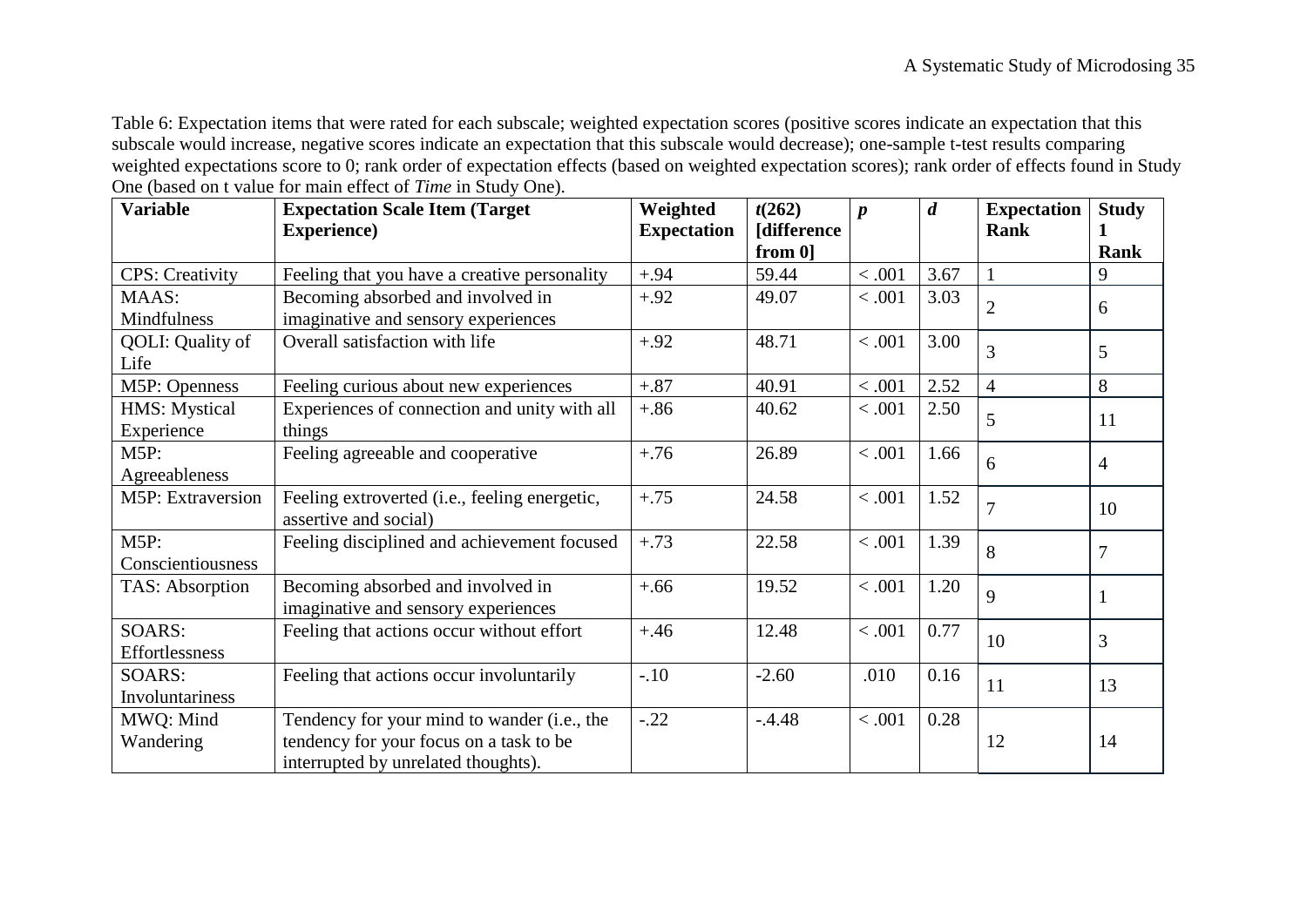| Neuroticism   | Feeling emotionally unstable (i.e., feeling<br>angry, anxious or vulnerable) | $-.72$ | $-20.18$ | < .001  | $\overline{24}$ |    |    |
|---------------|------------------------------------------------------------------------------|--------|----------|---------|-----------------|----|----|
| Anxiety       | Feelings of anxiety                                                          | $-.76$ | $-22.89$ | < 0.001 | . 41            | 14 |    |
| <b>Stress</b> | Feelings of stress                                                           | $-.84$ | $-31.76$ | < .001  | .96             |    |    |
| Depression    | Feelings of depression                                                       | $-.88$ | $-33.93$ | < 0.001 | 2.09            | 16 | 16 |
|               |                                                                              |        |          |         |                 |    |    |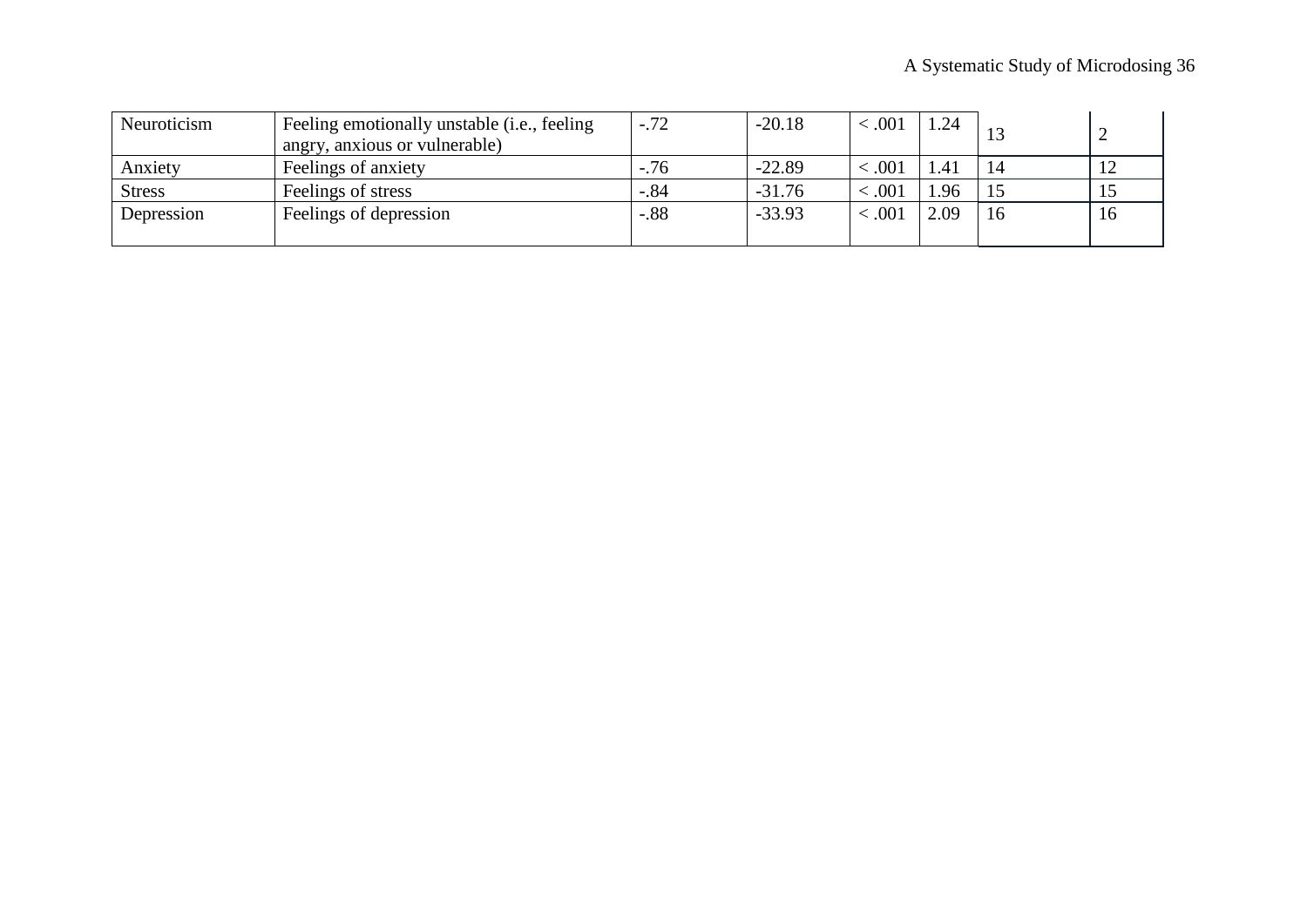#### **Study Two Discussion**

Participants in Study Two had strong expectations about the various effects of regular microdosing. Participants expected that all of the experiences they were asked to rate would either increase or decrease in frequency. Most changes found in Study One followed the expected direction of change in Study Two (i.e., decreased depression, decreased stress, decreased mind wandering, and increased absorption). The only direct contradiction between expected and actual effects of microdosing was that participants in Study Two expected that neuroticism would decrease following microdosing, whereas a small but significant increase was found in Study One.

Participants in Study Two did have many predictions that, although not directly contradicted were not supported by the evidence from Study One. Participants in Study Two expected all measures would change following microdosing but that is not what we found. In particular, participants in Study Two had very strong predictions that creativity, wellbeing, and mindfulness would increase (weighted expectation scores all > .90), but none of these measures showed significant increases in Study One. Overall there was no evidence of an association between participants' expectations about which variables would change due to microdosing in Study Two and the effects of microdosing found in Study One.

# **General Discussion**

This was exploratory research that investigated people's experience of and attitudes toward microdosing. Study One showed that, in the short term, microdosing led to an immediate boost across a range of psychological variables but that these effects were (mostly) not sustained over multiple days. Longer term, we found evidence that microdosing led to improved mental health, altered attentional capacities (reduced mind wandering and increased absorption), and increased neuroticism.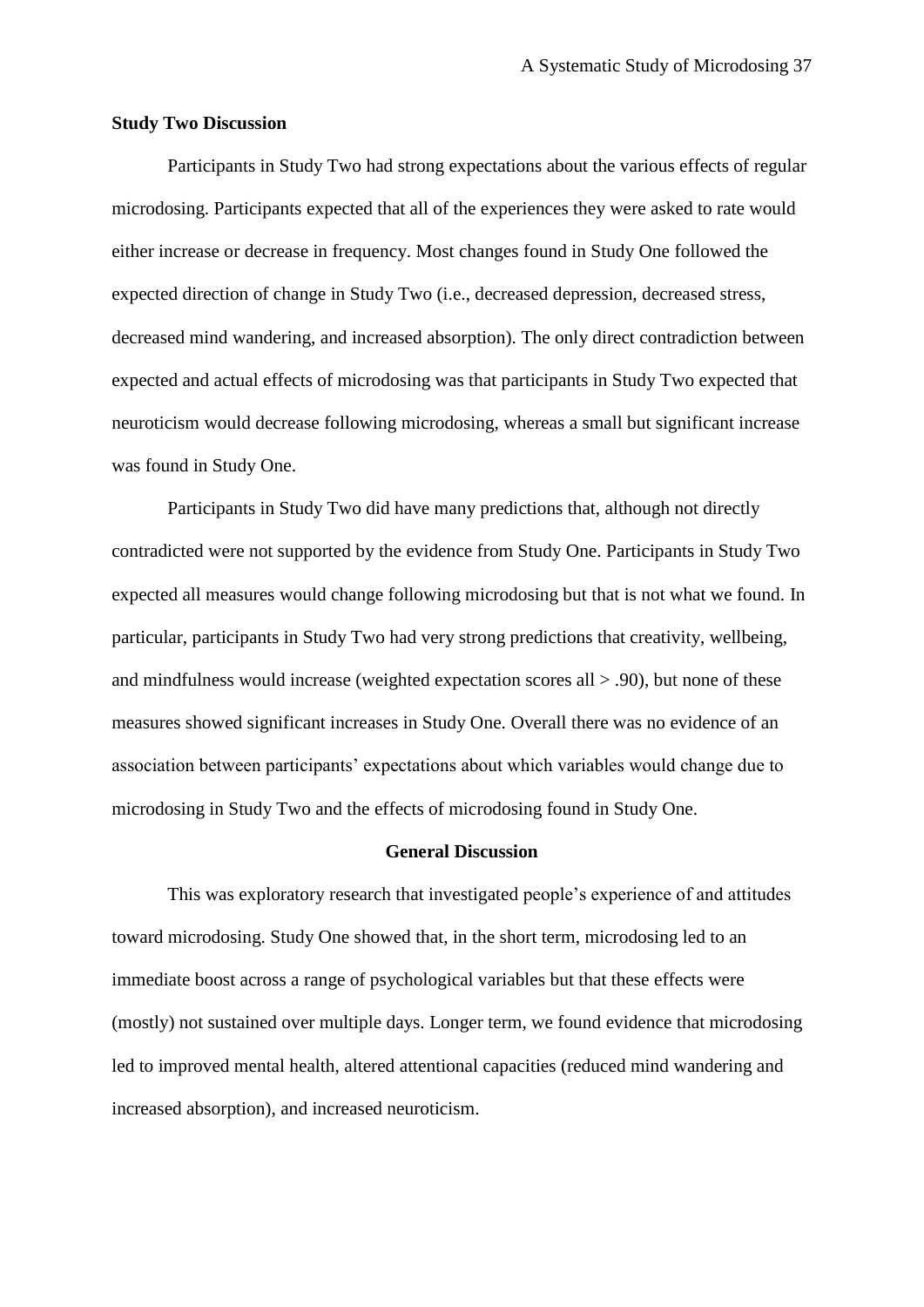Study Two showed that amongst people who are interested in microdosing there are strongly held beliefs that microdosing can impact a wide range of psychological variables. A substantial majority of media reports on microdosing present the practice in glowing and positive terms. This may have led to a perception of microdosing as a general panacea that is able to improve virtually all aspects of an individual's life. It is not clear the degree to which these expectations influence individuals' interpretation and reports of their microdosing experiences.

Taken together these findings paint an intriguing picture. We found clear changes in a small set of psychological variables: decreased depression and stress; decreased mind wandering; increased absorption; and increased neuroticism. Notably, these variables were not those that participants most expected to change. If the current findings were entirely due to expectation, then we should have seen changes in those variables that are most commonly discussed in media and online accounts of microdosing, and in those variables rated highest in Study Two. In fact several of the most commonly discussed effects of microdosing and the effects most expected to change (creativity, wellbeing, mindfulness) showed no evidence of alteration whatsoever. This suggests that the longer term changes we identified were unlikely to be due to expectation.

On the other hand, although we did identify clear short term changes following each microdose in the daily analyses, the longer term changes identified in Study One were unrelated to the total number of doses participants ingested during the study period and also unrelated to participants' prior microdosing experiences. This surprising lack of a relationship between the overall quantity of microdoses and the degree of subjective effects is a reason to interpret these findings cautiously. At face value this suggests that any engagement with microdosing, whether a single dose or relatively frequent dosing, can impact the variables we identified. This may be the case, but it is also possible that participants' self reports of dosage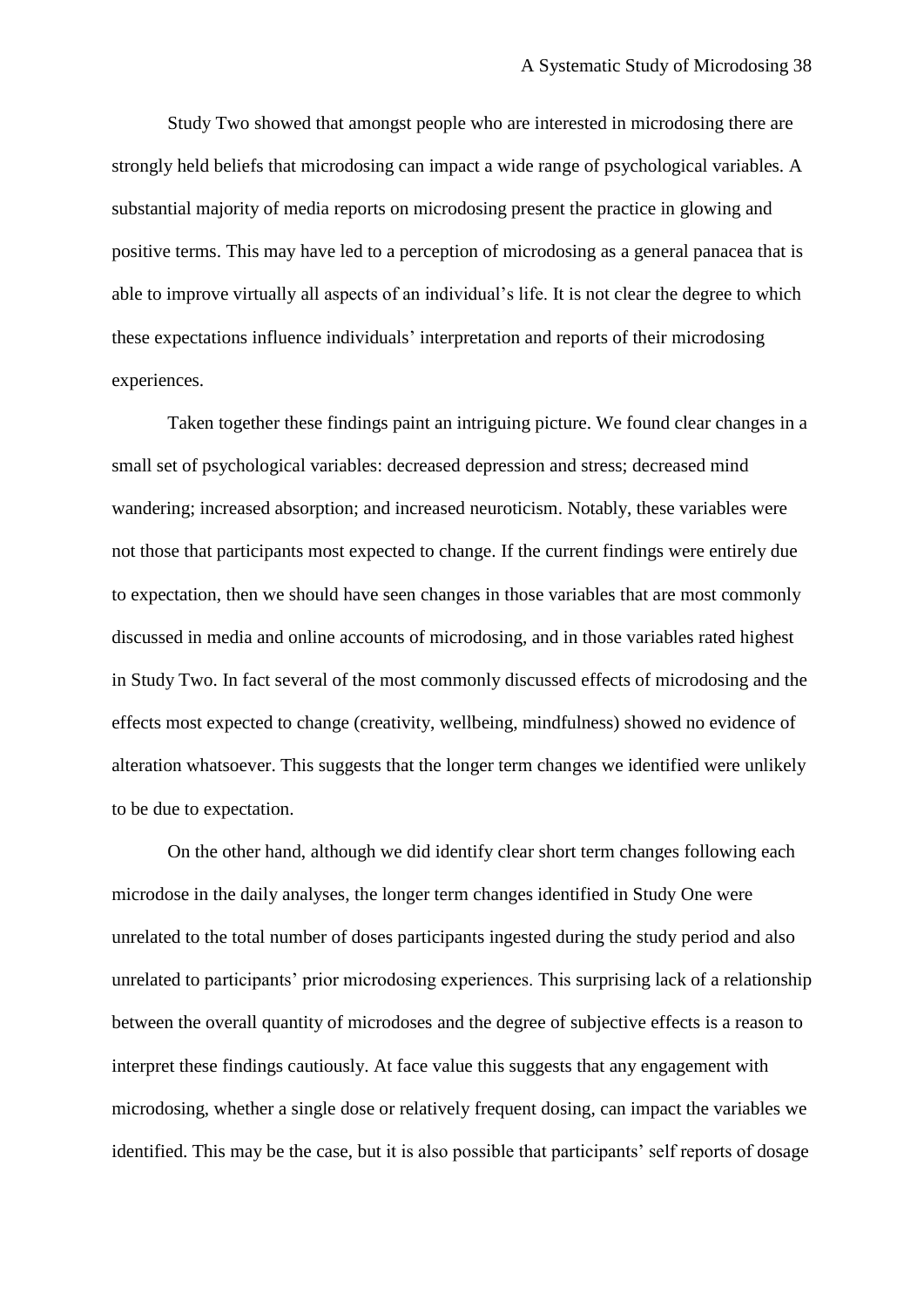and frequency in this study were not precise enough to accurately characterise dose related effects.

Overall, these findings suggest several disconnects between the popular narrative around microdosing and the experience of microdosers in this sample. Participants in Study One microdosed less often than is recommended in most online protocols and did not report that many of the immediate effects of microdosing lasted beyond the day of dosing. Although popular accounts of microdosing describe sustained boosts in productivity and creativity (Dean, 2017; Glatter, 2015; Leonard, 2015), the longer term effects we identified mainly involved reduced mental distress and changes in constructs such as absorption and mind wandering that are not as commonly discussed. This suggests that microdosing may lead to more subtle changes characterised by improvements in mental stability, the capacity to sustain attention and increased ability to become engaged in intense imaginative experiences.

The most surprising finding was that neuroticism also appeared to increase following microdosing. This is not something that is discussed in popular accounts of microdosing and was not what participants expected in Study Two. This highlights an important and under discussed aspect of microdosing: not everyone has a positive experience. Although the majority of participants' comments were positive (and even glowing), there were a subset of comments that reflected unease about microdosing (see Table 5). In a context of considerable hype around the practice of microdosing, particularly with regards to it's potential as a business tool, it important to acknowledge that microdosing may not be universally beneficial. These findings highlight the need for further research into the full range of microdosing effects (positive and negative) and also for investigations into subtypes of individuals who may particularly benefit from or be adverse to the practice.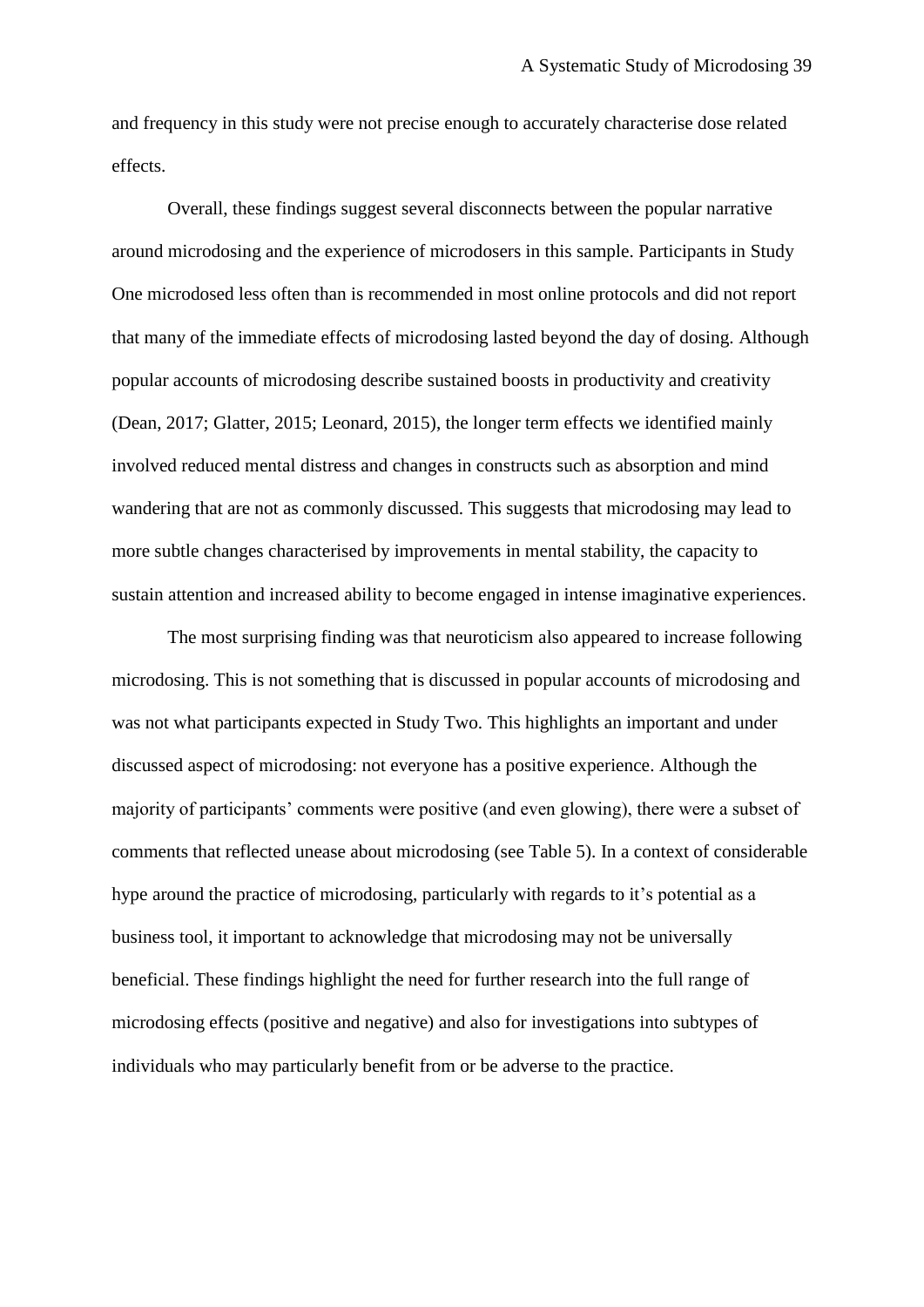### **Strengths, Limitations and Future Directions**

This was very much a preliminary and exploratory study of microdosing, and there are clear limitations to the study design. This was a self reported observational study and as such, we relied on participants' accuracy and honesty in their reports of doses and effects, and also on their continued responsiveness throughout the study period. Recruitment for this study occurred through online forums that were mainly very positive about the effects of microdosing. As such, these results may be affected by sampling bias, and may under represent individuals with negative or ambivalent experiences of microdosing. Furthermore, as might be expected in an observational study of individuals who are interested in psychedelics, there was some concurrent use of higher dose psychoactive substances and non psychedelic substances that may have had some influence on these results. A better design would certainly be to conduct an experimental study with controlled doses of known substances and a placebo comparison condition. The legal and bureaucratic limitations around psychedelic research make the approval process for such a study prohibitive. As an alternative, in implementing the current design we aimed to demonstrate that it is possible to investigate the effects of psychedelic substances in a systematic observational paradigm, using an automated and anonymous communication system.

This study involved investigation of a wide range of psychological variables. We limited the likelihood of obtaining false positive results in two ways. First, in our long term analyses we minimised the number of subscales investigated by using only a total or mean summary score wherever practical. For example, the Tellegen Absorption Scale has six subscale scores but we analysed only the total absorption score. Second, in all of our analyses we used conservative adjustments to account for multiple comparisons within each domain. We acknowledge that we cannot draw strong conclusions from these exploratory findings but suggest that the effects identified are worthy of further investigation in future confirmatory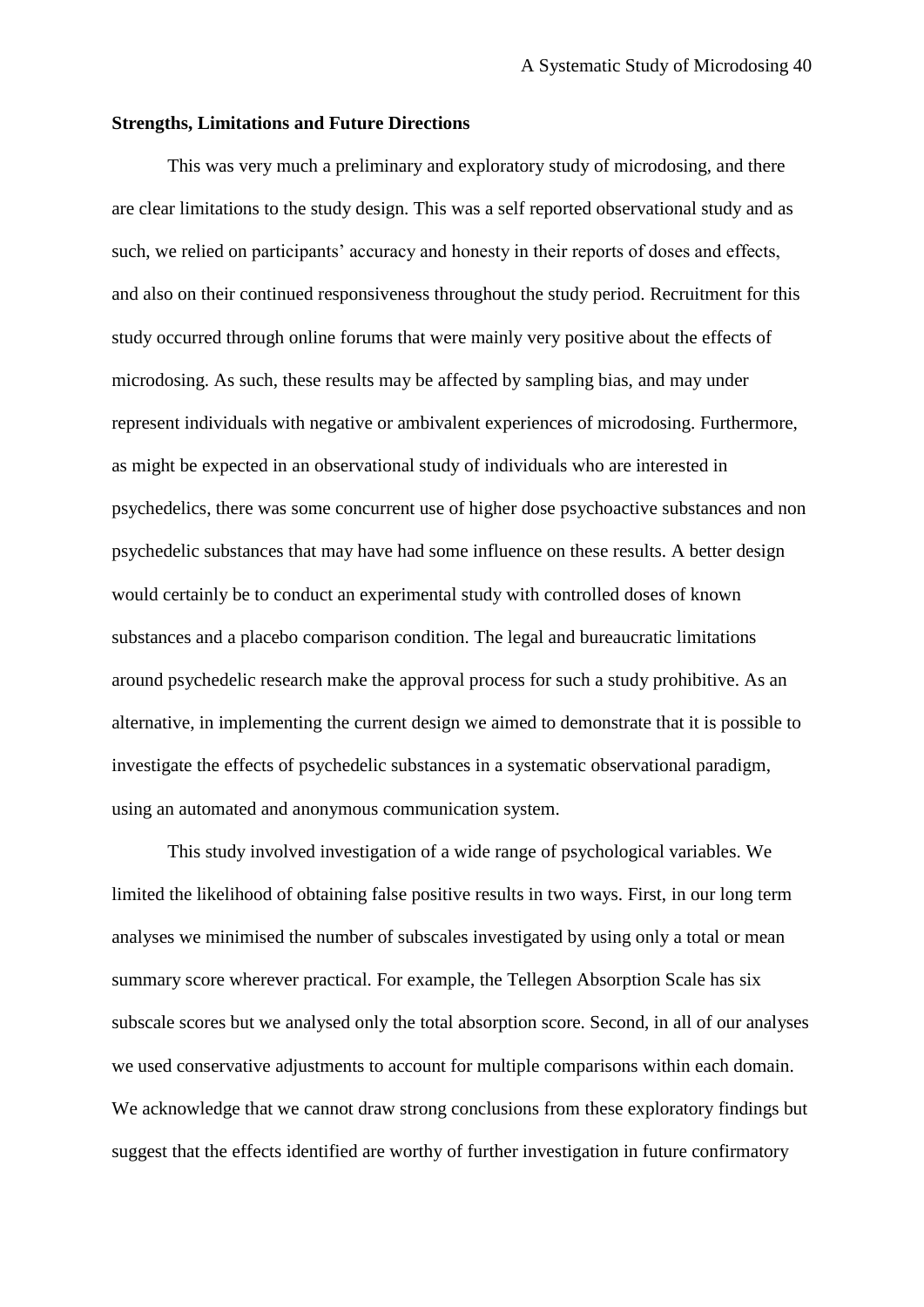research with specific hypotheses. In particular it will be important to untangle the role of expectation and to better understand the impacts of frequency and dosage.

It is clear from this research that there is a high level of popular interest in microdosing, that many people are engaged in this practice, and that there are strong expectations about the various effects that microdosing can have. The current findings suggest that popular accounts of the effects of microdosing may not match the experience of long term microdosers, and that promising avenues for future investigation are the impacts of microdosing on improved mental health, attentional capabilities, and neuroticism.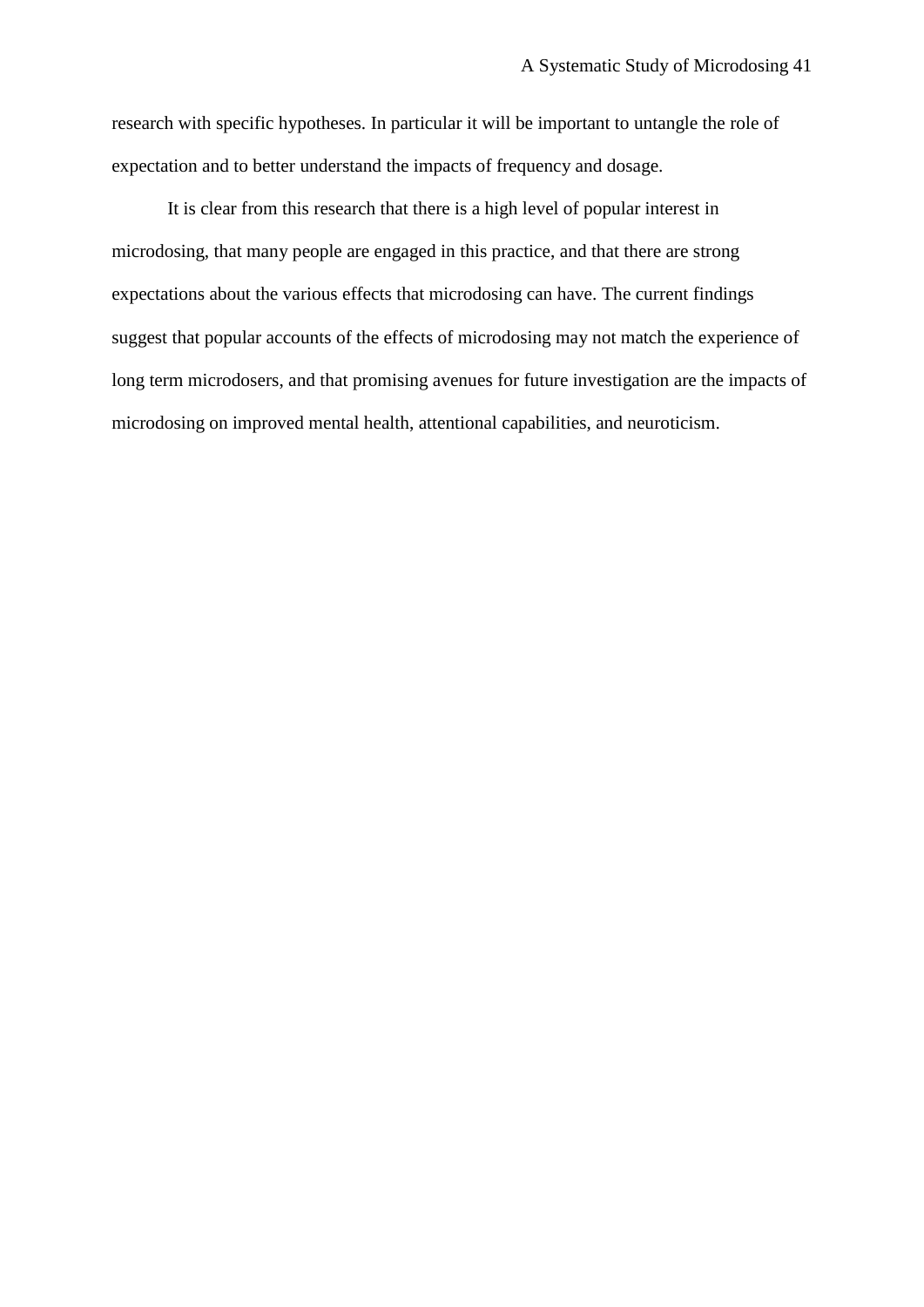#### **References**

- Anderson, B. (2013, July 3). Can a Low Dose Go a Long Way? Retrieved 18 December 2017, from https://motherboard.vice.com/en\_us/article/wnnmd5/can-a-low-dose-go-along-way-5886b6e705557845e1757bba
- Argento, E., Strathdee, S. A., Tupper, K., Braschel, M., Wood, E., & Shannon, K. (2017). Does psychedelic drug use reduce risk of suicidality? Evidence from a longitudinal community-based cohort of marginalised women in a Canadian setting. *BMJ Open*, *7*(9), e016025. https://doi.org/10.1136/bmjopen-2017-016025
- Bartoń, K. (2018). MuMIn: Multi-Model Inference (Version 1.42.1). Retrieved from https://CRAN.R-project.org/package=MuMIn
- Branwen, G. (2012, August 20). LSD microdosing RCT. Retrieved 27 December 2017, from https://www.gwern.net/LSD-microdosing
- Brown, K. W., & Ryan, R. M. (2003). The benefits of being present: mindfulness and its role in psychological well-being. *Journal of Personality and Social Psychology*, *84*(4), 822.
- Camps, R. (2017). *Cosmetic Consciousness: Cross-sectional exploration of the microdosing community and empirical examination of anecdotal benefits*. Retrieved from https://www.researchgate.net/publication/319442972\_Cosmetic\_Consciousness\_Cros s-

sectional exploration of the microdosing community and empirical examination of\_anecdotal\_benefits

Carbonaro, T. M., Barrett, F. S., Bradstreet, M. P., Johnson, M. W., MacLean, K. A., Jesse, R., & Griffiths, R. R. (2015). Survey study of challenging experiences after ingesting psilocybin mushrooms: Demographics and phenomenology. *Drug and Alcohol Dependence*, *146*, e239–e240. https://doi.org/10.1016/j.drugalcdep.2014.09.118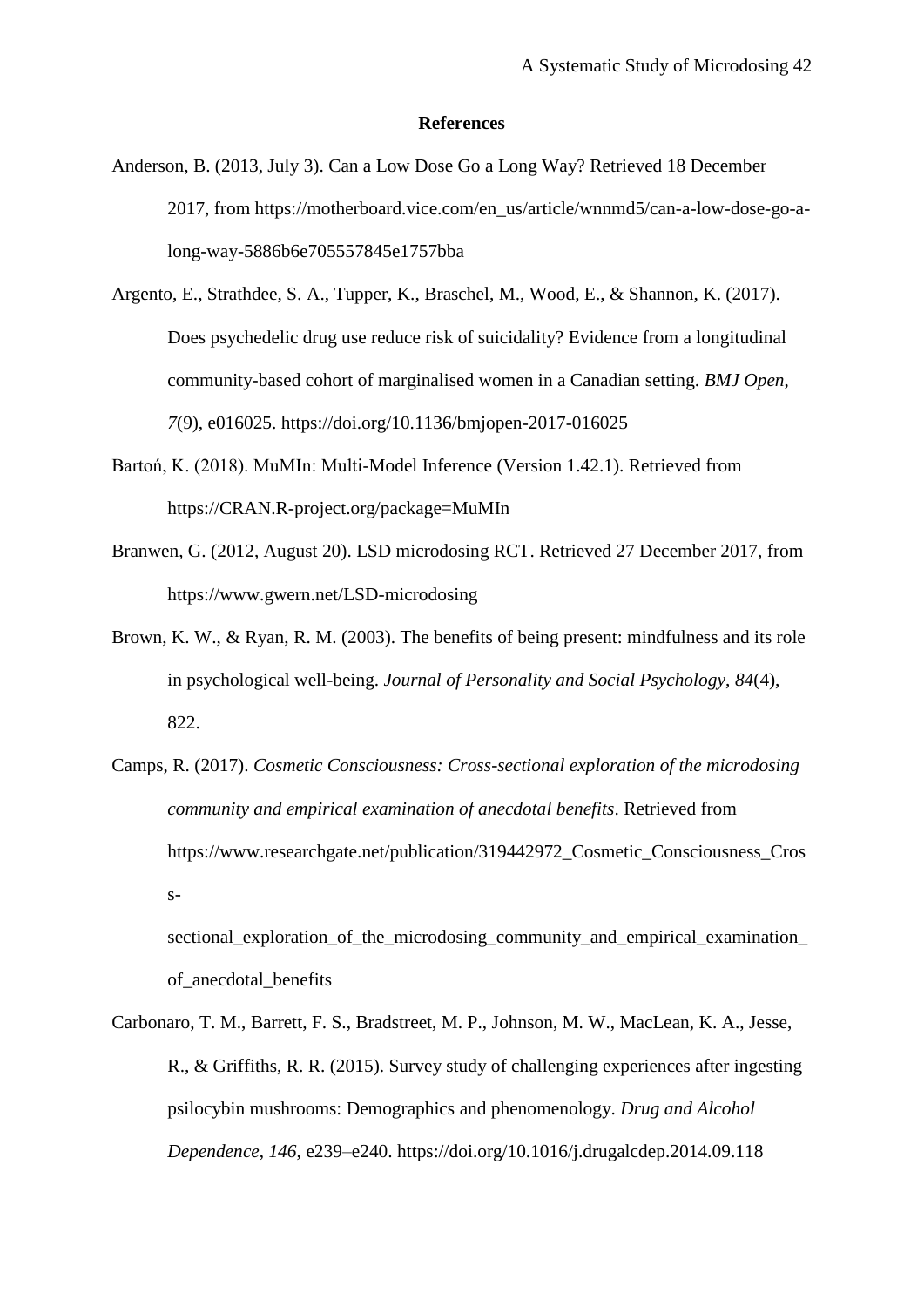Carhart-Harris, R. L., Kaelen, M., Bolstridge, M., Williams, T. M., Williams, L. T., Underwood, R., … Nutt, D. J. (2016). The paradoxical psychological effects of lysergic acid diethylamide (LSD). *Psychological Medicine*, *FirstView*, 1–12. https://doi.org/10.1017/S0033291715002901

- Carhart-Harris, R. L., Kaelen, M., Whalley, M. G., Bolstridge, M., Feilding, A., & Nutt, D. J. (2015). LSD enhances suggestibility in healthy volunteers. *Psychopharmacology*, *232*(785). https://doi.org/10.1007/s00213-014-3714-z
- Carhart-Harris, R. L., Leech, R., Tagliazucchi, E., Hellyer, P. J., Chialvo, D. R., Feilding, A., & Nutt, D. (2014). The entropic brain: A theory of conscious states informed by neuroimaging research with psychedelic drugs. *Frontiers in Human Neuroscience*, *8:*, 20. https://doi.org/10.3389/fnhum.2014.00020
- Dal Cin, S., Hall, M. P., & Lane, D. S. (2016). Absorption. In V. Zeigler-Hill & T. Shackelford (Eds.), *Encyclopedia of Personality and Individual Differences*. Springer, Cham. https://doi.org/10.1007/978-3-319-28099-8\_1117-1
- Dean, J. (2017, January 4). Micro-dosing LSD: The Drug Habit Your Boss Is Gonna Love. *GQ*. Retrieved from https://www.gq.com/story/micro-dosing-lsd
- Dolder, P. C., Schmid, Y., Müller, F., Borgwardt, S., & Liechti, M. E. (2016). LSD Acutely Impairs Fear Recognition and Enhances Emotional Empathy and Sociality. *Neuropsychopharmacology*, *41*(11), 2638. https://doi.org/10.1038/npp.2016.82
- dos Santos, R. G., Osório, F. L., Crippa, J. A. S., & Hallak, J. E. C. (2016). Classical hallucinogens and neuroimaging: A systematic review of human studies: Hallucinogens and neuroimaging. *Neuroscience & Biobehavioral Reviews*, *71*(Supplement C), 715–728. https://doi.org/10.1016/j.neubiorev.2016.10.026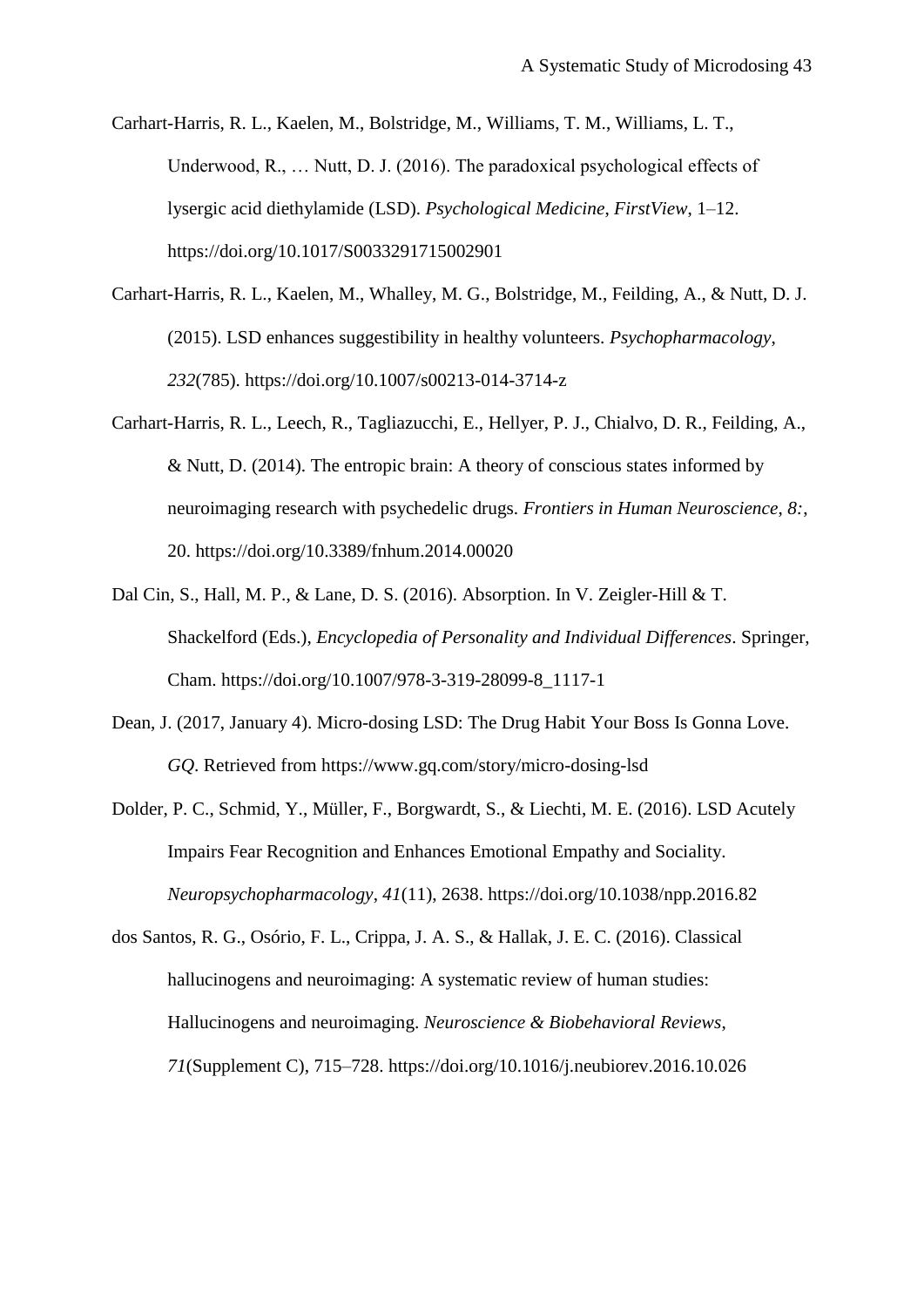Elsey, J. W. B. (2017). Psychedelic drug use in healthy individuals: A review of benefits, costs, and implications for drug policy. *Drug Science, Policy and Law*, *3*, 2050324517723232. https://doi.org/10.1177/2050324517723232

- Fadiman, J. (2011). *The psychedelic explorer's guide: Safe, therapeutic, and sacred journeys*. Simon and Schuster.
- Fadiman, J. (2015). Microdosing Psychedelics. Retrieved 27 December 2017, from https://sites.google.com/view/microdosingpsychedelics/
- Fadiman, J. (2017). Microdose Research: Without approvals, control groups, double-blinds, staff or funding by Dr James Fadiman. *Psychedelic Press*, *XV*. Retrieved from https://psychedelicpress.co.uk/blogs/psychedelic-press-blog/microdose-researchjames-fadiman
- Frisch, M. (1994). *QOLI, Quality of Life Inventory: Manual and Treatment Guide for the Quality of Life Inventory*. Minneapolis, MN: National Computer Systems Inc.
- Gasser, P., Kirchner, K., & Passie, T. (2015). LSD-assisted psychotherapy for anxiety associated with a life-threatening disease: A qualitative study of acute and sustained subjective effects. *Journal of Psychopharmacology*, *29*(1), 57–68. https://doi.org/10.1177/0269881114555249
- Glatter, R. (2015, November 27). LSD Microdosing: The New Job Enhancer In Silicon Valley And Beyond? *Forbes*. Retrieved from https://www.forbes.com/sites/robertglatter/2015/11/27/lsd-microdosing-the-new-jobenhancer-in-silicon-valley-and-beyond/
- Gregoire, C. (2016, January 13). Everything You Wanted To Know About Microdosing (But Were Afraid To Ask). *Huffington Post*. Retrieved from https://www.huffingtonpost.com/entry/psychedelic-microdosingresearch\_us\_569525afe4b09dbb4bac9db8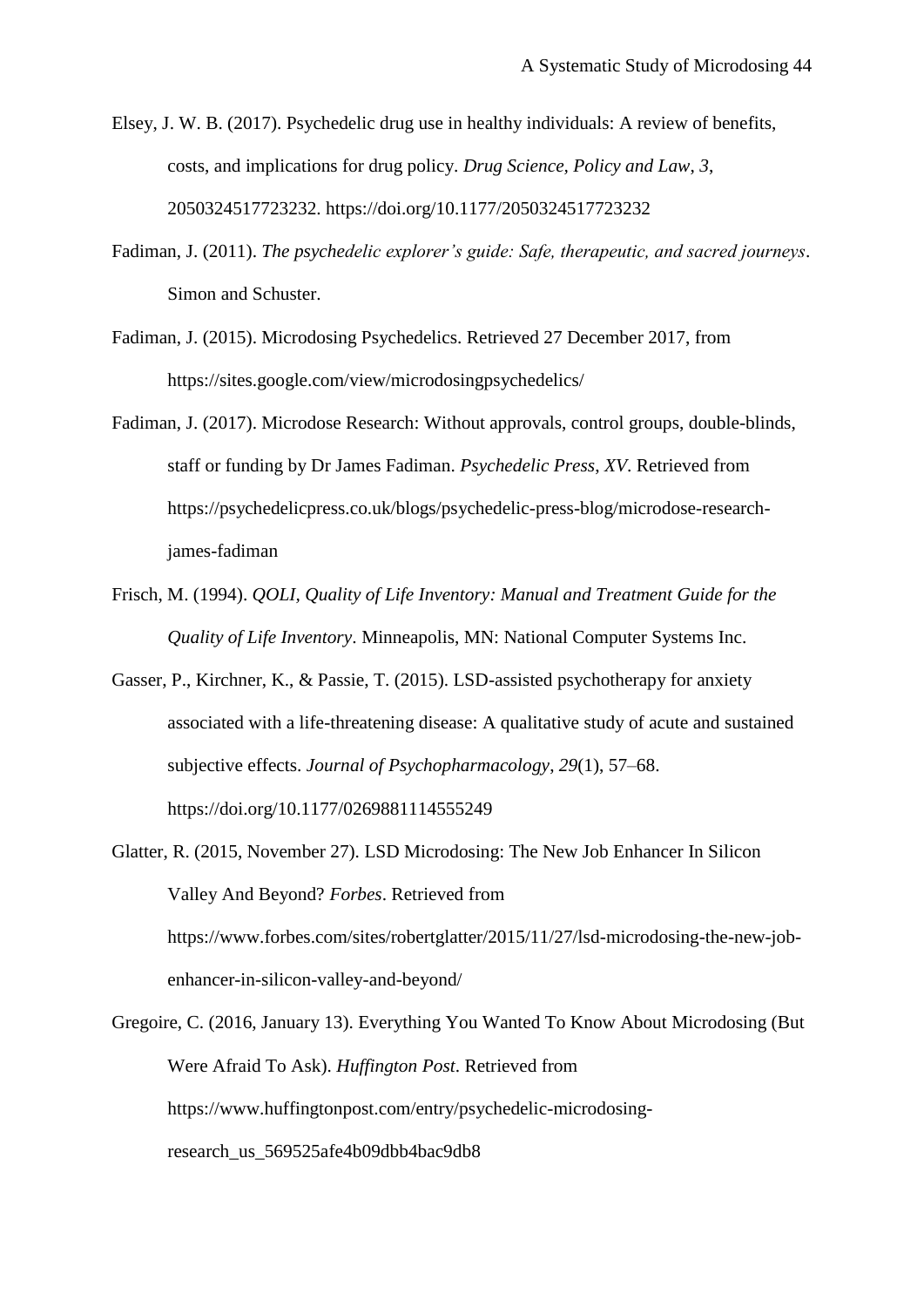- Griffiths, R. R., Johnson, M. W., Carducci, M. A., Umbricht, A., Richards, W. A., Richards, B. D., … Klinedinst, M. A. (2016). Psilocybin produces substantial and sustained decreases in depression and anxiety in patients with life-threatening cancer: A randomized double-blind trial. *J Psychopharmacol*, *30*.
- Griffiths, R. R., Johnson, M. W., Richards, W. A., Richards, B. D., Jesse, R., MacLean, K. A., … Klinedinst, M. A. (2017). Psilocybin-occasioned mystical-type experience in combination with meditation and other spiritual practices produces enduring positive changes in psychological functioning and in trait measures of prosocial attitudes and behaviors. *Journal of Psychopharmacology*, 0269881117731279. https://doi.org/10.1177/0269881117731279
- Griffiths, R. R., Johnson, M. W., Richards, W. A., Richards, B. D., McCann, U., & Jesse, R. (2011). Psilocybin occasioned mystical-type experiences: immediate and persisting dose-related effects. *Psychopharmacology*, *218*(4), 649–665. https://doi.org/10.1007/s00213-011-2358-5
- Griffiths, R. R., Richards, W. A., McCann, U., & Jesse, R. (2006). Psilocybin can occasion mystical-type experiences having substantial and sustained personal meaning and spiritual significance. *Psychopharmacology*, *187*(3), 268–283.
- Griffiths, R. R., Richards, W., Johnson, M., McCann, U., & Jesse, R. (2008). Mystical-type experiences occasioned by psilocybin mediate the attribution of personal meaning and spiritual significance 14 months later. *Journal of Psychopharmacology*, *22*(6), 621– 632. https://doi.org/10.1177/0269881108094300
- Grof, S. (1972). Varieties of transpersonal experiences: Observations from LSD psychotherapy. *The Journal of Transpersonal Psychology*, *4*(1), 45.
- Harrell Jr, F. E. (2018). Hmisc: Harrell miscellaneous (Version 4.1-1). Retrieved from https://CRAN.R-project.org/package=Hmisc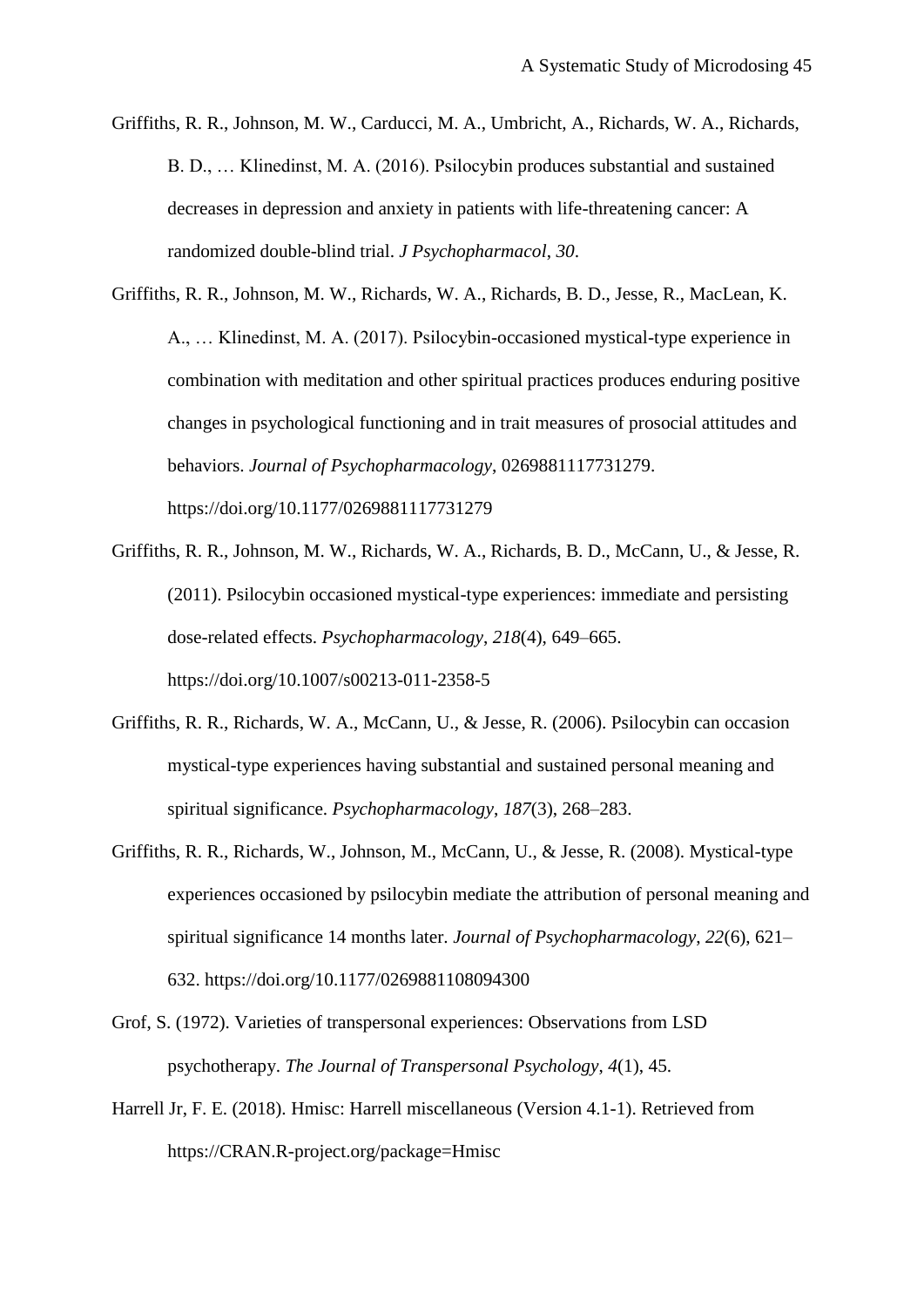- Hendricks, P. S., Thorne, C. B., Clark, C. B., Coombs, D. W., & Johnson, M. W. (2015). Classic psychedelic use is associated with reduced psychological distress and suicidality in the United States adult population. *Journal of Psychopharmacology*, *29*(3), 280–288. https://doi.org/10.1177/0269881114565653
- Hennessey, B. A., & Amabile, T. M. (2010). Creativity. *Annual Review of Psychology*, *61*(1), 569–598. https://doi.org/10.1146/annurev.psych.093008.100416
- Hogan, E. (2017, July 11). Turn on, tune in, drop by the office. *1843*. Retrieved from https://www.1843magazine.com/features/turn-on-tune-in-drop-by-the-office
- Hood Jr., R. W., Ghorbani, N., Watson, P. J., Ghramaleki, A. F., Bing, M. N., Davison, H. K., … Williamson, W. P. (2001). Dimensions of the Mysticism Scale: Confirming the Three-Factor Structure in the United States and Iran. *Journal for the Scientific Study of Religion*, *40*(4), 691–705. https://doi.org/10.1111/0021-8294.00085
- Horowitz, M. (1976). Interview with Albert Hoffman. *High Times*, *11*.
- Johansen, P.-Ø., & Krebs, T. S. (2015). Psychedelics not linked to mental health problems or suicidal behavior: A population study. *Journal of Psychopharmacology*, *29*(3), 270– 279. https://doi.org/10.1177/0269881114568039
- Johnstad, P. G. (2018). Powerful substances in tiny amounts: An interview study of psychedelic microdosing. *Nordic Studies on Alcohol and Drugs*, *35*(1), 39–51. https://doi.org/10.1177/1455072517753339
- Kaelen, M., Barrett, F. S., Roseman, L., Lorenz, R., Family, N., Bolstridge, M., … Carhart-Harris, R. L. (2015). LSD enhances the emotional response to music. *Psychopharmacology*, *232*(19), 3607–3614. https://doi.org/10.1007/s00213-015- 4014-y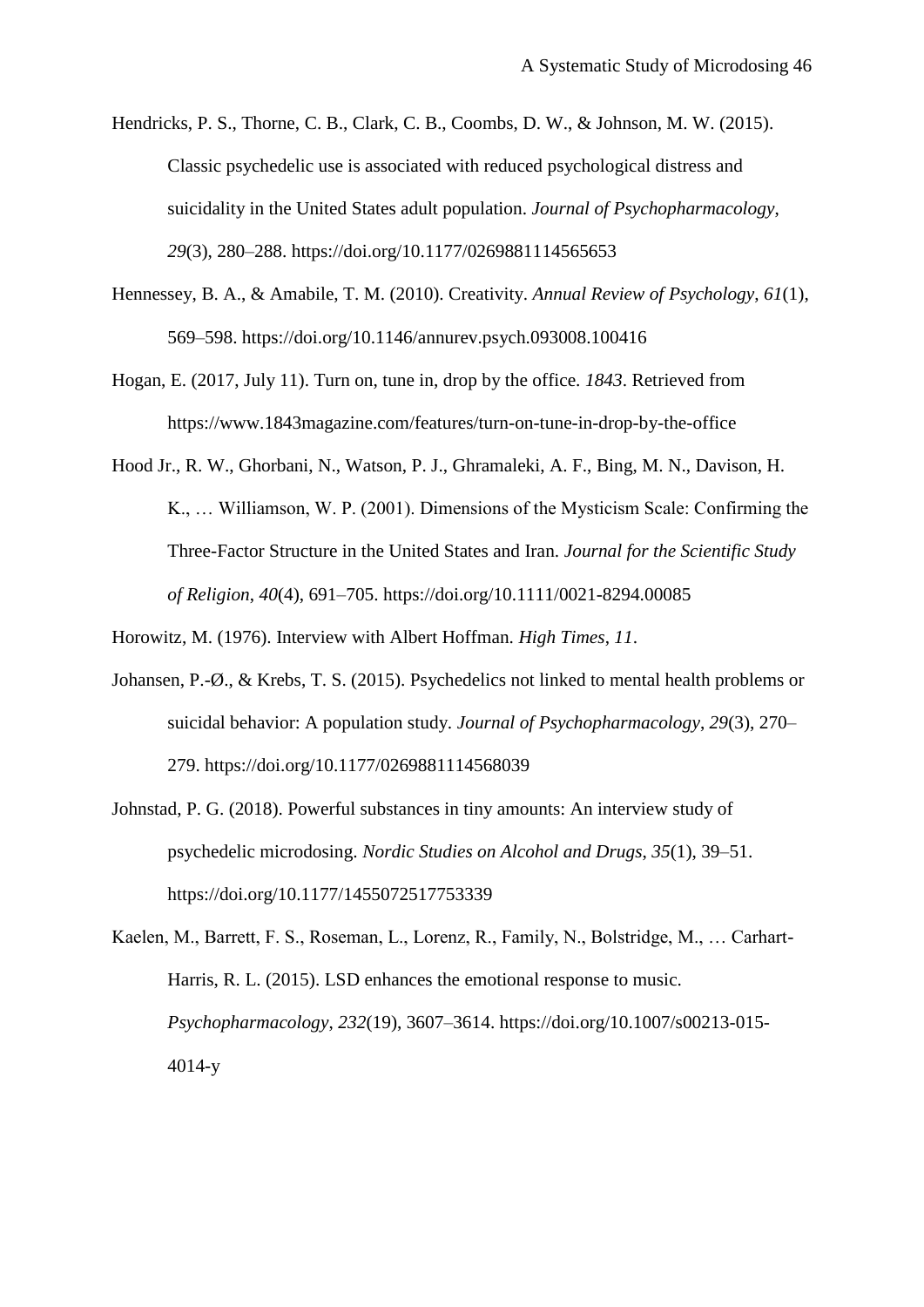Kaufman, J. C., & Baer, J. (2004). Sure, I'm Creative—But Not in Mathematics!: Self-Reported Creativity in Diverse Domains. *Empirical Studies of the Arts*, *22*(2), 143– 155. https://doi.org/10.2190/26HQ-VHE8-GTLN-BJJM

Kelly, C. (2017). Microdosing Magic Mushrooms: Reports and Reflections after Six Months of Psilocybin. Retrieved 18 December 2017, from https://www.medicinepath.net/blog/microdosing-magic-mushrooms-six-months-ofpsilocybin

Killingsworth, M. A., & Gilbert, D. T. (2010). A Wandering Mind Is an Unhappy Mind. *Science*, *330*(6006), 932–932. https://doi.org/10.1126/science.1192439

Kitchens, S. (2018, May 3). Everything You Need to Know About Microdosing's Micromoment. Retrieved 4 May 2018, from

https://www.thecut.com/2018/05/microdosing-guide-and-explainer.html

- Koebler, J. (2015, November 25). A Brief History of Microdosing. Retrieved 18 December 2017, from https://motherboard.vice.com/en\_us/article/gv5p5y/a-brief-history-ofmicrodosing
- Kometer, M., Schmidt, A., Bachmann, R., Studerus, E., Seifritz, E., & Vollenweider, F. X. (2012). Psilocybin Biases Facial Recognition, Goal-Directed Behavior, and Mood State Toward Positive Relative to Negative Emotions Through Different Serotonergic Subreceptors. *Biological Psychiatry*, *72*(11), 898–906. https://doi.org/10.1016/j.biopsych.2012.04.005
- Kyzar, E., Nichols, C., Gainetdinov, R., Nichols, D., & Kalueff, A. (2017). Psychedelic Drugs in Biomedicine. *Trends in Pharmacological Sciences*, *38*(11), 992–1005. https://doi.org/10.1016/j.tips.2017.08.003
- Leonard, A. (2015, November 20). How LSD Microdosing Became the Hot New Business Trip. *Rolling Stone*. Retrieved from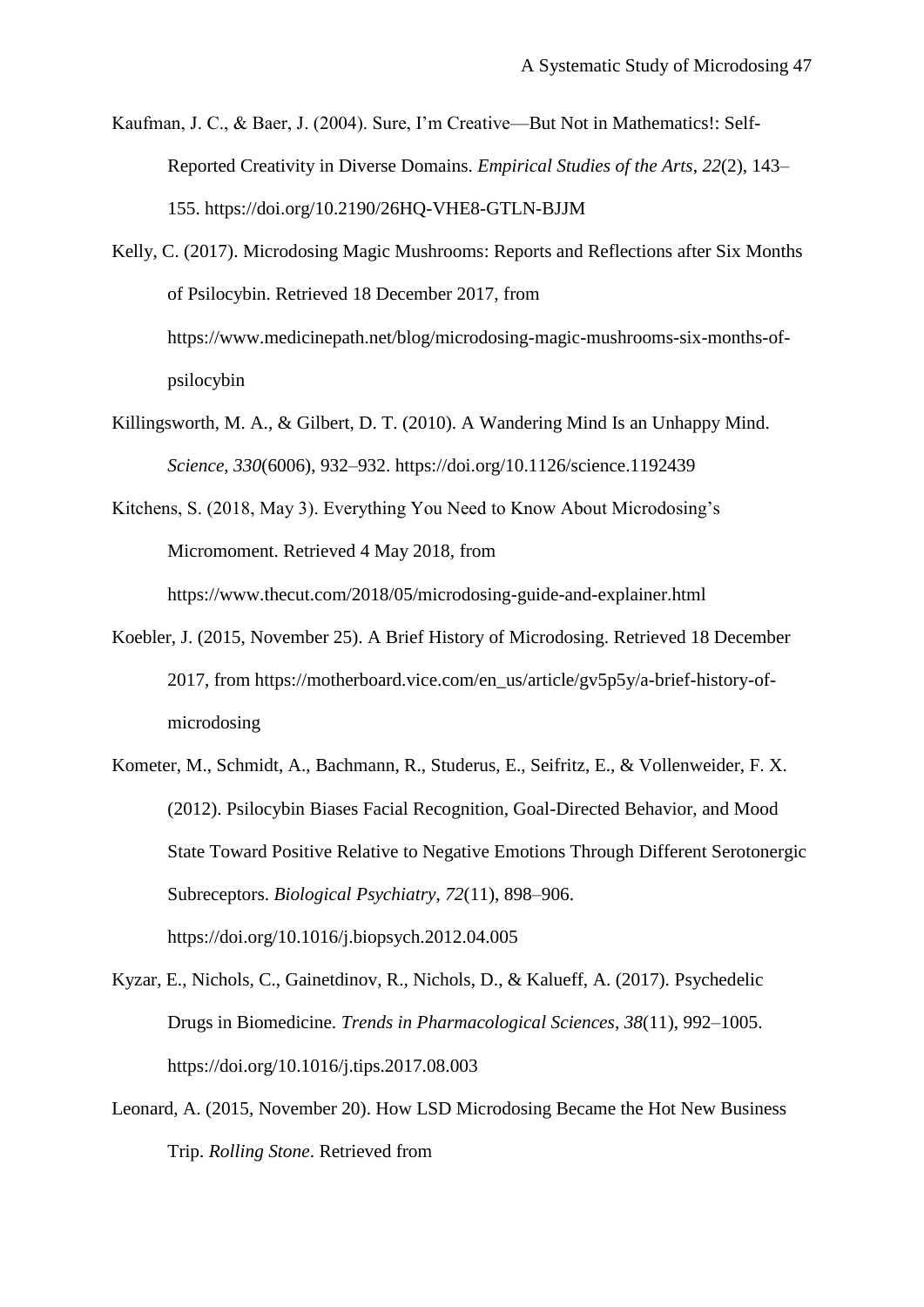https://www.rollingstone.com/culture/features/how-lsd-microdosing-became-the-hotnew-business-trip-20151120

- Liechti, M. E. (2015). Novel psychoactive substances (designer drugs): overview and pharmacology of modulators of monoamine signalling. *Swiss Medical Weekly*, *145*, w14043.
- Liechti, M. E., Dolder, P. C., & Schmid, Y. (2017). Alterations of consciousness and mystical-type experiences after acute LSD in humans. *Psychopharmacology*, *234*(9), 1499–1510. https://doi.org/10.1007/s00213-016-4453-0
- Lovibond, S. H., & Lovibond, P. F. (1995). *Manual for the depression anxiety stress scales*. Sydney: Psychology Foundation of Australia.
- Luhrmann, T. M., Nusbaum, H., & Thisted, R. (2010). The absorption hypothesis: Learning to hear God in evangelical Christianity. *American Anthropologist*, *112*(1), 66–78.
- MacLean, K. A., Johnson, M. W., & Griffiths, R. R. (2011). Mystical experiences occasioned by the hallucinogen psilocybin lead to increases in the personality domain of openness. *Journal of Psychopharmacology*, *25*(11), 1453–1461. https://doi.org/10.1177/0269881111420188
- Martinotti, G., Santacroce, R., Pettorruso, M., Montemitro, C., Spano, M. C., Lorusso, M., … Lerner, A. G. (2018). Hallucinogen Persisting Perception Disorder: Etiology, Clinical Features, and Therapeutic Perspectives. *Brain Sciences*, *8*(3), 47. https://doi.org/10/gdqbsw
- Mason, M. F., Norton, M. I., Horn, J. D. V., Wegner, D. M., Grafton, S. T., & Macrae, C. N. (2007). Wandering Minds: The Default Network and Stimulus-Independent Thought. *Science*, *315*(5810), 393–395. https://doi.org/10.1126/science.1131295
- McCord, D. M. (2002). *M5-50 Questionnaire [Administration and scoring materials]*. Retrieved from http://paws.wcu.edu/mccord/m5-50/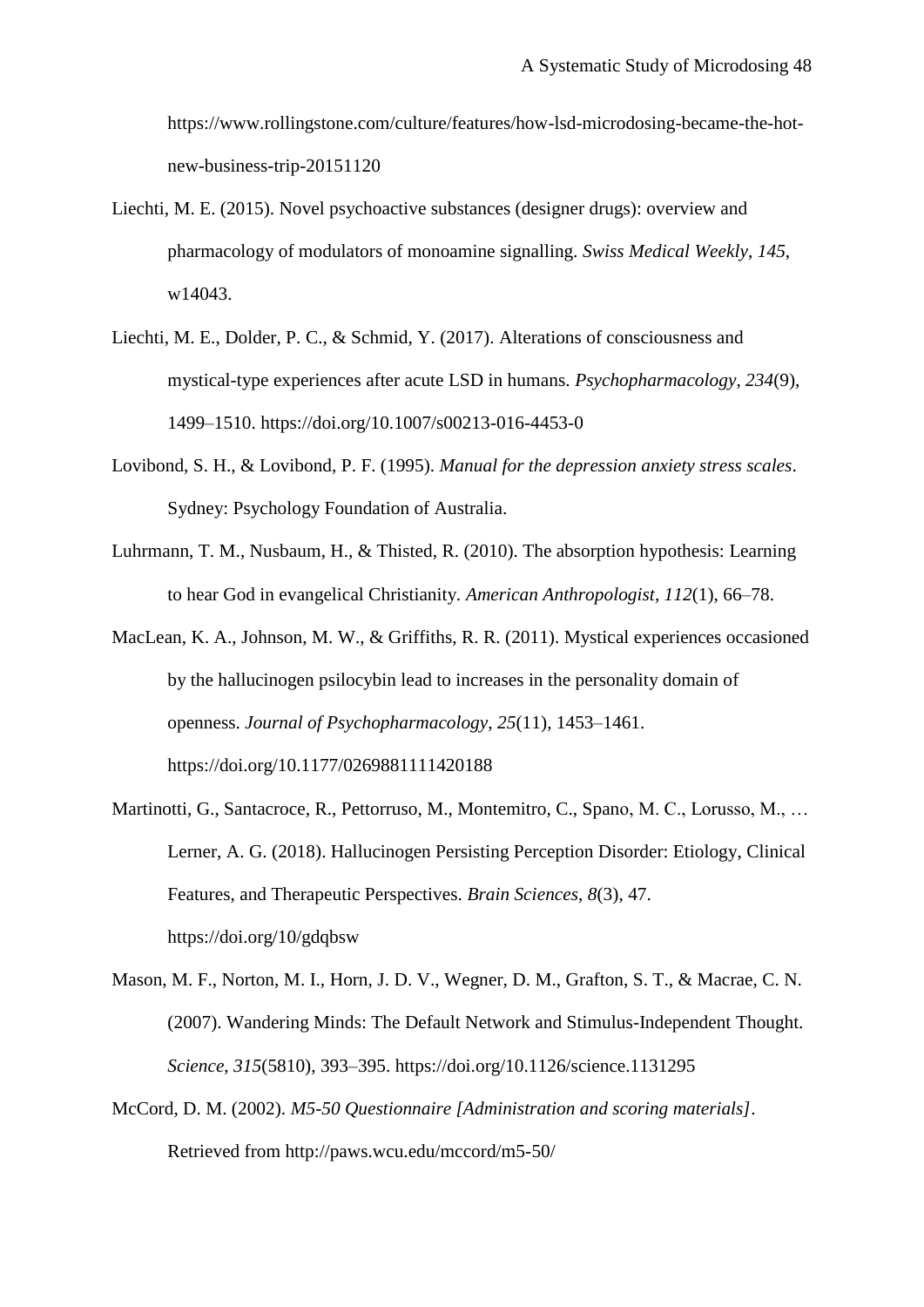Mrazek, M. D., Phillips, D. T., Franklin, M. S., Broadway, J. M., & Schooler, J. W. (2013). Young and restless: validation of the Mind-Wandering Questionnaire (MWQ) reveals disruptive impact of mind-wandering for youth. *Perception Science*, *4*, 560. https://doi.org/10.3389/fpsyg.2013.00560

Mueller, F., Lenz, C., Dolder, P. C., Harder, S., Schmid, Y., Lang, U. E., … Borgwardt, S. (2017). Acute effects of LSD on amygdala activity during processing of fearful stimuli in healthy subjects. *Translational Psychiatry*, *7*(4), e1084. https://doi.org/10.1038/tp.2017.54

- Nakagawa, S., & Schielzeth, H. (2013). A general and simple method for obtaining R2 from generalized linear mixed-effects models. *Methods in Ecology and Evolution*, *4*(2), 133–142. https://doi.org/10/f4pkjx
- Nichols, D. (2004). Hallucinogens. *Pharmacology & Therapeutics*, *101*(2), 131–181. https://doi.org/10.1016/j.pharmthera.2003.11.002
- Nichols, D. (2016a). Psychedelics. *Pharmacological Reviews*, *68*(2), 264–355. https://doi.org/10.1124/pr.115.011478
- Nichols, D. (2016b). Psychedelics. *Pharmacological Reviews*, *68*(2), 264–355. https://doi.org/10.1124/pr.115.011478
- Nichols, D., Johnson, M., & Nichols, C. (2017). Psychedelics as Medicines: An Emerging New Paradigm. *Clinical Pharmacology & Therapeutics*, *101*(2), 209–219. https://doi.org/10.1002/cpt.557
- Nutt, D. J., King, L. A., & Phillips, L. D. (2010). Drug harms in the UK: a multicriteria decision analysis. *The Lancet*, *376*(9752), 1558–1565. https://doi.org/10.1016/S0140- 6736(10)61462-6
- O'Brien, C. P. (1996). Drug addiction and drug abuse. In J. G. Hardman, L. E. Limbird, P. B. Molinoff, R. W. Ruddon, & A. G. Gilman (Eds.), *Goodman and Gilman's the*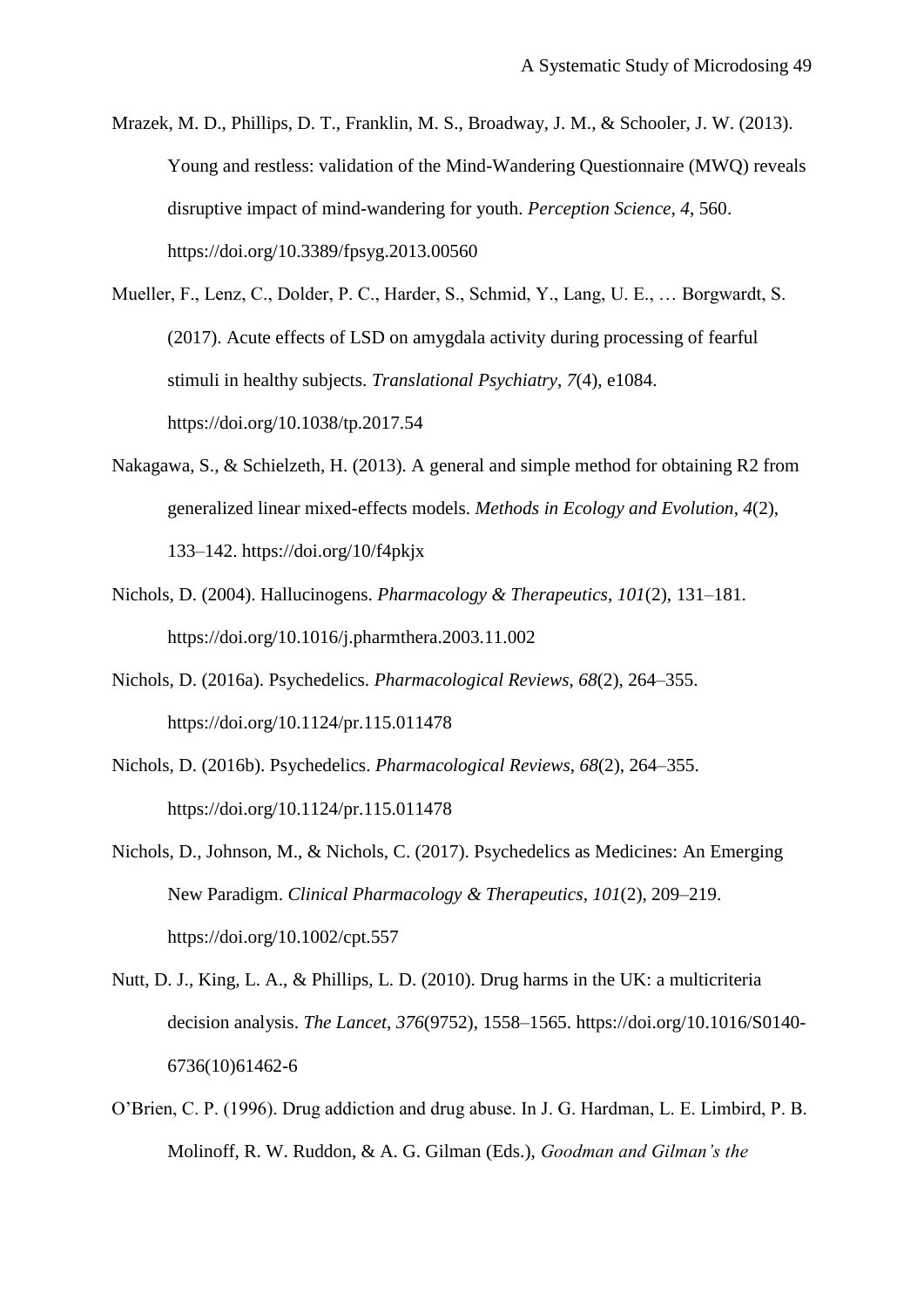*Pharmacological Basis of Therapeutics* (10th ed., pp. 574–639). New York: McGraw-Hill.

- Ott, U., Reuter, M., Hennig, J., & Vaitl, D. (2005). Evidence for a common biological basis of the absorption trait, hallucinogen effects, and positive symptoms: Epistasis between 5-HT2a and COMT polymorphisms. *American Journal of Medical Genetics Part B: Neuropsychiatric Genetics*, *137B*(1), 29–32. https://doi.org/10.1002/ajmg.b.30197
- Peters, G.-J. Y. (2014). The alpha and the omega of scale reliability and validity: why and how to abandon Cronbach's alpha and the route towards more comprehensive assessment of scale quality. *European Health Psychologist*, *16*(2), 56–69.
- Pinheiro, J., Bates, D., DebRoy, S., Sarkar, D., & R Core Team. (2018). *nlme: Linear and Nonlinear Mixed Effects Models*. Retrieved from https://CRAN.Rproject.org/package=nlme
- Pokorny, T., Preller, K. H., Kometer, M., Dziobek, I., & Vollenweider, F. X. (2017). Effect of Psilocybin on Empathy and Moral Decision-Making. *International Journal of Neuropsychopharmacology*, *20*(9), 747–757. https://doi.org/10.1093/ijnp/pyx047
- Polito, V., Barnier, A. J., & Woody, E. Z. (2013). Developing the Sense of Agency Rating Scale (SOARS): An empirical measure of agency disruption in hypnosis. *Consciousness and Cognition*, *22*(3), 684–696. https://doi.org/10.1016/j.concog.2013.04.003
- Preller, K. H., Herdener, M., Pokorny, T., Planzer, A., Kraehenmann, R., Stämpfli, P., … Vollenweider, F. X. (2017). The Fabric of Meaning and Subjective Effects in LSD-Induced States Depend on Serotonin 2A Receptor Activation. *Current Biology: CB*, *27*(3), 451–457. https://doi.org/10.1016/j.cub.2016.12.030
- Prioreschi, P. (1996). *A History of Medicine: Primitive and ancient medicine* (2nd ed., Vol. 1). Omaha, NE: Horatius Press.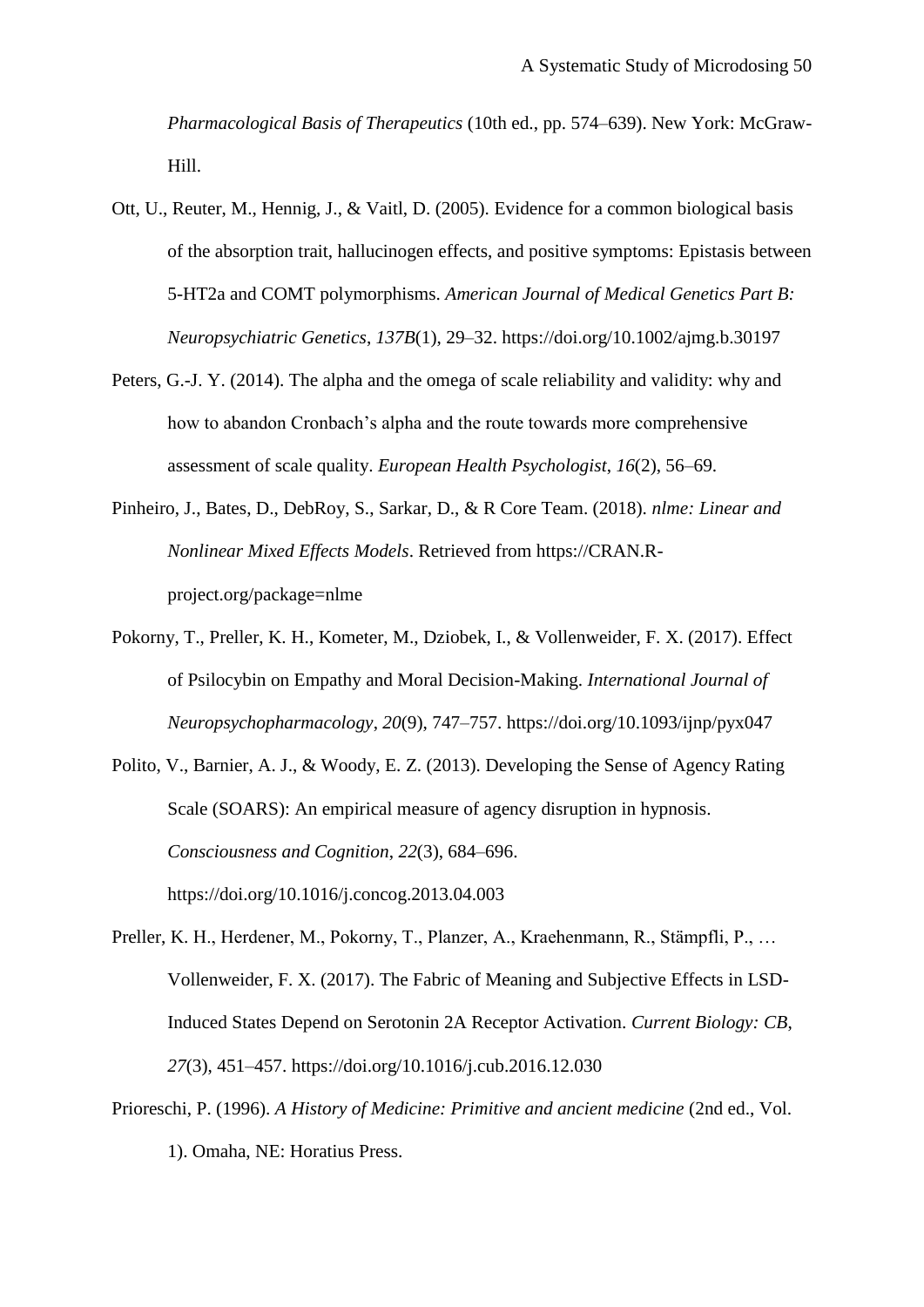- Pritchard, S. C., Zopf, R., Polito, V., Kaplan, D. M., & Williams, M. A. (2016). Nonhierarchical influence of visual form, touch and position cues on embodiment, agency and presence in virtual reality. *Frontiers in Psychology*, *7*, 1649. https://doi.org/10.3389/fpsyg.2016.01649
- Prochazkova, L., Lippelt, D. P., Colzato, L. S., Kuchar, M., Sjoerds, Z., & Hommel, B. (2018). Exploring the effect of microdosing psychedelics on creativity in an openlabel natural setting. *BioRxiv*, 384412. https://doi.org/10/gd4vqf
- Rickli, A., Luethi, D., Reinisch, J., Buchy, D., Hoener, M. C., & Liechti, M. E. (2015). Receptor interaction profiles of novel N-2-methoxybenzyl (NBOMe) derivatives of 2,5-dimethoxy-substituted phenethylamines (2C drugs). *Neuropharmacology*, *99*(Supplement C), 546–553. https://doi.org/10.1016/j.neuropharm.2015.08.034
- Rights, J. D., & Sterba, S. K. (2018). Quantifying explained variance in multilevel models: An integrative framework for defining R-squared measures. *Psychological Methods*, No Pagination Specified-No Pagination Specified. https://doi.org/10/gdws2b

r/microdosing FAQ. (2018). Retrieved 4 March 2018, from https://www.reddit.com/r/microdosing/wiki/index

- Rubin, M. (2017). Do p Values Lose Their Meaning in Exploratory Analyses? It Depends How You Define the Familywise Error Rate. *Review of General Psychology*, *21*(3), 269–275. https://doi.org/10.1037/gpr0000123
- Sahakian, B., d'Angelo, C., & Savulich, G. (2017, February 15). LSD 'Microdosing' is trending in Silicon Valley - But can it actually make you more creative? *The Independent*. Retrieved from http://www.independent.co.uk/life-style/gadgets-andtech/features/lsd-microdosing-is-trending-in-silicon-valley-but-can-it-actually-makeyou-more-creative-a7580881.html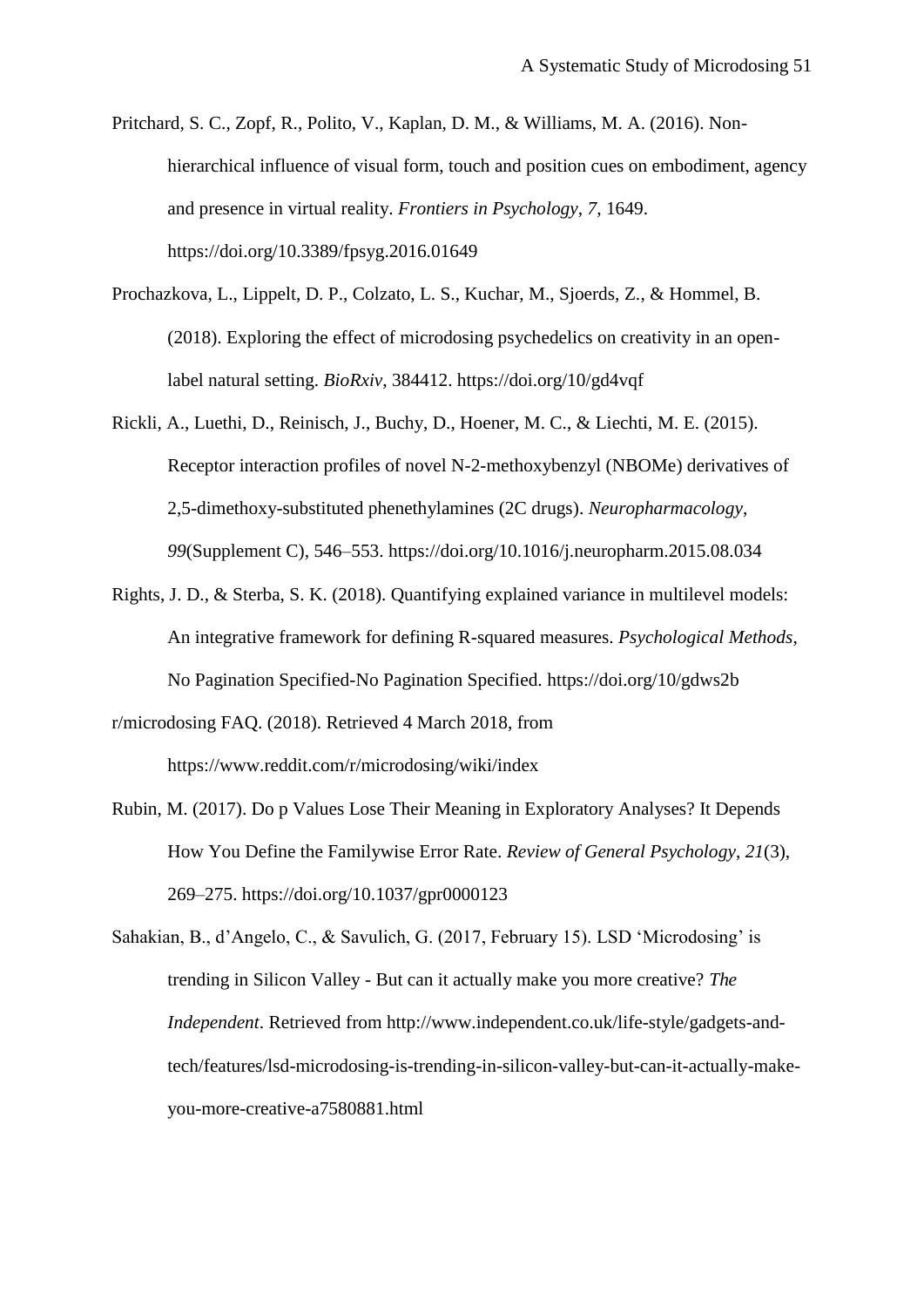Schirp, M. (2015). Microdosing: The Revolutionary Way of Using Psychedelics. Retrieved 9 November 2015, from http://www.highexistence.com/microdosing-lsd-psychedelic/

Schmid, Y., Enzler, F., Gasser, P., Grouzmann, E., Preller, K. H., Vollenweider, F. X., … Liechti, M. E. (2015). Acute effects of LSD in healthy subjects. *Biological Psychiatry*, *78*, 544–553. https://doi.org/10.1016/j.biopsych.2014.11.015

Schultes, R. E., & Hofmann, A. (1979). *Plants of the gods: their sacred, healing, and hallucinogenic powers.* Rochester, NY: Healing Arts Press.

Sellers, E. M., Romach, M. K., & Leiderman, D. B. (2017). Studies with psychedelic drugs in human volunteers. *Neuropharmacology*. https://doi.org/10.1016/j.neuropharm.2017.11.029

- Sessa, B. (2012). Shaping the renaissance of psychedelic research. *The Lancet*, *380*(9838), 200–201. https://doi.org/10.1016/S0140-6736(12)60600-X
- Smallwood, J., Fishman, D. J., & Schooler, J. W. (2007). Counting the cost of an absent mind: Mind wandering as an underrecognized influence on educational performance. *Psychonomic Bulletin & Review*, *14*(2), 230–236.

https://doi.org/10.3758/BF03194057

- Smallwood, J., & Schooler, J. W. (2015). The Science of Mind Wandering: Empirically Navigating the Stream of Consciousness. *Annual Review of Psychology*, *66*(1), 487– 518. https://doi.org/10.1146/annurev-psych-010814-015331
- Smith, P. (2015, June 17). Microdosing a new, low-key way to use psychedelics. Retrieved 18 December 2017, from https://www.rawstory.com/2015/06/microdosinga-new-low-key-way-to-use-psychedelics/
- Studerus, E., Gamma, A., Kometer, M., & Vollenweider, F. X. (2012). Prediction of Psilocybin Response in Healthy Volunteers. *PLoS ONE*, *7*(2), e30800. https://doi.org/10.1371/journal.pone.0030800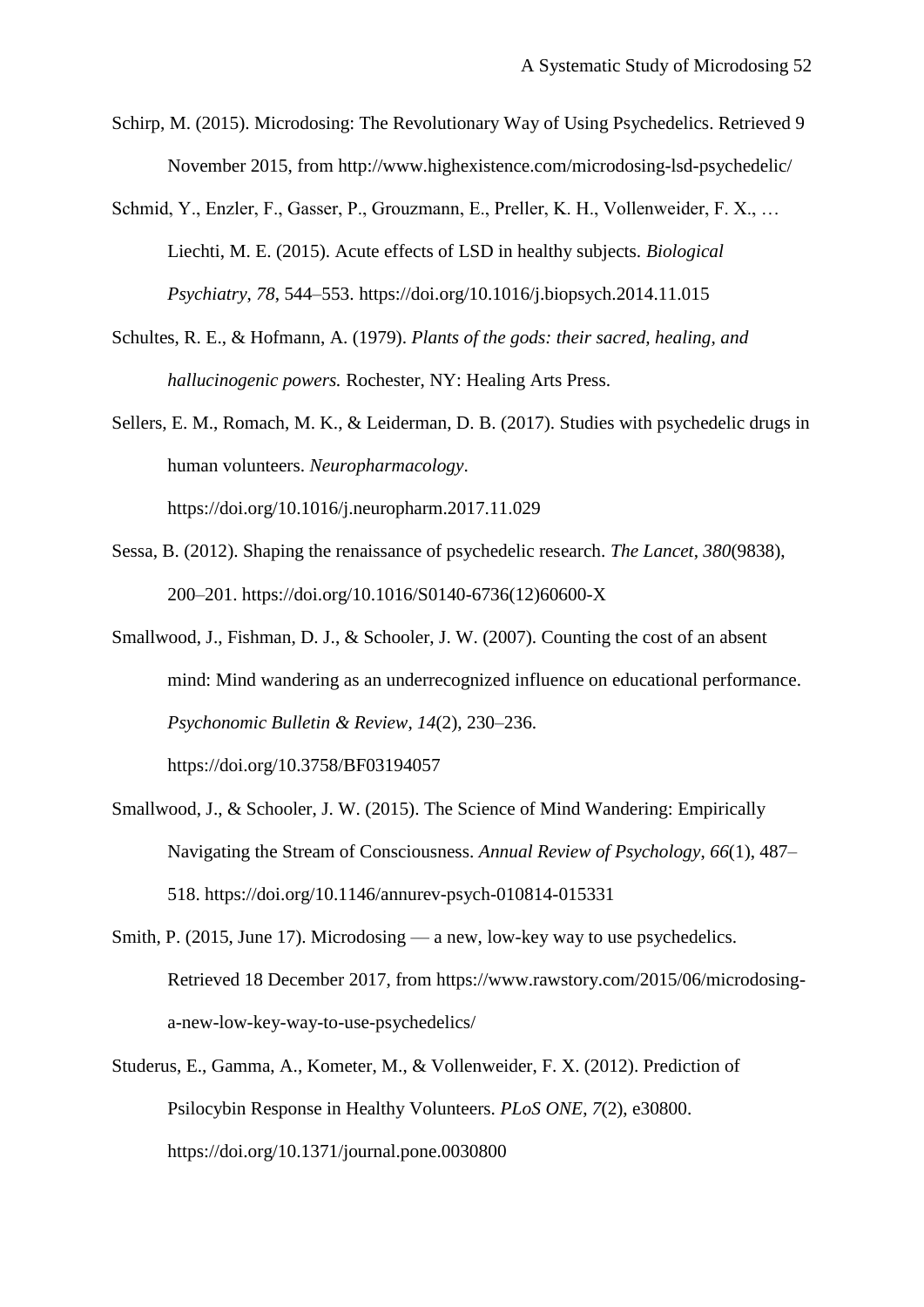- Studerus, E., Gamma, A., & Vollenweider, F. X. (2010). Psychometric Evaluation of the Altered States of Consciousness Rating Scale (OAV). *PLoS ONE*, *5*(8), e12412. https://doi.org/10.1371/journal.pone.0012412
- Tagliazucchi, E., Carhart-Harris, R. L., Leech, R., Nutt, D., & Chialvo, D. R. (2014). Enhanced repertoire of brain dynamical states during the psychedelic experience. *Human Brain Mapping*, *35*(11), 5442–5456. https://doi.org/10.1002/hbm.22562
- Tellegen, A., & Atkinson, G. (1974). Openness to absorbing and self-altering experiences ('absorption'), a trait related to hypnotic susceptibility. *Journal of Abnormal Psychology*, *83*(3), 268–277. https://doi.org/10.1037/h0036681
- Terhune, D. B., Luke, D. P., Kaelen, M., Bolstridge, M., Feilding, A., Nutt, D., … Ward, J. (2016). A placebo-controlled investigation of synaesthesia-like experiences under LSD. *Neuropsychologia*, *88*, 28–34. https://doi.org/10.1016/j.neuropsychologia.2016.04.005
- van Amsterdam, J., Nutt, D., Phillips, L., & van den Brink, W. (2015). European rating of drug harms. *Journal of Psychopharmacology*, *29*(6), 655–660.
- Van Dam, N. T., van Vugt, M. K., Vago, D. R., Schmalzl, L., Saron, C. D., Olendzki, A., … Gorchov, J. (2018). Mind the hype: A critical evaluation and prescriptive agenda for research on mindfulness and meditation. *Perspectives on Psychological Science*, *13*(1), 36–61.
- Vollenweider, F. X., & Kometer, M. (2010). The neurobiology of psychedelic drugs: implications for the treatment of mood disorders. *Nature Reviews Neuroscience*, *11*(9), 642–651. https://doi.org/10.1038/nrn2884
- Wild, T. C., Kuiken, D., & Schopflocher, D. (1995). The role of absorption in experiential involvement. *Journal of Personality and Social Psychology*, *69*(3), 569–579.